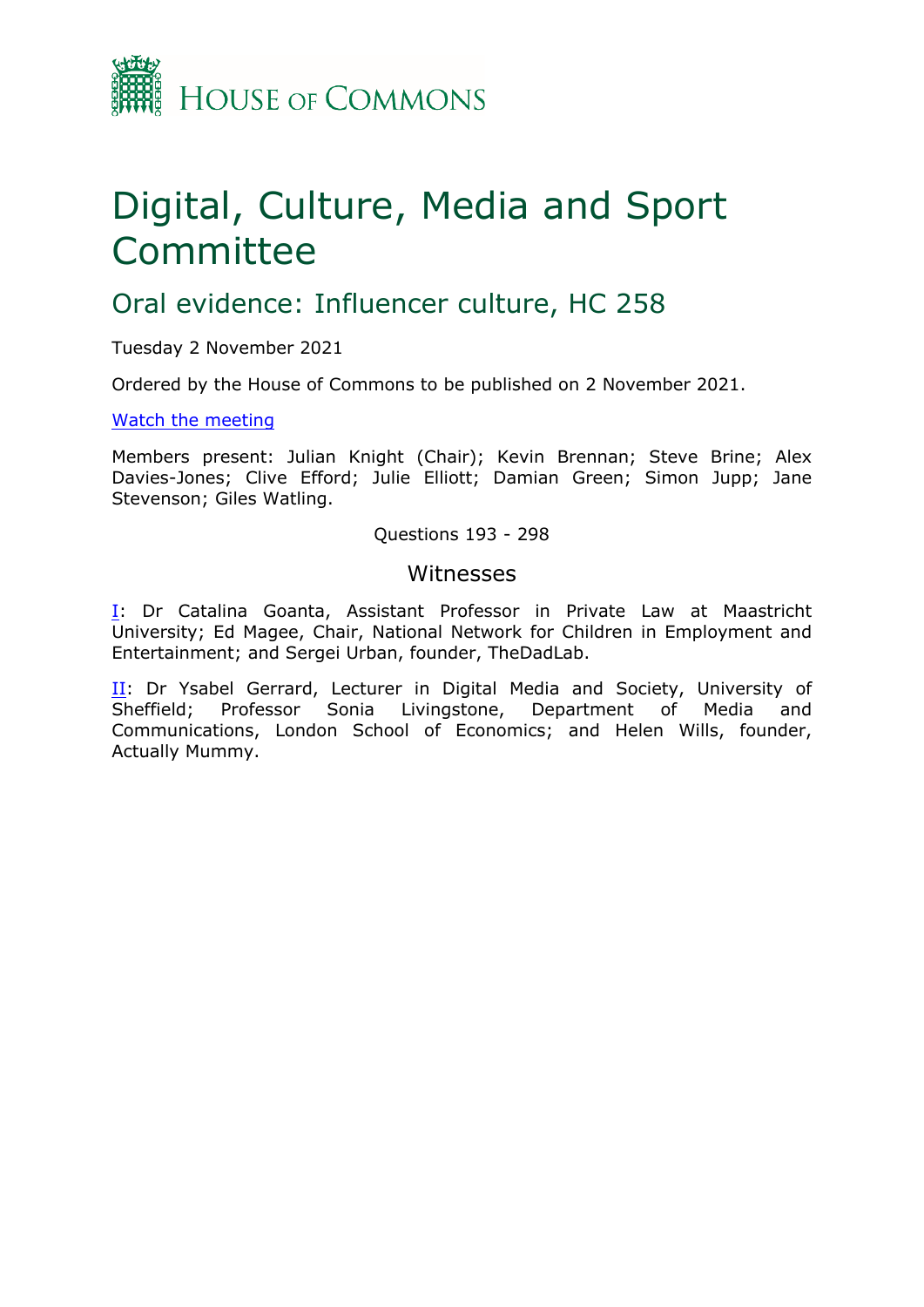

## <span id="page-1-0"></span>Examination of witnesses

Witnesses: Dr Catalina Goanta, Ed Magee, and Sergei Urban.

[*This evidence was taken by video conference*]

Q193 **Chair:** This is the Digital, Culture, Media and Sport Select Committee and our inquiry into online influencers. I will ask first whether any member would like to make a declaration of interest. No, okay. I probably should declare I am the head of the APPG for new and advanced technologies.

We are joined in our first panel by Ed Magee, Chair of the National Network for Children in Employment and Entertainment, Sergei Urban, founder of TheDadLab, a family influencer, and Dr Catalina Goanta, Assistant Professor in Private Law at Maastricht University, who is joining us online and will give us an international perspective. Catalina, Sergei and Ed, thank you very much indeed for joining us.

Sergei, you are a brave man, coming to see us. We tried to get 10 other family influencers to come and join us for this particular session and we got turned down. I have to say that they were coming to join alongside you. You were always our first choice. Why do you think it is that many of the family influencers are so reluctant to talk openly about their industry?

*Sergei Urban:* I guess it is a bit controversial. I decided to come because I think it is an important thing to do, but generally I am going to be quite open about everything I do online. I have boundaries that I don't cross. While I am here I will not be able to talk to you about all the other parenting, kids influencers. I will be able to talk only about myself and I am quite open about what I do and maybe some people are not.

Q194 **Chair:** You will have a perspective about the industry, because you will know all of the others. You will probably be much more across it than we are, because it is your marketplace. What do you think it is particularly with DadLab and what you do that is potentially different, or similar, to what other influencers are doing? What do you see in this space that perhaps sometimes makes you think, "That may not be quite what we need"?

**Sergei Urban:** It is difficult again. You have to understand what an influencer is. Basically taking your more or less daily photos or videos, but instead of just putting them on a computer or in an album you are sharing them online. It is a question for every parent to decide what to upload or what not. If you are a daily vlogger you need to upload daily content and you just share whatever is happening in your life, good and bad.

I have a different niche. I am not a vlogger. I share some of the stuff that is happening in my life, like some highlights, but my main content is about sharing some cool educational activities that I try to show to parents, to inspire parents to do with their kids. I do not create content for kids, I create content for parents, and that is why it is a bit different.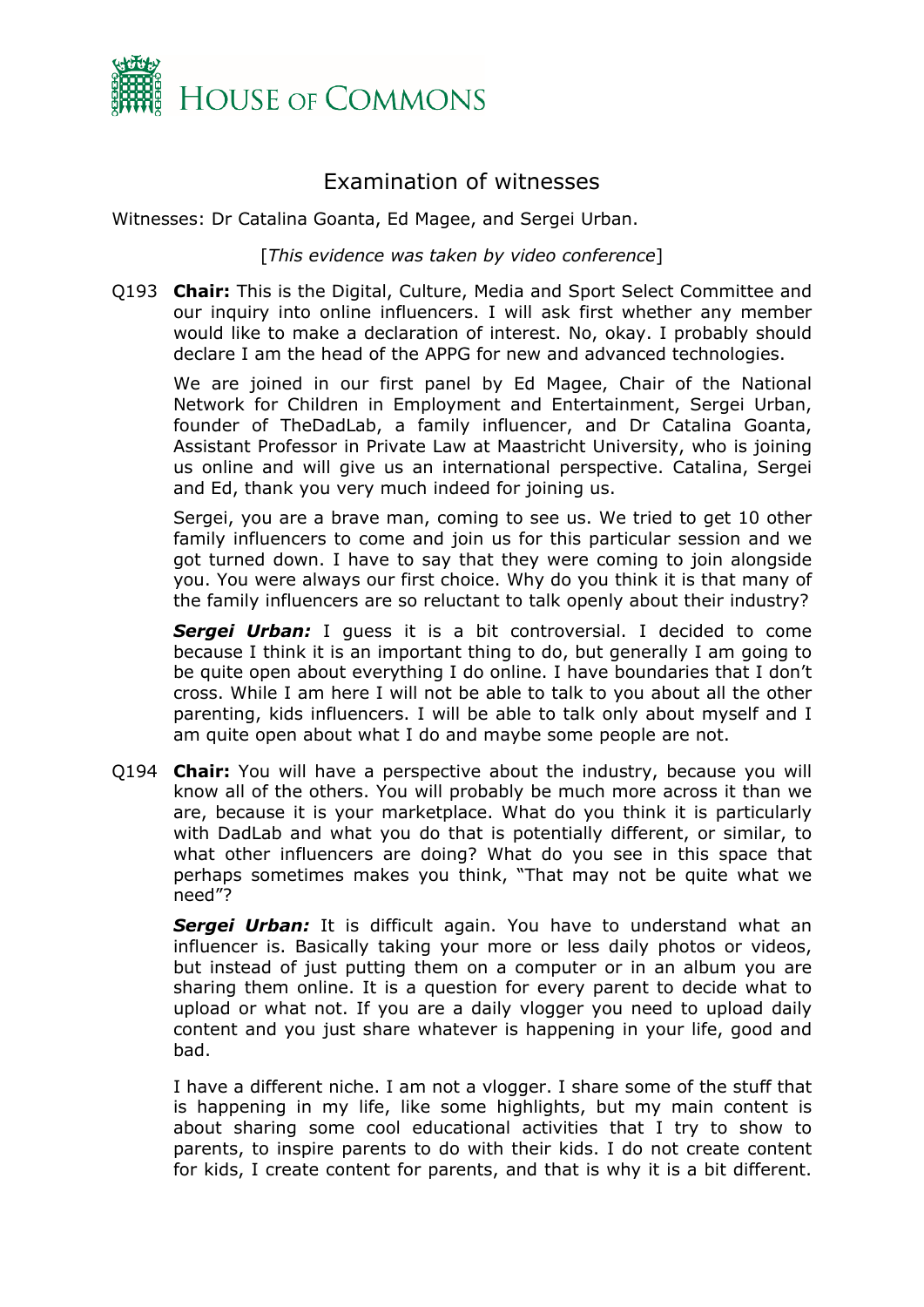

In the eyes of YouTube for example, sometimes they see that the content is for kids, because it is a kids' activity. I do not agree with that but unfortunately I cannot convince them.

Q195 **Chair:** It is a sort of modern-day Dr Spock, the person who did the books on parenting in the 1960s and 1970s. You are obviously too young to remember that.

Why is it that you decided to involve your family in this? It is probably more effective in talking about parenting, but you could quite easily not involve your family and just talk about parenting and give examples.

*Sergei Urban:* My personal experience was about six years ago I started doing this and initially the idea was to share cool kids' activities that I was already doing with my kids, cool educational toys, that I want to show to parents how there are interesting toys that kids can play with and learn at the same time. That was the initial idea. It was not about me at all. It was about ideas and for a while I was just basically taking photos and filming my kids doing the activity, because it is kids' activity. It is not Dad doing the activity; it is kids doing the activity. After a while it was not about my kids or about me but it was about the activity. After a while I realised that my kids were becoming stars because they are in those videos and people do not really know me. At some point I decided to show more of myself and started sharing, because new platforms started offering some new possibilities to upload a different type of content, so now I am sharing a bit more of myself.

Again, every parent decides what they are okay with sharing and what they are not. Some of the influencers share things that I would not share about my family because I have strict filters. First of all, there is my wife. I ask her permission because she has an outside view on what is happening. Sometimes when you are working on something you can forget where you are and where the line is, so it is quite difficult.

Generally, if my child in 20 years looks back at this post, would he be okay with that? That is the main filter that I use. If I think that he is going to be okay with that I just share the content and that is fine.

Q196 **Chair:** To clarify, would you say that you set out to be a family influencer as such, or were you just trying to share something you knew and then this almost happened by osmosis?

**Sergei Urban:** Yes, I started six years ago as a hobby, trying to help families out there. Then it has evolved over six years and I jumped to different platforms. I started on Instagram. Once Instagram introduced opportunity to film videos I thought, "Okay, why don't I try to do that?" so the platforms made me into a content creator. To be a content creator you need some experience and if you do not have experience you are just filming some rubbish content, but the more you film the better you get. I was filming on my iPhone and I am now filming on my 4K camera. It is a long journey but I improved and was growing with the platform, with my followers, I was improving everywhere.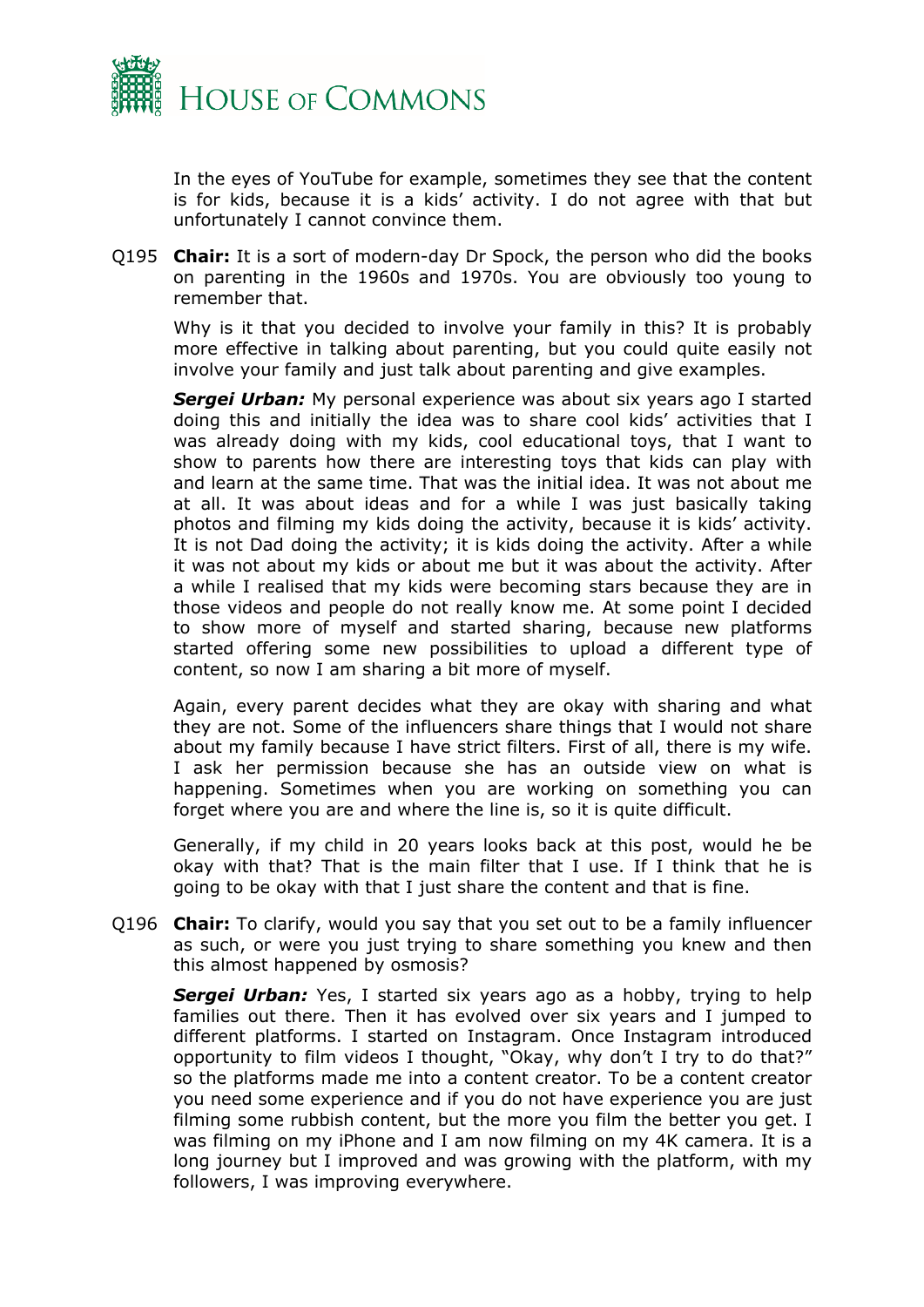

There was no one particular moment where I said, "Now I am an influencer". In fact, I am closer to that person than I was in the very beginning and sometimes people think, "This guy has a million followers on Instagram. He is a celebrity, he is out of this world" but the fact is I am still the same guy filming more or less—

**Chair:** It has not changed you?

#### *Sergei Urban:* Exactly.

Q197 **Chair:** What you describe is progression, a progressive career, starting off from very much a hobby and now presumably lucrative, but you are making money as a result, and you have quite a high profile. What do you think of those who literally go, "I have just had a child. I am now going to use this experience to be a family influencer"? Do you think there are dangers there? Do you think there are morality issues?

**Sergei Urban:** Again, back to the point that basically all the vloggers and influencers, if you are not an influencer you go to take a picture of your child in a theme park, you are sharing that, but the question is, who do you show it to? Do you show it to family or do you show it for potentially millions of followers? It is quite difficult to make those one million followers, so you have to be known for something to get the audience. I gained this audience through my content. I know that you were discussing trolling, but I do not get that because all the people who found me found me through all the kids' activities, all the inspirational science experiments and they are into that. They are not into trolling because how would they find me?

Q198 **Chair:** Mr Magee, the Children and Young Persons Act 1933 set out working times for children. That was a very different world. Is that relevant to now? Can it still apply to the world of online influencers?

*Ed Magee:* At the moment the legislation does not apply to online selfgenerated content. It was never part of the legislation that was reenacted in 2014 when we updated our legislation. One of our big issues is that there are certain rules and regulations, times, breaks that children can work if they are in the entertainment industry that do not apply to self-generated content.

It gives us a real concern particularly over the last few years as we have seen this increase dramatically, because we have no oversight of those children. We do not know what they are doing, we do not know how often they are performing and we do not know the impact it has on them as a child. We are not aware of the safeguarding requirements in the same way that we would be for a child entertainment licence. The legislation is a little bit grey on when it moves from being just a general bit of selfgenerated content to when it becomes a social enterprise and when it becomes their job. We want more clarity on where that fits so that local authority child employment officers can have more oversight of selfgenerated content.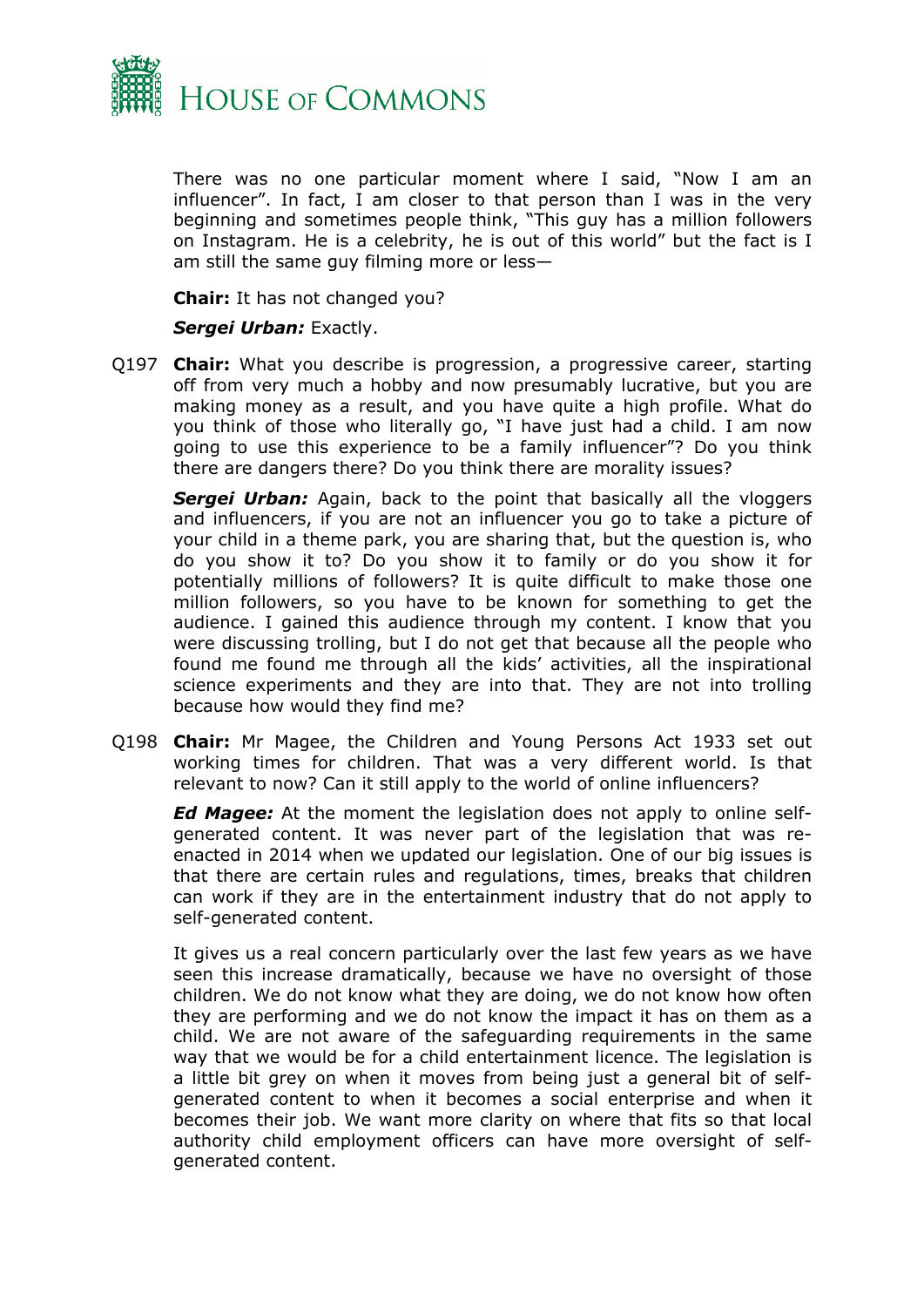

Q199 **Chair:** The difference, of course, with that is the fact that someone posts a video of a child on YouTube doing something and then you get a knock on the door from the local authority saying, "You have been making this child work". Is there an issue where basically the problem is that there is the potential that some children are working 24/7?

*Ed Magee:* I think there is the potential that that could happen. It probably is very rare, but without any degree of oversight and without any registration of parents who want to move beyond just the general putting up something on Facebook and putting up something on YouTube. When it becomes that commercial element that is where we feel it should be more in tune with the child employment regulations.

Q200 **Chair:** Sergei, when do you decide when a child comes offstage and then goes onstage? With offstage, there is no possibility of them ending up on a YouTube channel and onstage is basically where they are acting or taking part in something at that point. How do you define that and do you have any rules or parameters of the time that they spend as a result of that?

*Sergei Urban:* When I want to film the video, depending on the type of video that I do, I make sure that they are fed. It is usually in the morning when they are in the best mood, they are rested and so that is when I am getting the best performance. It is hard to rely on a child because sometimes they do not want to do stuff, and it is fine. I am lucky to have this niche, which is quite entertaining for kids because it is about kids' activity and all the activity I come up with is quite entertaining for a child, so again learn and play. They play but they learn at the same time.

Over time I found the best possible way to create content—I moved to a new way, which is that the first half of the video I show how to set up the activity, which is basically me during my working day filming whatever I have to set up.

**Chair:** Showing behind the scenes and set design?

**Sergei Urban:** Yes, just my hands doing the stuff and whatever it is that I need. Then I bring in the child and basically maybe just five minutes for them to play or how long they want to play and just film the process and incorporate it into the video. That is the whole process, the set-up and my time and then I show the child having free time.

Q201 **Chair:** How long do you do that for in a day? Just ballpark, let's say over a week, how many hours would your child spend in front of a camera or taking part in the whole process of generating content? That is probably a better way of looking at it.

*Sergei Urban:* It is obviously different for all influencers and even for me. Probably for the last month it was maybe an hour. I do not make a lot of content with them. I do a lot of content when I am preparing the stuff. Sometimes when we go to a theme park I would not call it working, but basically it was more me working and they are just looking around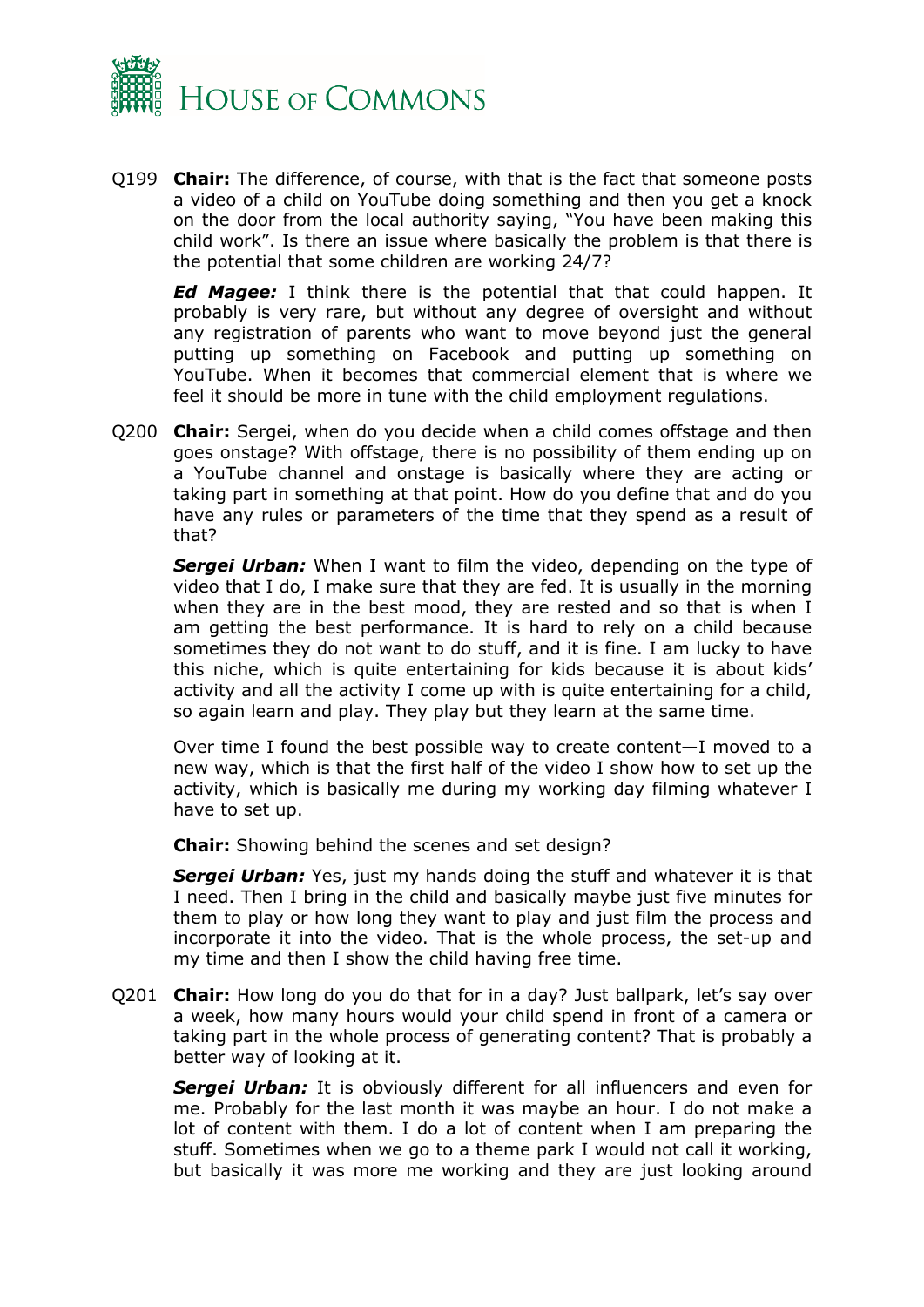

and doing the stuff and I am just filming, so I am reducing my experience, rather than enjoying the experience with them. I am just looking through my phone and trying to film everything, but I do not make them do stuff. It is just that I work rather than them.

As I said, I am trying to generate a lot of content without using kids, and maybe that is why it is different. All influencers are different, especially if you are a daily vlogger where you have to daily film whatever is happening in your family. There is a thing like creating content, even educational content in my case, and you must make sure that the content is good enough for social media. That is an important bit, because if you want to share some good, educational thought and you share it and it is not in an engaging format people are not going to be able to see it. The way the platform or the algorithm works is that it shows engaging content.

Q202 **Chair:** Are you saying there is a real drive to make it entertaining, which is understandable?

*Sergei Urban:* Yes, exactly.

Q203 **Chair:** You are saying, if I heard you right, that your child works for one hour a week on average. Is that right?

**Sergei Urban:** It depends. As I said, for the last month it was probably about one hour but it could be different. In some weeks it could be more, but what you see on social media is different to what is happening. Sometimes our followers reach out to me to say, "Your kids are doing so many activities every day. Do they have time to rest?" and that is how it is appearing. Sometimes I share videos—

Q204 **Chair:** It is not just about the moment you are filming them. It is about the drive to the theme park. As a kid I loved to go to theme parks, as an adult I quite like the idea. The hour is just the moment on stage, the way I described it, but that idea generation, the interaction, I can imagine could be quite exhausting for a child.

From your perspective on what you have heard from Sergei, do you think that is atypical and do we really understand what work is in this context?

*Ed Magee:* Most people on self-generated content are probably spending very small amounts of time. However, there are some children who have a very big media following and it is effectively their full-time job. They could be working several hours, particularly if they are doing gaming video channels and some of the more commercial ones where they are reviewing products and are actively encouraged by organisations to give their reviews.

Q205 **Chair:** To boil it right down, would some of the activity you describe be illegal in other forms? Let's say a paper round—I do sound every day of my 49 years but I did a paper round as a kid—you did it for a very limited time and what you did was very specific. Some of these kids at very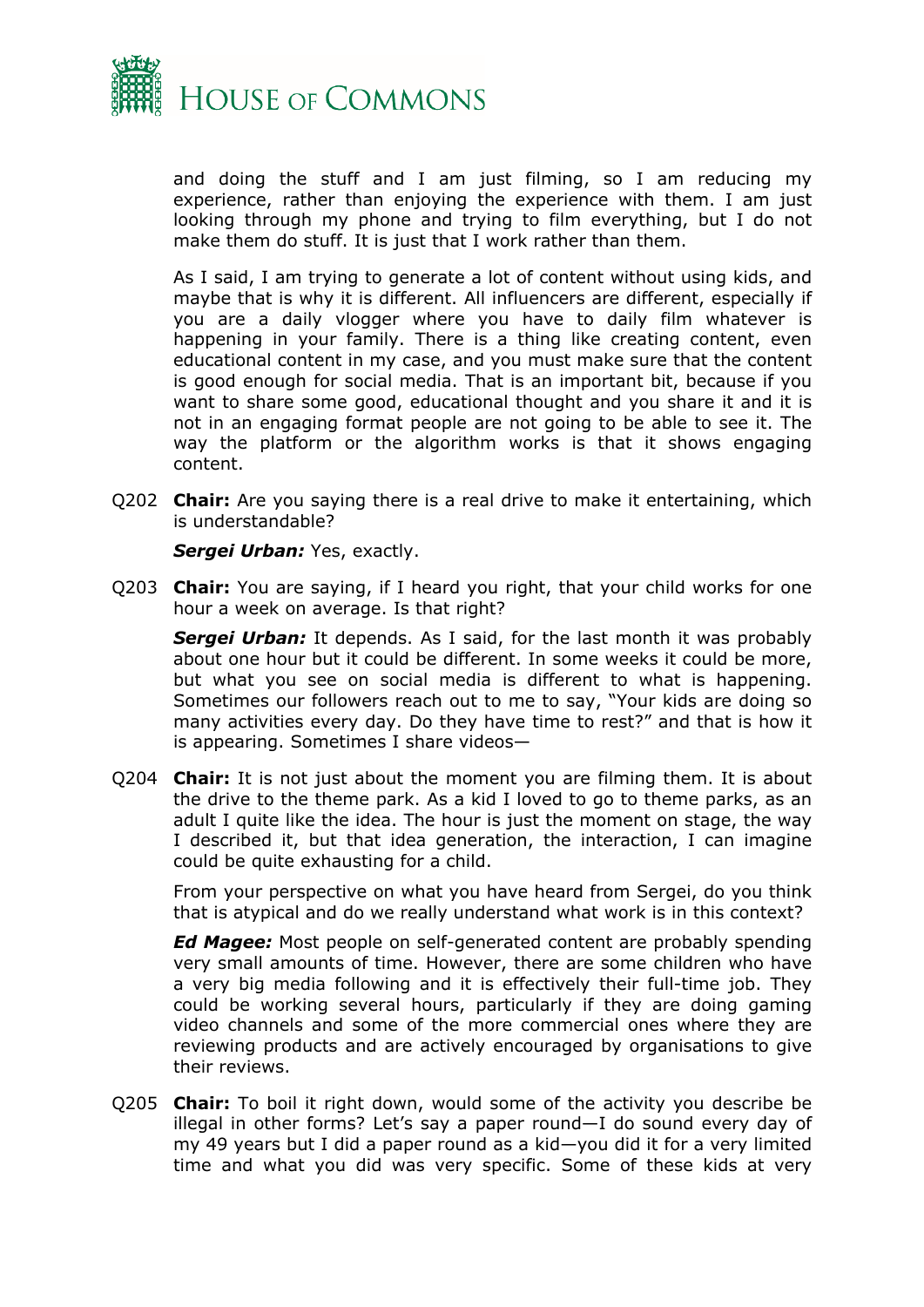

young ages are working longer hours than they should. Is that fair, Ed?

*Ed Magee:* For some children that is certainly the case.

Q206 **Chair:** Is it child exploitation, not in Sergei's case but in others?

*Ed Magee:* There is certainly a time where there may be pressure put on children to take part in that activity, particularly when a financial element goes along with it. That is the bit that we are concerned about, because that would be regulated as part of child employment if they were in a theatre or on TV or whatever where it is not for self-generated content.

Q207 **Chair:** Catalina, I will bring you in. I am so sorry to have left you there. Obviously there are quite a few points you want to make. I have a particular question for you, but please make your points now and I will move on to my question.

*Dr Goanta:* Thank you. I have a point that goes very well with what both of the other speakers have mentioned. I am particularly glad that Sergei has been sharing with us his experience from six years ago. I think it is very important to realise that the social media landscape from the perspective of business models and competition is changing so fast in the past decade. We see scientifically and we can look at different patterns and I hope Sergei agrees with me—that, for instance, if you start off as an influencer today it would not be the same experience as perhaps you had six years ago. Why is that? The space is professionalising. What we have seen from perhaps 10 or six years ago is the rise of very famous mega-influencers—for instance in the Netherlands we have NikkieTutorials—and this has really shaped the fact that this space can become monetised. However, nowadays all social media platforms have monetisation policies, and that means that this industry is becoming increasingly professional because it is increasingly about work.

On Social Blade, a social media analytics company that gives rankings of different YouTube channels or Instagram profiles, you can see that of the 10 most viewed YouTube channels right now in the world five have content for children. We might all remember Ryan's toy reviews, Ryan's World, the child influencer that made a lot of waves internationally. He has been a celebrity and he ranks I think 10th with 30 million followers, and there are two other children's channels that have risen to a lot more influence. This is just to show you how the business models and also the commercial landscape is changing tremendously.

If I may add on the business models, because I think that this can clarify how exactly the commercial intent can be expressed, we can identify three business models for influencer marketing, and there have been quite a lot of legal uncertainty issues relating to some of them. We can identify endorsement, so that is a transaction through which a brand is going to pay money to an influencer to promote a specific product. It can be toys in the case of child influencers, it can be food, or it can be just merchandise or clothing, anything.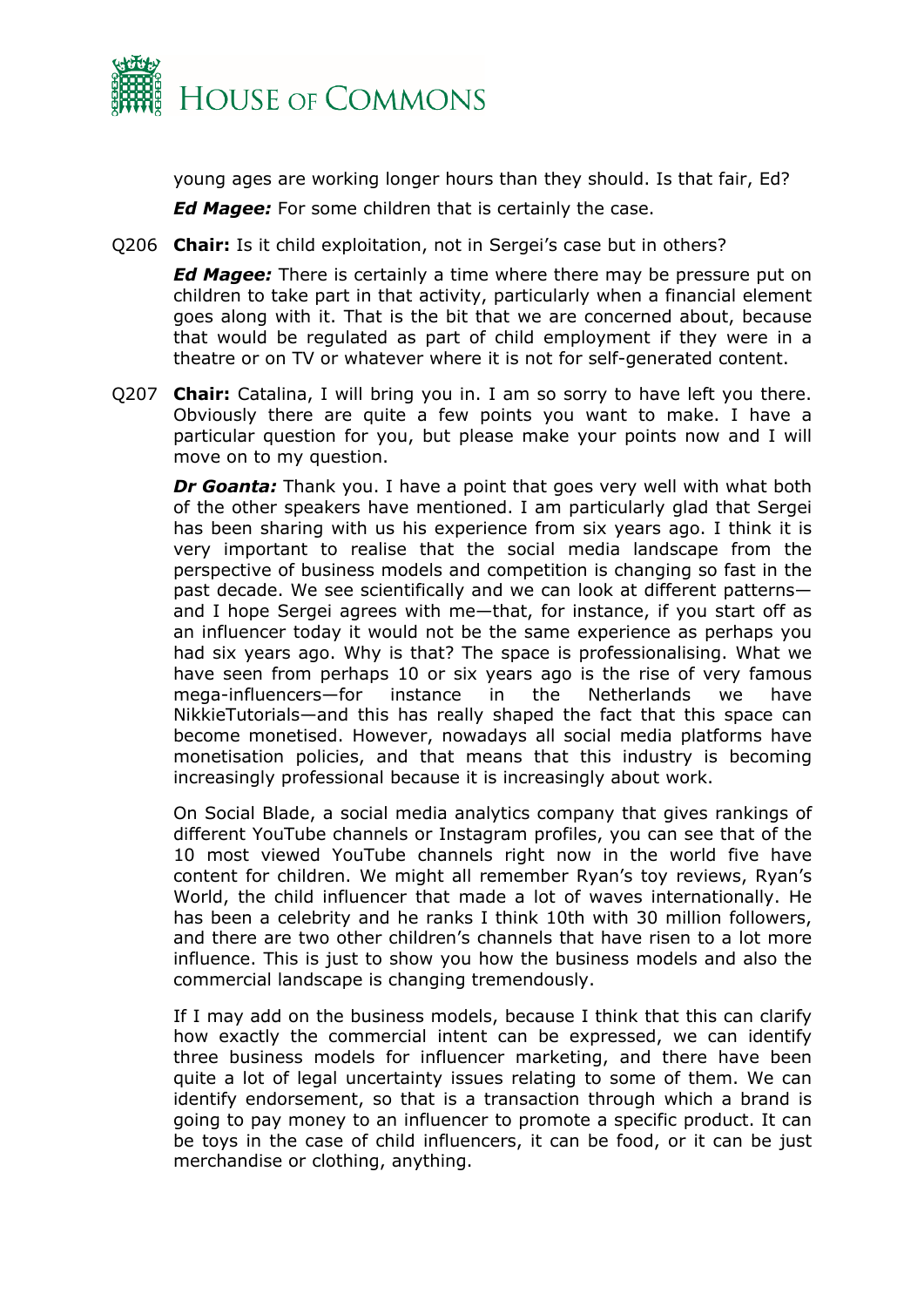

Then we have barter. Even under English law barter is a contract where we have an exchange of goods, but here we have an exchange of a service for goods or an exchange of a service for a service. I think in the past two years it has been very unclear around the world in a lot of jurisdictions that barter would also give rise to a lot of financial benefit, so there would be a value that would enter the patrimony of the influencer. In the past this type of influencer marketing was predominantly not disclosed.

Lastly, we have affiliate marketing, and that entails the linking of an influencer with a specific company that offers goods or services and then creates a commission-based revenue model for the influencer.

I think, on the basis of what Sergei mentioned, the diversity of this landscape of influencers is also a matter of how exactly they are getting these business models in their content production.

Q208 **Chair:** One of the things that I pulled from what you just said there is the fact that six years is an eternity in the world of influencers and online, and yet the legislative update to the 1933 Act was in 2014. Frankly, what can we learn internationally from a legislation point of view? Secondly, we literally have no protections in place here in this country for kids who are in this environment, do we?

**Dr Goanta:** These are fantastic questions. I would like to refer to two examples, one from the Netherlands and one from France. From the Netherlands in recent months the Ministry of Social Affairs mentioned that they would like to open a hotline to allow the public to report activities of children on social media. Right now, as Mr Magee mentioned, one of the biggest hurdles of even identifying how to solve this problem is to first understand what the prevalence of this problem is.

There have been studies in the Netherlands. Last year I think that there was an estimated number of 300 child influencers, some of whom have become very famous. For instance, there is an influencer in the Netherlands who is four years old. Her mother runs an Instagram account and her endorsement and barter deals mostly come from clothing companies, so it is a fashion four-year-old influencer. There it is also very difficult to calculate how long it has taken to create a photo that is, as Sergei mentioned, content that you would like to put on your profile that identifies with your brand and that is worthy of social media. These are measurement difficulties that authorities have. This hotline is a step in the direction of trying to understand the problem.

In France there have been much more hands-on alternatives to how to tackle the regulatory problem of the grey area of regulation. Two years ago Bruno Studer, a member of parliament, proposed an amendment to the labour code that deals with child labour that passed in 2020 and came into force in February this year. This amendment creates provisions that expressly mention that for videos or any kind of presence of children on online social media platforms this can constitute work and it needs to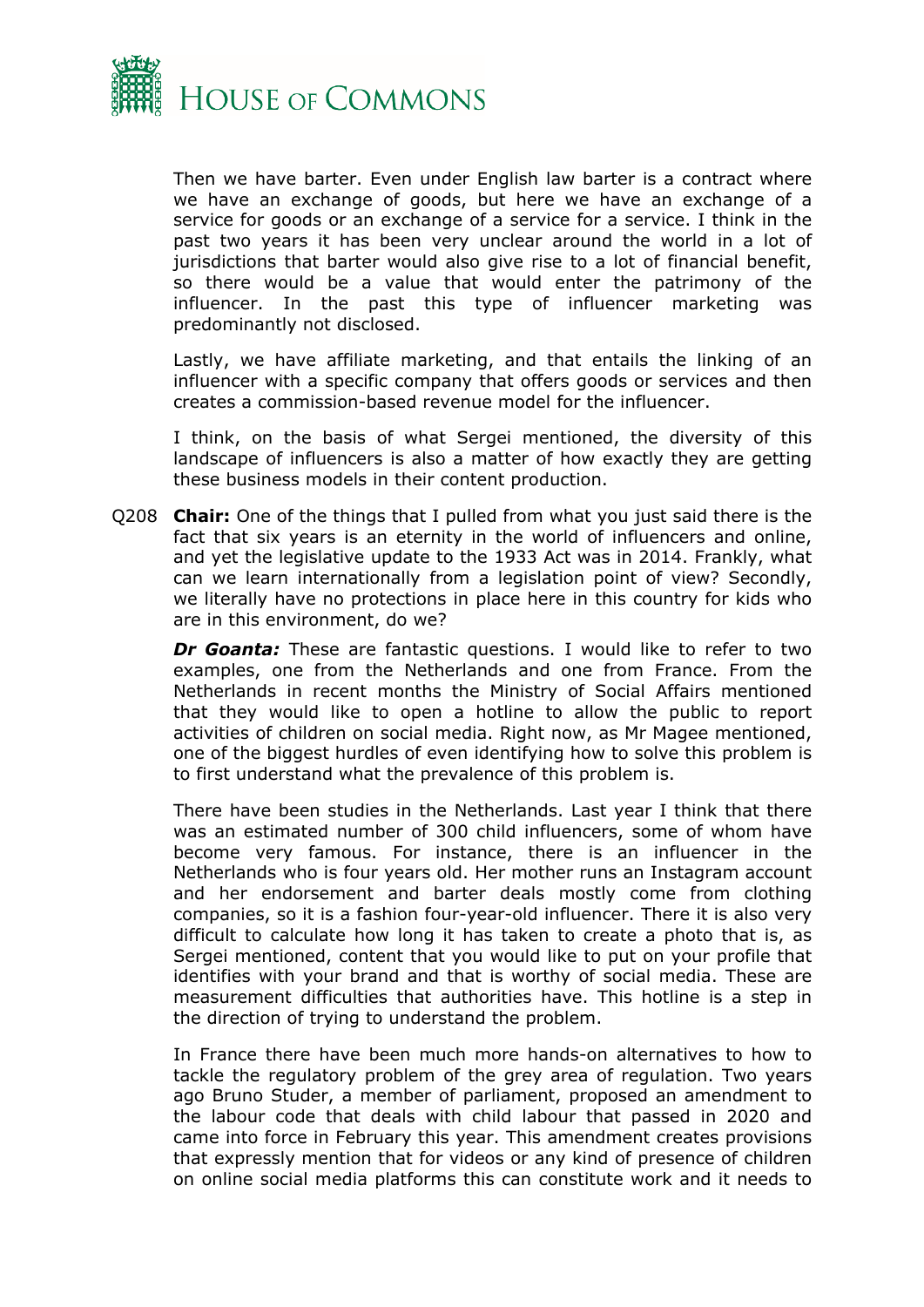

be subject to the type of administrative registration that Mr Magee was talking about earlier. You need to have a permit just like in entertainment if you want to conduct these types of activities in France.

To give you a couple of examples of why this French law could be a very interesting direction for legislation, first it covers direct and indirect revenues. The barter example would very much fall under what is considered to be revenue for the purpose of having this commercial transaction that would need to be part of the discussion of what exactly is labour. There are also some provisions that deal with platforms and platforms are supposed to promote the reporting of content that might be problematic for child labour but also for child development. This brings us back to one of the questions you mentioned of how exactly we deal with morality in this space. That is a very tough discussion to be had.

Recently, a US influencer who is 20 years old, has been a child influencer and by growing up in this industry that monetises every single minute of her presence online she has sold photos of her new-born child. Imagine a post on Instagram, you tell the world, "Look, I had a child and if you want to see more photos of my child you can purchase them from the link in my bio". This is basically what is happening with monetisation.

Q209 **Chair:** There were gasps from the Committee there about the idea of someone selling pictures of their new-born baby, but the point you make there is the fact that this person was 20 and has been an influencer throughout their life, seemingly. I can only presume from the outside that that individual is deeply damaged and therefore they are selling pictures of their own new-born baby online. This is just horrendous, but how on earth do you legislate for the sort of damage that has been done in society over such a period of time, Catalina?

*Dr Goanta:* There are certain areas where legislation can be very reasonable and not controversial from a public policy perspective. There has been a recent report from the European consumer organisation that deals with the advertising of unhealthy foods towards children. I believe that also regulatory developments in the UK go in the same direction, that perhaps products that are supposedly unhealthy for children there should be banned so that children are not exposed to advertising of unhealthy foods. Some family channels even have mukbang videos, so videos in which the entire family eats fast food products in large quantities, and this is the content. It is a Korean concept, basically it is broadcasting of someone eating. Sometimes these videos can be supported, sponsored, by the fast-food companies and that could be straight out prohibited.

When it comes to the morality of the issue of oversexualising children, that is a problem. In the wider context of content moderation and discussions with social media platforms, if we are supposed to simply have the same content—so we have children on the normal Instagram and the normal YouTube and then we try to set rules that are more stringent for children—this will immediately lead into a tension with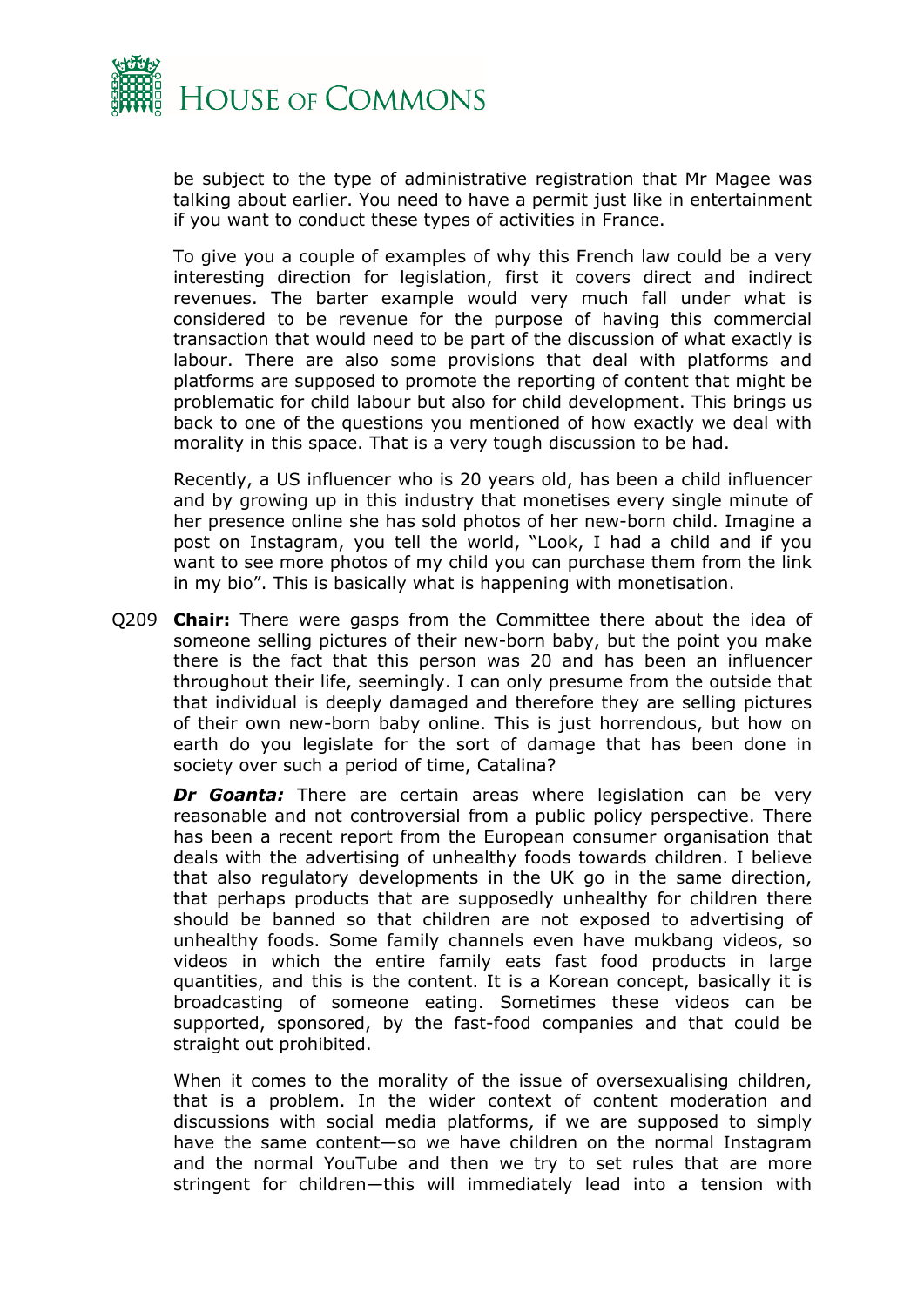

freedom of expression and perhaps the inaccurate detection of this type of content.

It might be interesting to consider, but very evidence-based whether it would be worth it, to have a space that is specifically destined for children, like Instagram Kids, but then make sure that much harsher rules on content moderation apply.

#### Q210 **Chair:** Ed, you just put your hand up.

*Ed Magee:* I fully support what Catalina has said and in some context for British children, *Metro* had an article in April where the highest earning child in Britain was earning £313,000 a month, so almost £4 million per year. The youngest child on this list was six years old and was earning over £204,000 a month, so almost  $£3$  million per year. That becomes different to just putting something up on social media. That is now a social enterprise and a job for that child, and that child needs to be protected with some form of legislation. We would certainly support something very similar to what has happened in France, whereby at least local authorities have an understanding of what is happening for those children. The issue for us is also where does that money go to? Is it being kept for that child, as it would be in France?

**Chair:** There are no rules on that either, so £204,000 per week or whatever it was.

*Ed Magee:* If it is in a child entertainment licence, the local authority can make a condition that an amount of money should be put in a bank account, not obviously for self-generated content. Going on from what Catalina said, the advertising that goes on, how it is disclosed on screen is very rare. In some cases they will comply with the Advertising Standards Authority's guidance, and make sure it is very explicit, that this is an advertisement and there has been some form of commercial contract or agreement, but in many cases there is not.

Q211 **Alex Davies-Jones:** Thank you to the witnesses for coming today. It has been quite shocking and it is incredibly interesting finding out all about this.

When I have been talking to some of the schoolchildren when we do school visits and ask them, "What are you interested in as a future career? Have you had any ideas?" overwhelmingly now they say they want to be an influencer. This is the thing that comes up time and time again. I am concerned about the safety implications, which we have already touched on here. A number of the girls I spoke to in Pontypridd High school, for example, have said that they are on Instagram. You are talking 12 or 13-year-olds here and then they get approached by companies like OnlyFans trying to entice them into coming on, or doing quite explicit content, which is completely inappropriate and illegal.

Sergei, what additional precautions, if any, do you as a parent with children on social media do to ensure their safety, both online and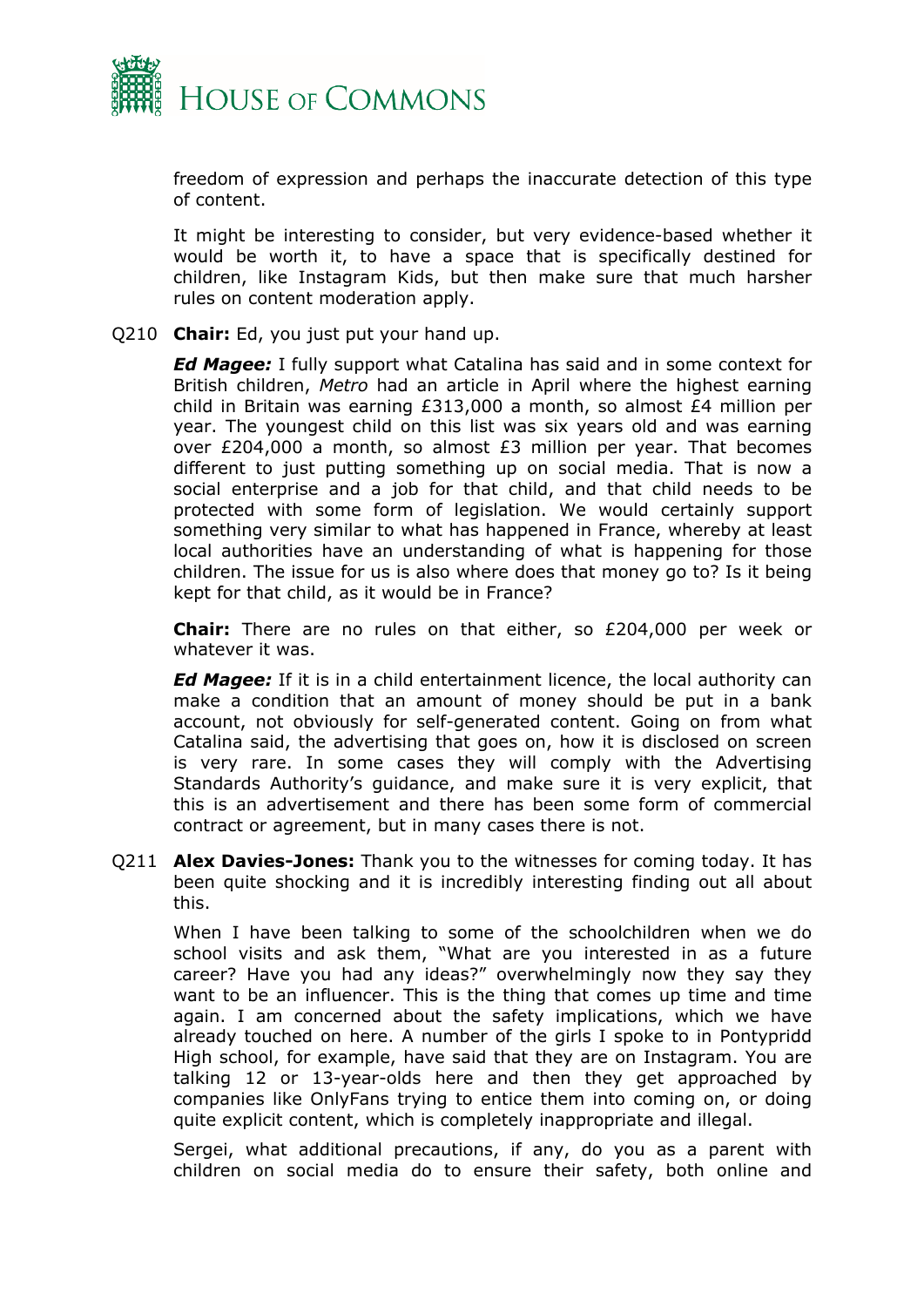

#### offline?

**Sergei Urban:** We do not share where we are. Usually when we go somewhere, depending on location, I usually post that I was there after the fact, so we are not sharing the school uniform or address. If I say we are somewhere I just give a general location. That is more or less it. I know some influencers hide their children's faces. I do not do that, but again I come back to the fact that I have quite a niche with all the parents who are just looking for educational activity. Maybe there are some random people watching the content, but generally the audience is behaving well.

Q212 **Alex Davies-Jones:** How do you manage that relationship? Have you ever had cause to contact the social media companies to report anything inappropriate from the fans, or the trolls, if you have had any?

**Sergei Urban:** Yes, I have contact with most of the social media platforms. I have established my connections over the six years. The only issue that I am dealing with daily is when somebody takes my video and uses it on their channel. The biggest problem was when somebody filmed a video of reviewing a book, so it is my child opening the book, say a pop-up book, just going through the pages and me filming the thing. The biggest problem was a company would take that video and put it as an advert on social media platforms promoting a book, which is a completely different book. That damages me because people think that they are watching my content and that they are buying the book from me, because they see my child, my logo there, and then they do not receive the book at all or they receive something different. That is the biggest challenge that I face.

Daily I look through all the other pages that take my video content generally and post on their profiles, their pages.

Q213 **Alex Davies-Jones:** What has been the response from the social media companies when you have reported this? Have they acted swiftly? Have they been inclined to take action?

*Sergei Urban:* That particular problem was with Facebook. As I said, I have direct contacts there now, but the problem is it is a huge company. I talk to them quite often, I am testing quite a few of their products, but sometimes I do not like Facebook because it is so big and sometimes you expect things to work but they do not, because there are so many bits and pieces that must work together. That is the reason when they want to implement something it takes a lot of time to implement it.

Currently as far as I know there is no way to block my video from being used on advertisements with any other pages. There is some kind of limit to what page can do a promotion, so it has to be for so many followers, so you have to be established for so many days. Some people registered a page, bought some followers and then did their thing. After I reported them nothing happened with the page, or maybe Facebook blocks them from promoting something but they just get another page and do the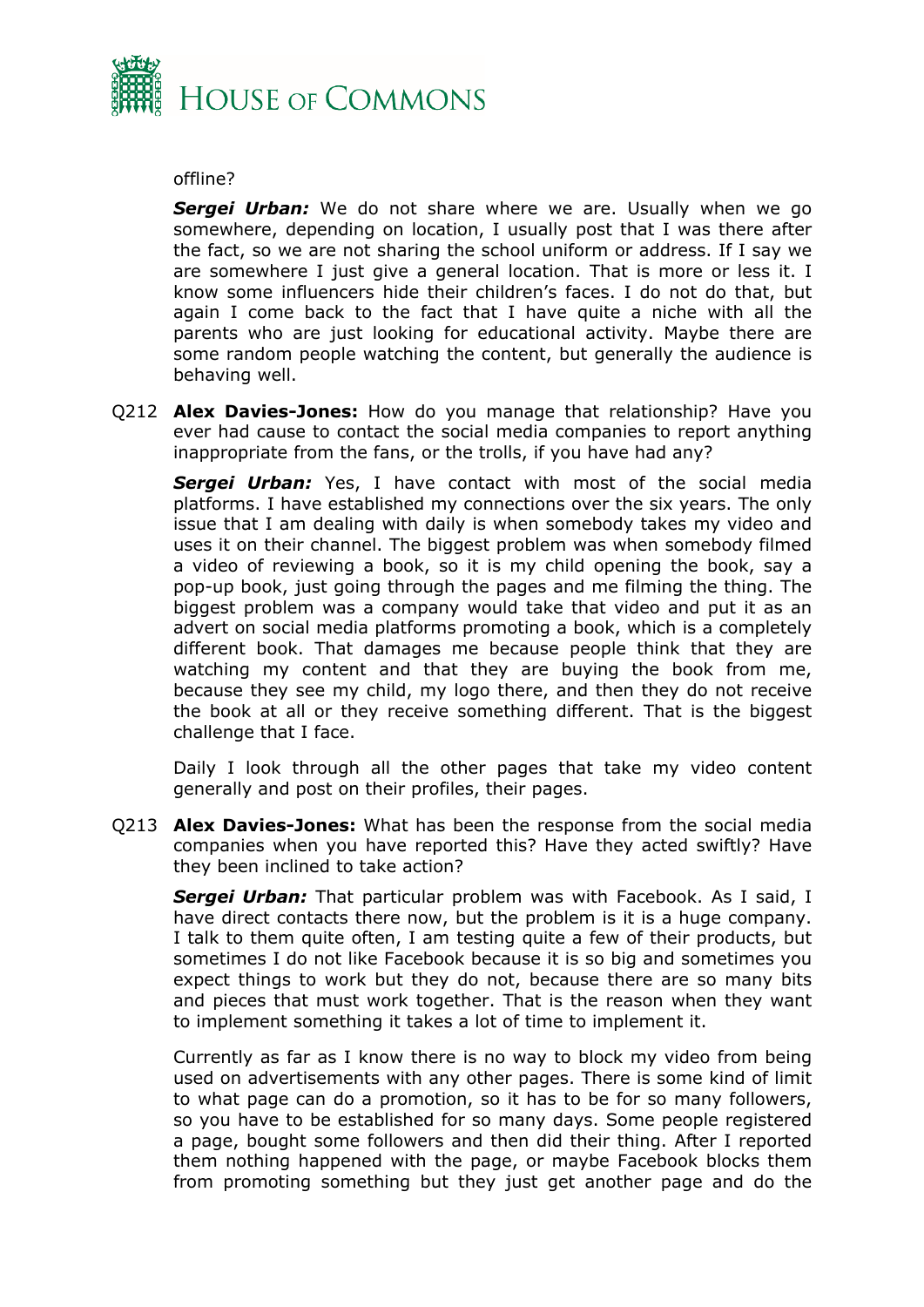

same thing. It is more or less like one of the social media platform scams that they do, just using my content and trying to sell it.

Q214 **Alex Davies-Jones:** You have built this big following now over the last six years as we have heard, you and your family. You must be getting recognised when you are out and about. How do you deal with that attention and how do you shield your children from that unwanted attention? When children come up to you as fans do you treat them differently compared to when adults approach you? How do you deal with that in the real world?

**Sergei Urban:** Numbers are important, so on Instagram I have 1 million followers. On Facebook it is 3.7 million and on YouTube 3.6 million, I guess, so numbers are big, but it is an international audience so it does not mean that they are all from London. Sometimes I get recognised and this is one of the things that I wanted to talk to you about—we have to make a big distinction on two things. First, it is kids' content and content featuring kids. That is an important thing that we must understand. Another thing is that a parent influencer with kids or a kids' influencer are two different things. In my case I do not do kids' content. I do content with kids, with my kids, but the content is for parents, which is kids' content. We are talking about the top 10 pages and it is kids' content made with kids that I do not do.

It has been a trend for a while. Maybe three years ago if somebody asked an expert what kind of content is easy to do to get lots of followers it would be kids' content. Now it is less attractive because of the monetisation on YouTube, because of COPPA, but again it is easy. It does not have to be high quality, you just film something with the kids entertaining, singing a song, just colours and maybe on editing you can just add some of the flashing stars and stuff and it is quite easy to get the following for the kids. I think that hours of kids watching YouTube is just crazy. It stops all the adults watching the content.

Q215 **Steve Brine:** Thanks very much. Mr Magee and maybe Dr Goanta, when we hear about families posting films of them eating maybe fast food, for instance, but not just that as an example, in your opinion where does the sickness lie, the viewer, or the viewed?

*Ed Magee:* Did you say sickness?

#### **Steve Brine:** Yes.

*Ed Magee:* The issue is probably about the relationship between the company that has asked them to do that particular bit of advertising, and I think we must be clear and say it is advertising. It is not a family making this up as their own idea. It is a \$13 billion industry in 2021. This is not going to go away. There are more links being used within social influencers to direct people to websites and to other organisations. It is how we monitor that and figure out what that relationship is.

Q216 **Steve Brine:** It is not the case of somebody going to watch a YouTube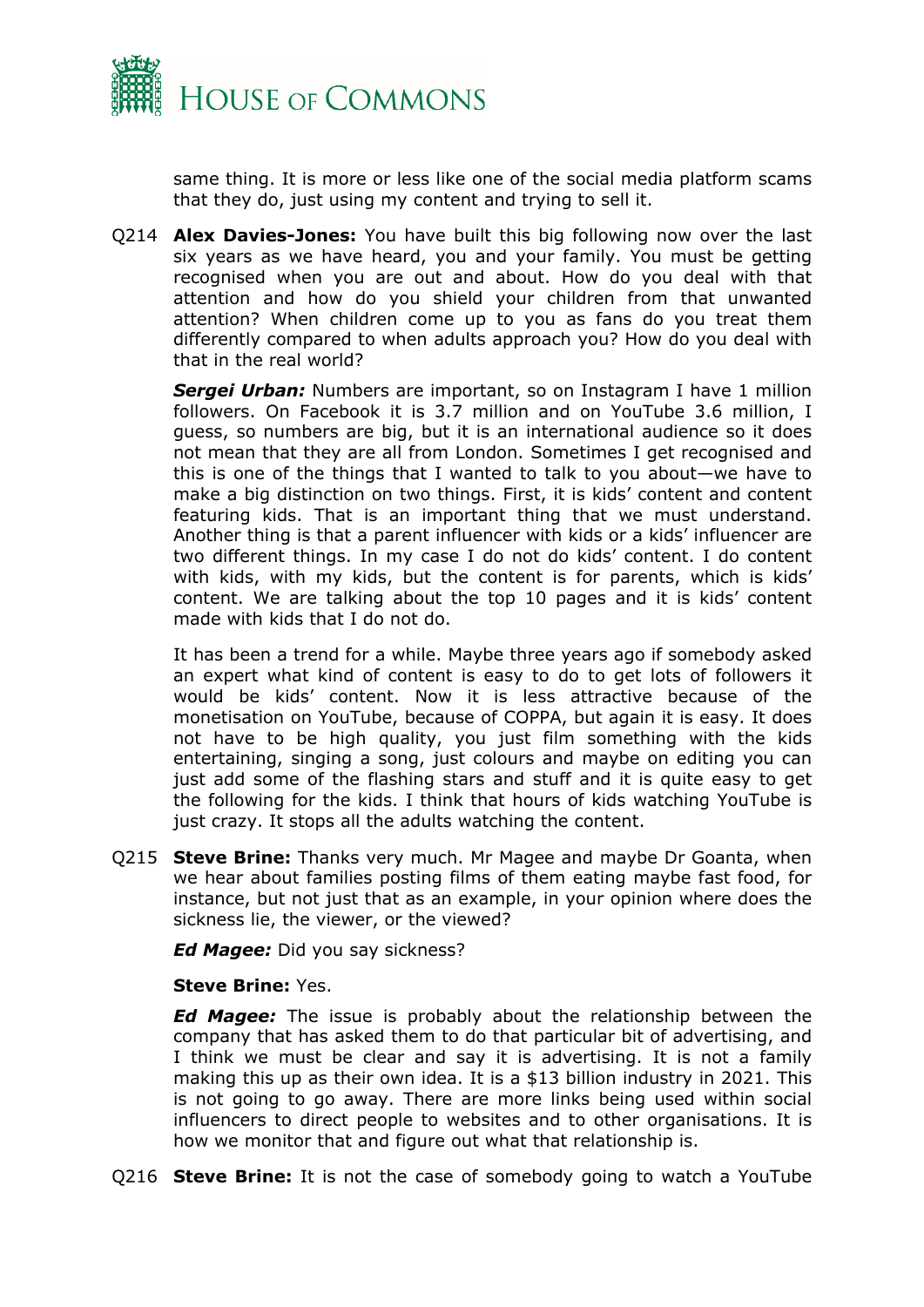

channel that has the family eating a fast-food meal; it is embedded within advertisements around other content?

*Ed Magee:* I think there is a combination of both. There will be companies who specifically find child influencers or family influencers to market their particular product. That will either be embedded within the video that they are producing or they will do it as part of the advertising before, during and after that particular video.

Q217 **Steve Brine:** Do you think it is a sickness?

*Ed Magee:* I think it is a concern. I think that people need to be clear about what they are doing and be explicit about whether they are doing it for some form of commercial enterprise.

Q218 **Steve Brine:** We are a Select Committee that informs the legislature and executive, so can the Government legislate against an idea?

*Ed Magee:* I think Government can legislate to ensure that children are protected and that there are safeguards that are similar to either what has happened in France or similar to what the child entertainment licences require, particularly when it becomes a certain level.

Q219 **Steve Brine:** Dr Goanta, you raised the issue of the family eating there. Is it a sickness? Is that a fair word?

*Dr Goanta:* I would say harm is a better word. The question is: what are the harms here to children? On the one hand we have a family who thinks it is a good idea—unlike Sergei and his very responsible approach to content—to simply feed children loads of fast food for views. Why is that? The system, for instance on YouTube, is going to make it very possible that the more views you get the more you can monetise that content.

I heard Sergei mention COPPA, so in the United States the FTC settlement with Google. However, a lot of child channels on YouTube are still monetised, so you watch a video and then the advertisement revenue is still going to be very high. Of course, there are also the sponsorship deals, because the advertisement revenue could be considered a different type of monetisation, outside of the influencer marketing with the \$13 billion market that Mr Magee was referring to.

On the one hand we have this harm that might affect the child in the video, but on the other hand these types of videos even for adult influencers have raised the question. There is a YouTuber called Nikocado Avocado. If you are Nikocado Avocado and you do mukbangs and the people who watch you are teenagers, you are influencing them to think that perhaps, as we heard before, if you aspire to become an influencer maybe your way into the influencer world is going to be a mukbang channel. The influencing here, the relationship of influence, is something we need to look into for protecting vulnerable audiences.

Q220 **Steve Brine:** Mr Urban, finally, is this your job?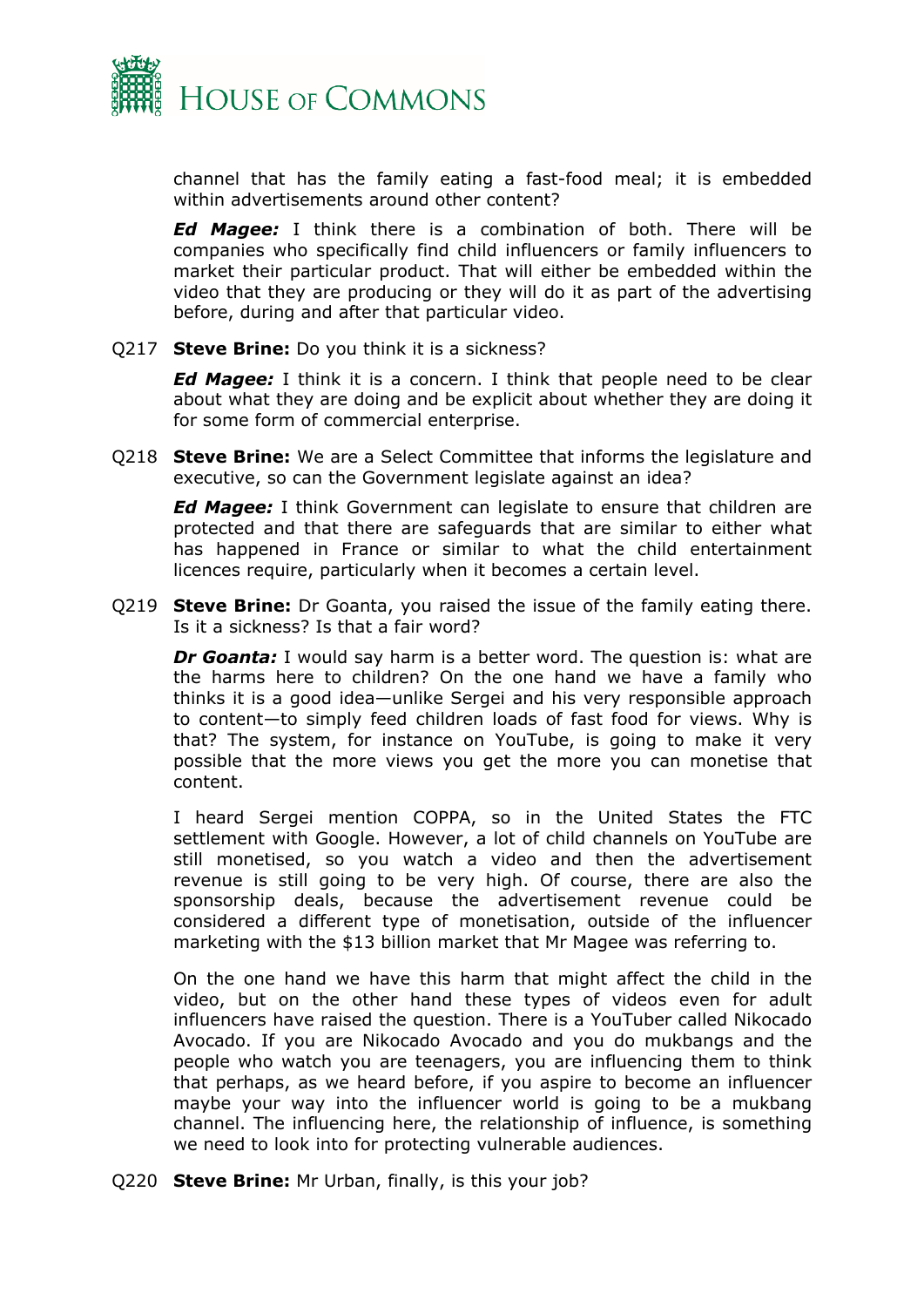

*Sergei Urban:* Yes, it is full time.

**Steve Brine:** You do not do any other paid employment?

*Sergei Urban:* TheDadLab is my job, and the social media takes most of the time of what I do. I do other things that come out of that as well. For example, I wrote a book, *TheDadLab* book with 50 activities you can do with your kids, and social media gave me an opportunity to make that happen. I never thought I would ever write a book in my life, and it took a while with various agents to convince me to do the book, but I am happy that I did. The popularity opens new doors and new opportunities and some of them take time.

Q221 **Steve Brine:** There is a lot of screen involved in life, isn't there?

*Sergei Urban:* Yes, like working from home, not knowing the boundaries, sometimes sleeping and thinking about work, all that sort of stuff, yes.

**Steve Brine:** There used to be a programme in British television that some of my colleagues were on called "Why Don't You?" and they used to say at the start, "Why don't you switch off the TV, go outside and do something less boring instead?" Maybe we should just leave it there.

Q222 **Giles Watling:** Sergei, I am convinced you are a great dad and you look after your kids. I must declare one interest because many years ago, back in the early 1960s, I appeared on a television programme that went around the world and it was a regular thing. I do not recall my parents asking my consent, I am sure they did and said, "Would you be okay with this? Would you be cool with this?" I am sure that you ask consent of your children, but I do not recall that and it went ahead and I was fortunate enough to be before the internet age. Maybe the images that were taken will crop up occasionally on the internet, but things I said and things I did do not come back to haunt me.

First, did you ask consent and how did your kids give consent to appear on your website?

*Sergei Urban:* As I said, it was over six years, so they know what is happening. I explained, so they are young, seven and nine, and they are not on social media platforms. They have a general understanding of what it is, but they have not used it. I said we would film the video and millions of people potentially are going to see that, so they know that. They know that when I take out the camera or when I set up the activity and they are quite eager to do the activity. They are there for the play and learn rather than to be filmed, but they do not mind being filmed. Sometimes they are happy to share with their friends that they are famous, in a way, so it is one of the perks and again having some of the invitations to exclusive events, is something that they love to have.

Generally on consent, the only problem I have with consent is when I need to film something and they are not in the mood, but the good thing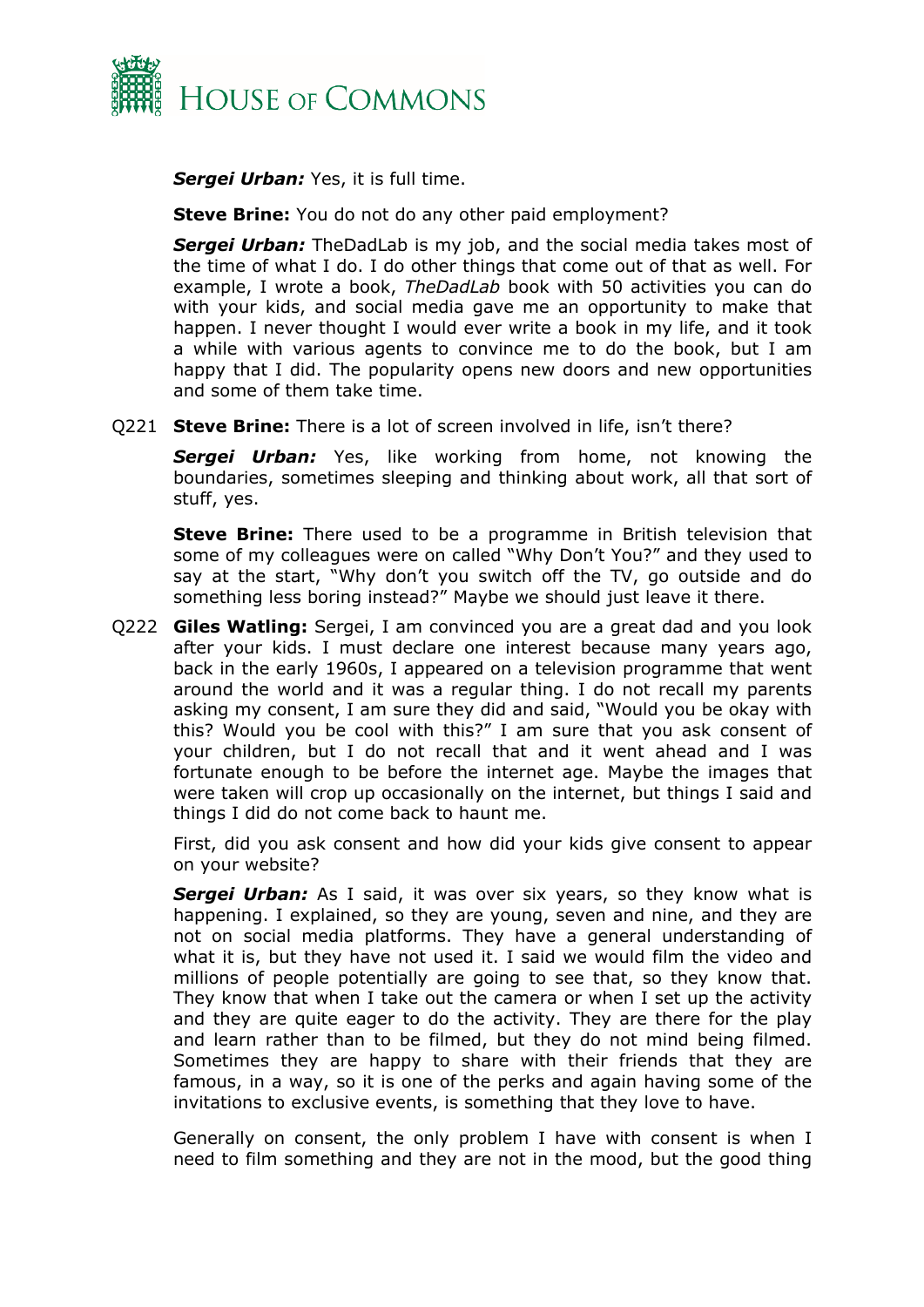

is I have two kids. If one does not want to do it, I have another one who is happy to do the thing. That is simple.

Q223 **Giles Watling:** You have an understudy? I understand that. Are you prepared for a time when one of your children may withdraw that consent, and what preparations have you made for that?

*Sergei Urban:* When they say they do not want to do anything? The thing is I am lucky enough over the six years to build my brand. For me, it was important to know if it is a parent influencer or a kid influencer. The difference is if it is a parent, so a parent sharing about parenthood generally, and sometimes because the child is part of parenthood showing pictures of a child, that is a parent. A kid influencer is a kid doing all the kid stuff, potentially unboxing, all the kids-related stuff. Sometimes maybe parents appear there but it is all about the kid.

In my case it started as just an account with sharing ideas. At some point to protect my videos I would implement a logo, TheDadLab logo, across all of the videos and I realised that over time I built not just an audience but I built a brand. So what happens now? Kids do not have to be in my videos for me to produce the video. Even if they say no to TheDadLab I am happy to continue filming videos myself, as long as TheDadLab people know that it is me, it is us, and they know the quality is going to be good. It is cool activities they can try at home.

Q224 **Giles Watling:** I am sure you handle that well, but we are looking at potential legislation and as part of this Committee's work it is looking at online harms. I am sure you are well aware that there are such things as trolls and there are all sorts of things that happen, not just meeting people in public who recognise your face. Have you prepared your children for what might happen down the road? For instance, things they may do or say now on social media might come back to bite them when they are 30 or 40 years old. Are they prepared for that? Do they know about that? How did you do that?

**Sergei Urban:** I do that for them, so I am a censor. I make sure everything is good. I post myself, so I know that if something is wrong or if some more information is shared than I want to, I do not upload the content.

Q225 **Giles Watling:** Did you have any guidelines? Did anybody help you or have you just found your way through this?

*Sergei Urban:* Over time I just found my way through it. I remember one particular day when we went to the park with the kids on scooters just like that, quite suddenly. The problem was we left our helmets at home and I was still sharing the video that we went to the park and somebody sent me a message saying, "As an influencer you cannot show your child not wearing a helmet while scooting". It came back to me that, yes, now I am an influencer, I influence some people and there are some restrictions that I must think about. As a parent it would be okay for me to go once to the park—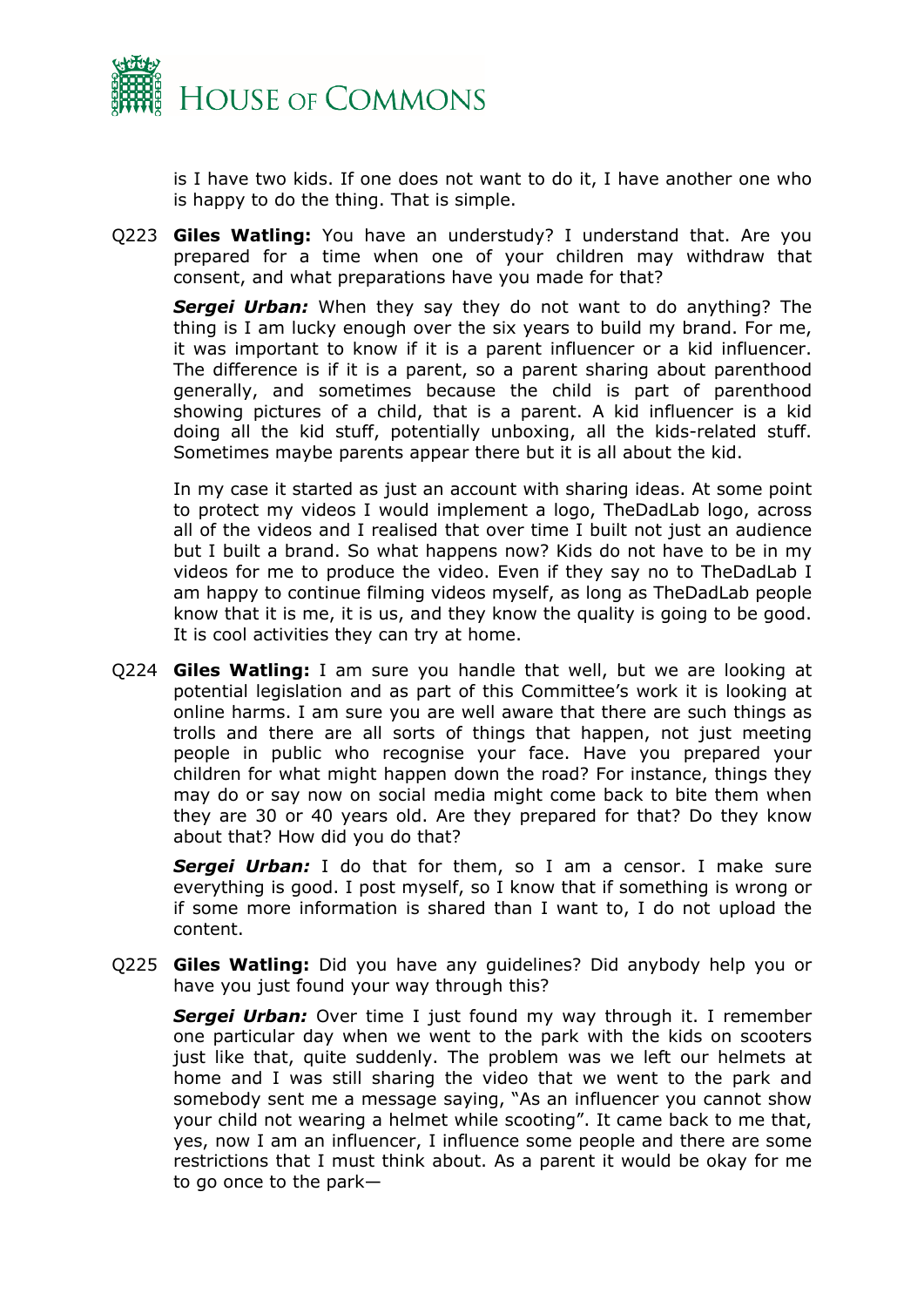

Q226 **Giles Watling:** I am sure you are very responsible but you had no particular guidelines. Dr Catalina, do you want to come in here?

*Dr Goanta:* Yes, just a very quick remark about the fact that the legislative reform in France has a very specific article that mentions that for the deletion of videos minors do not need to have parental consent. The law includes a provision that says that platforms should facilitate the possibility that minors could, without the consent of their guardians, be able to delete the videos exactly like in the situation that you were asking about. I think this raises a lot of very interesting questions about the role of legal capacity, because so far legal capacity has been a legal institution that has been there to protect minors. However, we can see that in some situations it can also perhaps trap them. This particular provision is a way to exemplify how this trap can be somewhat lessened.

Q227 **Giles Watling:** Ed, what do you think we should do with regulation in this area?

*Ed Magee:* I think we should have some guidance that says when this gets to a certain level it needs to be approved, in the same way that we do for a child entertainment licence either by online provision or obtaining a permit for a certain period of time. At least then there would be some oversight. We could then at least encourage parents to sign up to some key conditions, so around hours, breaks, oversight, suitability of what they are doing.

It would be helpful if there was a mechanism whereby we could just know what these children were doing and how often they were doing it. For entertainment purposes the NNCEE has just launched its "report a concern" button on our website. If anyone in the entertainment industry or an employer has an issue about a child, or a child has an issue about an employer or a production, they can report that to us and we will pass it on to the local authority. That does not apply for self-generated content, so it would be good to have it more consistent with what entertainment is, because for many of these children it is a job and it is entertainment.

Q228 **Giles Watling:** That is worth noting. Without naming names, do you have any examples for us of unregulated exposure of vulnerable individuals?

*Ed Magee:* There are children who may be on for several hours a day and there are children who are certainly possibly working beyond what you would consider acceptable for a child performer or somebody who was working. There are certainly children whose lives may be broadcast 24 hours a day, seven days a week. That becomes a concern because you do not know who else is watching and who is possibly contacting them. For the platforms, the responsibility around that child's protection rests very firmly with the parent, because they are signing up, but there are an awful lot of children on these platforms below the consent age to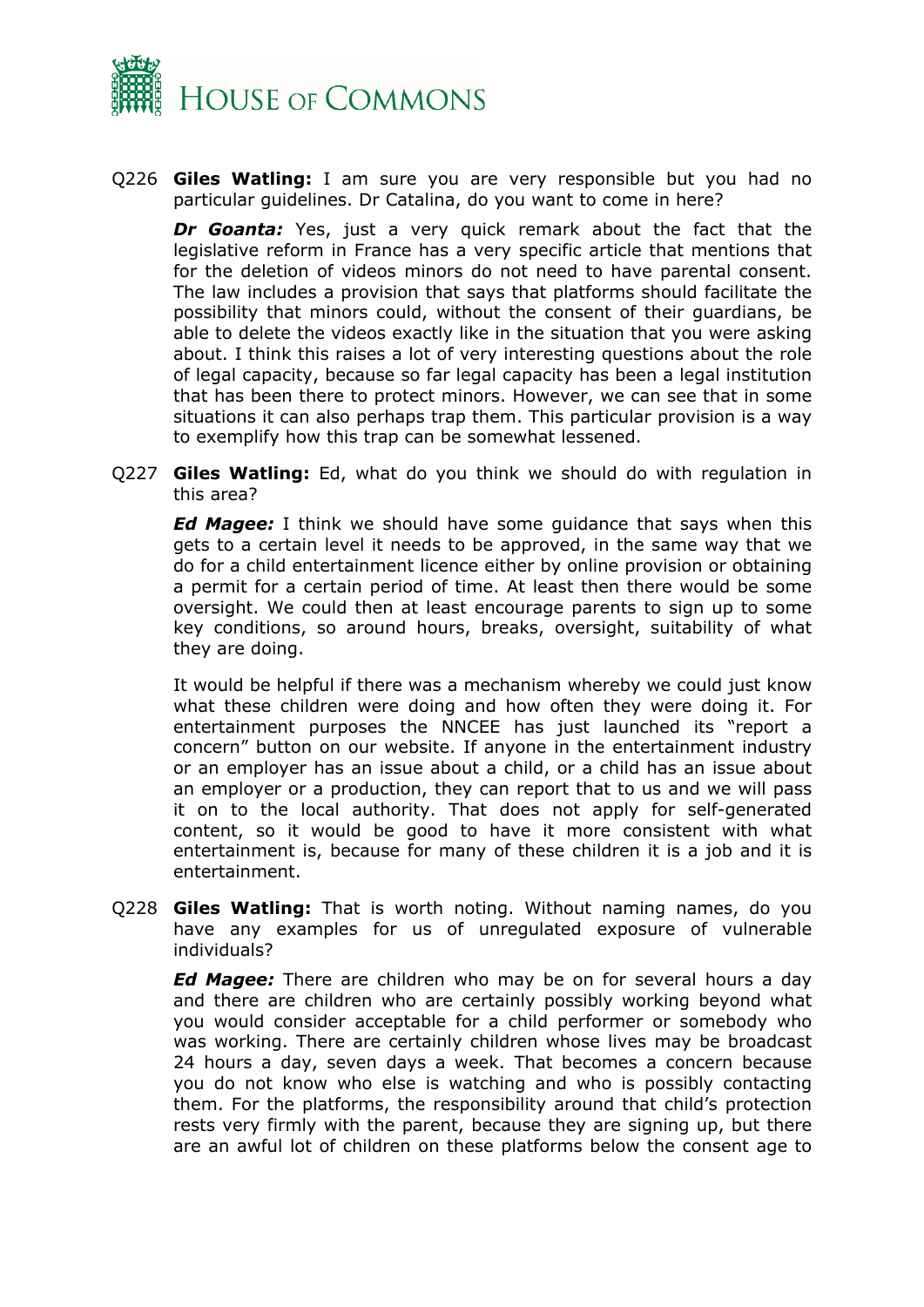

be on the platform. They are there because their parents have put them there.

I think as Sergei said, going back to is it a child influencer or is it a parent influencer, but the relationship is often very blurred and very unclear at times.

Q229 **Giles Watling:** Finally, and going back to the 1933 Children and Young Persons Act, which I worked under all those years ago, my time in front of the camera or in the film studio or theatre was restricted, but it was quite clear. Would it be fair to say that now, touching on what the Chair said earlier, we have a grey area; we do not know when they are performing and when they are not, and neither does the child. Is that a fair statement?

*Ed Magee:* I think that is a fair summary of what is happening in that they can do it wherever and whenever, with no oversight from anyone.

Q230 **Jane Stevenson:** I find this fascinating, and I thank the panel for their evidence. Ed, you mentioned that you would like it when the monetisation becomes a certain level. My concern is the potential as parents see the very lucrative world of becoming a successful influencer. Is that where the gaps are going to appear with people like Sergei, who are very visible? It is much easier to spot if a child is doing an extraordinary amount of work, but if we connect legislation to where it becomes profitable are we excluding children whose parents see that opportunity and who may be not insisting but encouraging them to do vast amounts of work in the hope that they will strike it rich and become more well-known?

*Ed Magee:* Yes, there is a possibility that could happen. I think the likelihood is that if the parent is thinking of this as a commercial enterprise, perhaps that is the time that it needs to be registered, rather than just doing a couple of performances or a couple of videos in the back garden. I think it would have to be very explicit as to where that threshold changed and there will have to be a threshold at some point. I do not think you could regulate for everything going on to social media. I read recently 300 hours a minute goes on to YouTube. There just would not be the capacity anywhere in the world to monitor that effectively, but there would be when it becomes commercial, when there is a clear understanding between a production company or an advertising company or a social influencer agency that is recruiting people to do work. That is probably the time when it needs to be licensed and proved.

Q231 **Kevin Brennan:** Thanks to our witnesses for appearing. Mr Urban, we are pleased that you have appeared before us today because, as the Chair said, it was quite difficult to procure witnesses who are involved as influencers with their children. I have looked at some of your content and it is very educational and it is very interesting and I am sure if my daughter was not now grown up I would be using your content to entertain and educate her at home. In that sense that is all fine. It is a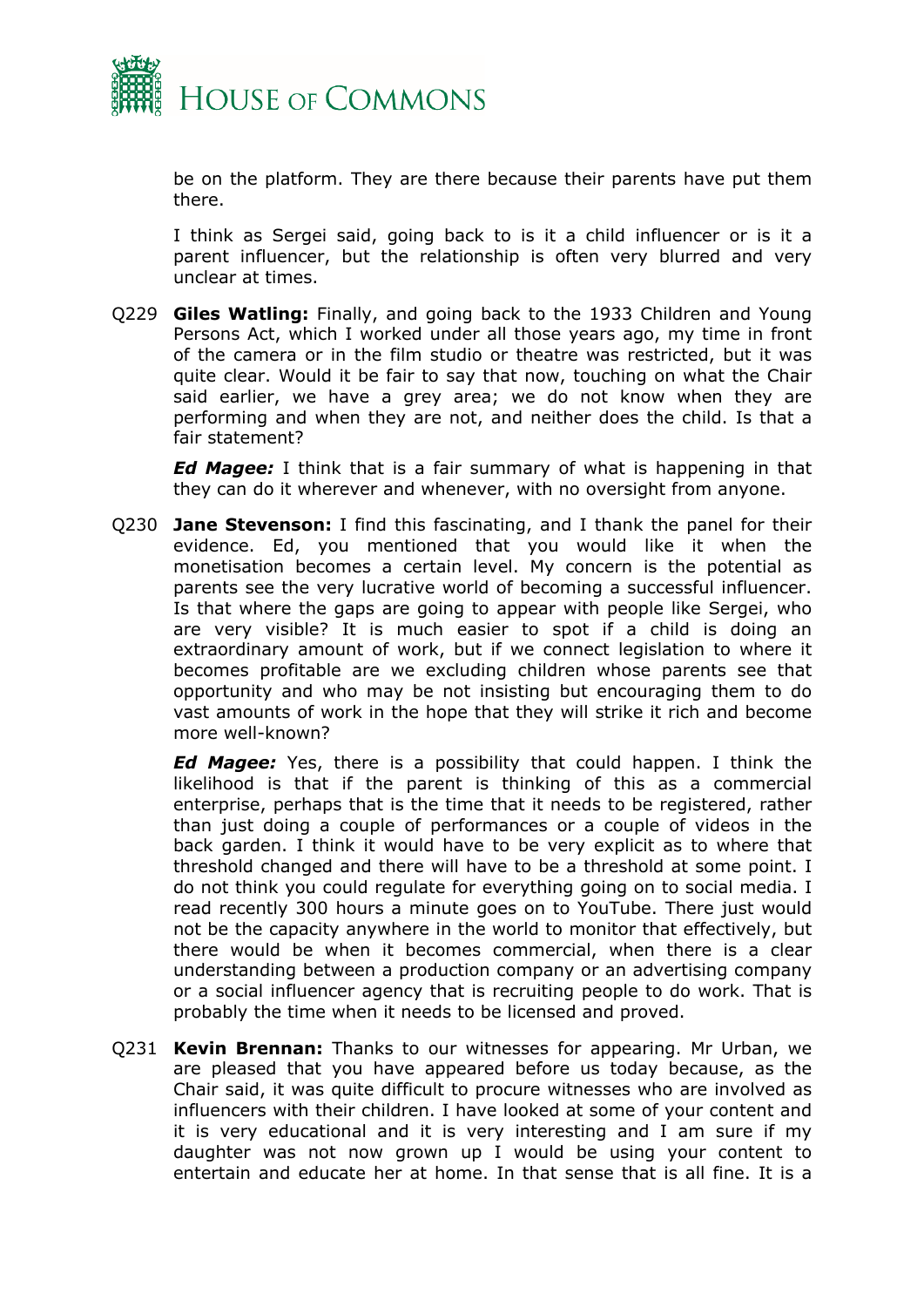

business, as you have explained. You have written a book and you produce this content and sometimes your children are involved in that business—I think their names are Max and Alex. How do you regard them in the business? What part are they in your business?

**Sergei Urban:** At the very beginning they were the stars, so as I mentioned before I was filming activities, but I did not realise that those are the places that people look at and they became the stars at some point. Now I am just moving around, making sure it is more about activity and showing myself a bit more. Again, it is still not just about activities. It is still about my parenthood journey as well. At the end of the day if you do very technical videos, people do not feel the connection so they have to see the face and the emotions of the people behind it, so there is still a need for that.

Q232 **Kevin Brennan:** Will you have to hire in children in due course when your kids become too old and employ them to keep the business going?

*Sergei Urban:* A lot of people ask me what I am going to do when my kids become too old. I am going to cross that bridge when I get there, but so far they are still quite young and they are quite enjoying doing all the science experiments. All my followers are teachers, parents, grandparents and they have kids at different ages. That means that sometimes I share an activity that could be for a toddler, even though my youngest one is seven, because I know that my followers will enjoy that video because they can apply it to their kids, who could be younger. If my kids are 20 at some point I can still share activities with any age group, because it is not about kids, it is about the activity.

Q233 **Kevin Brennan:** They will be 20 at some stage, I can assure you. The point I am making is that in a sense you have a business that is an education/edutainment business, whatever phrase you want to use for it. For that business to work well, I know you do a lot of demonstrations with your hands and you film just your hands doing things, but then at some point you need the children to help demonstrate the activities. At this stage you can use your own children, because that is how it has organically developed, but you will need to employ some children if that business is to carry on in this form in due course. In a sense, your children are like employees. What they are doing constitutes labour in that they are carrying out a human activity that generates an income, and that is, by an economic definition, labour. I understand it is a family business; it is a little bit like having your children working in the family shop, except it is being broadcast to the world online. How do you think we as a Committee should regard how public policy should react to this explosion of children in child labour emerging in this new form of technology?

**Sergei Urban:** It is not just that industry. You have to think about all the industries. I think that a parent is responsible for the child. Even if we have kids modelling, the parent is responsible for managing the whole thing and making sure they get the best contract and stuff. The same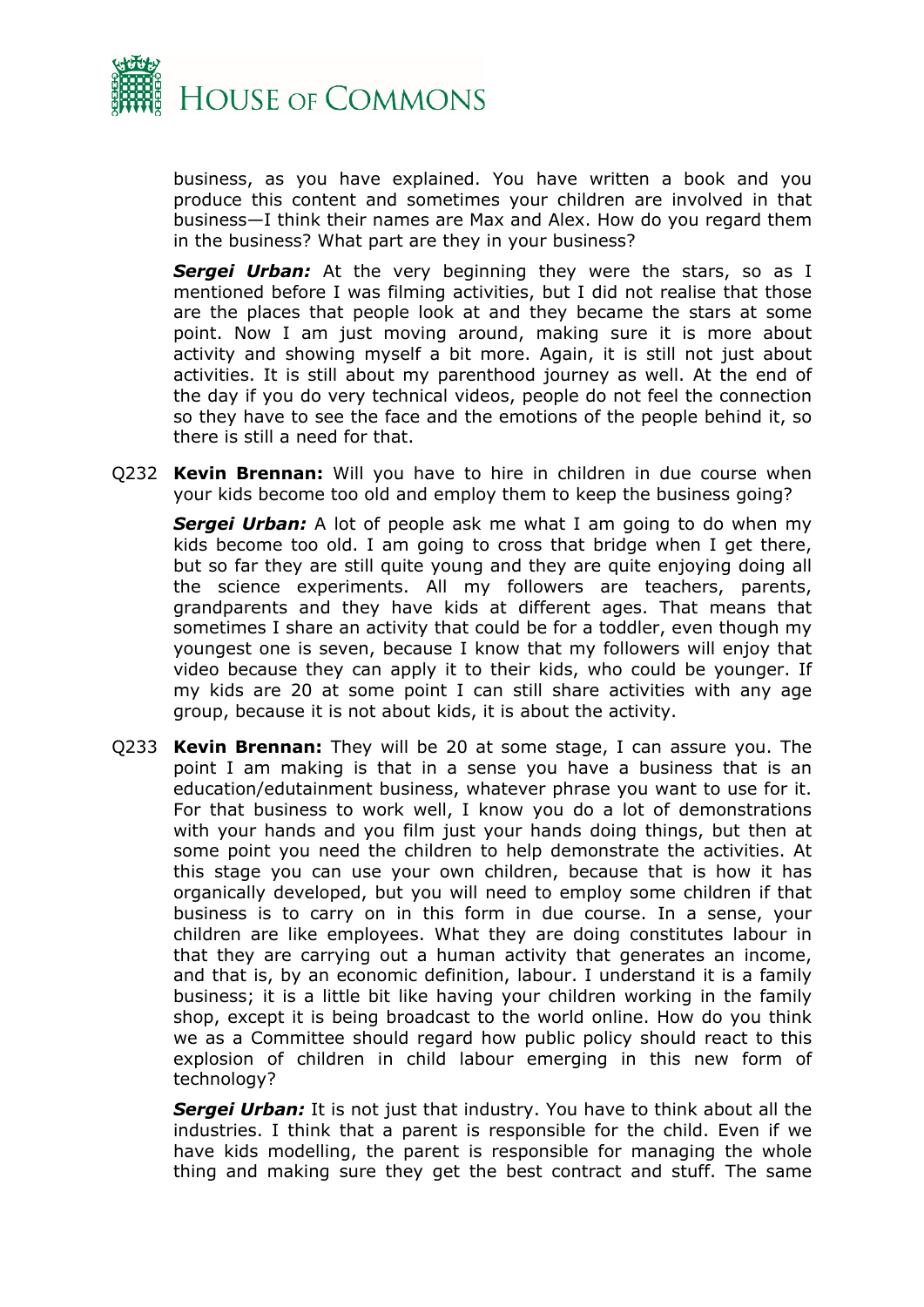

thing happens here, maybe with fewer people in the middle, but it is just me as a parent thinking what will be best for the child. I am sure there are potentially some parents doing harm to their kids while filming this stuff, but I am sure the same thing happens when other parents are making their kids do something else, nothing to do with an influencer video or anything else. There are also parents who will make kids do wrong things. I am not sure if this is any different.

Q234 **Kevin Brennan:** Why do you think there is a conspiracy of silence from parents who use their children in these sorts of influencer videos when it comes to our inquiry?

*Sergei Urban:* I have no idea. We need to ask them.

Q235 **Kevin Brennan:** Do you agree there appears to be a conspiracy of silence in the sense that you are the only one that we could persuade to appear in public before us and tell us about what you do?

*Sergei Urban:* I have never experienced coming and talking to MPs, and I was nervous myself. I remember in the last panel you asked some difficult questions, and some people were not happy that they came. Maybe that is why; some people decided it is better to wait.

Q236 **Kevin Brennan:** I will have to try not to ask difficult questions in future, obviously. Thank you, Mr Urban. I really do appreciate you appearing before us today. Dr Goanta, do you want to say something?

**Dr Goanta:** To add to that, it is quite reasonable to argue that family influencers, and also child influencers, come with a fair share of controversy. We have seen time and time again focusing on what in social media parlance is called clout chasing, making content that has the possibility of polarising individuals and polarising audiences on whether it is moral or immoral. What kind of clothing should a teenager wear? Is it too much if you take photos of a teenager in a bikini and very erotic postures? Is that something that should or should not be on social media? Not only a lot of family channels, but also a lot of families that have been the managers of child or teen influencers, have exposed their children to this, and there has been quite a lot of controversy in media. I assume that this controversy has also created some degree of pushback when it comes to new regulation or even more visibility to this type of activity, not to mention the privacy concerns which, of course, are quintessential as well.

Q237 **Kevin Brennan:** Thank you. Mr Magee, do you think there is any ethical difference between self-generated content involving children and industry-generated or production company-generated content involving children? Is there an ethical difference between those two things?

*Ed Magee:* It is the same companies, and often in the same cases, that are encouraging parents to generate this income.

Q238 **Kevin Brennan:** On that point I should say, to be fair to everybody, that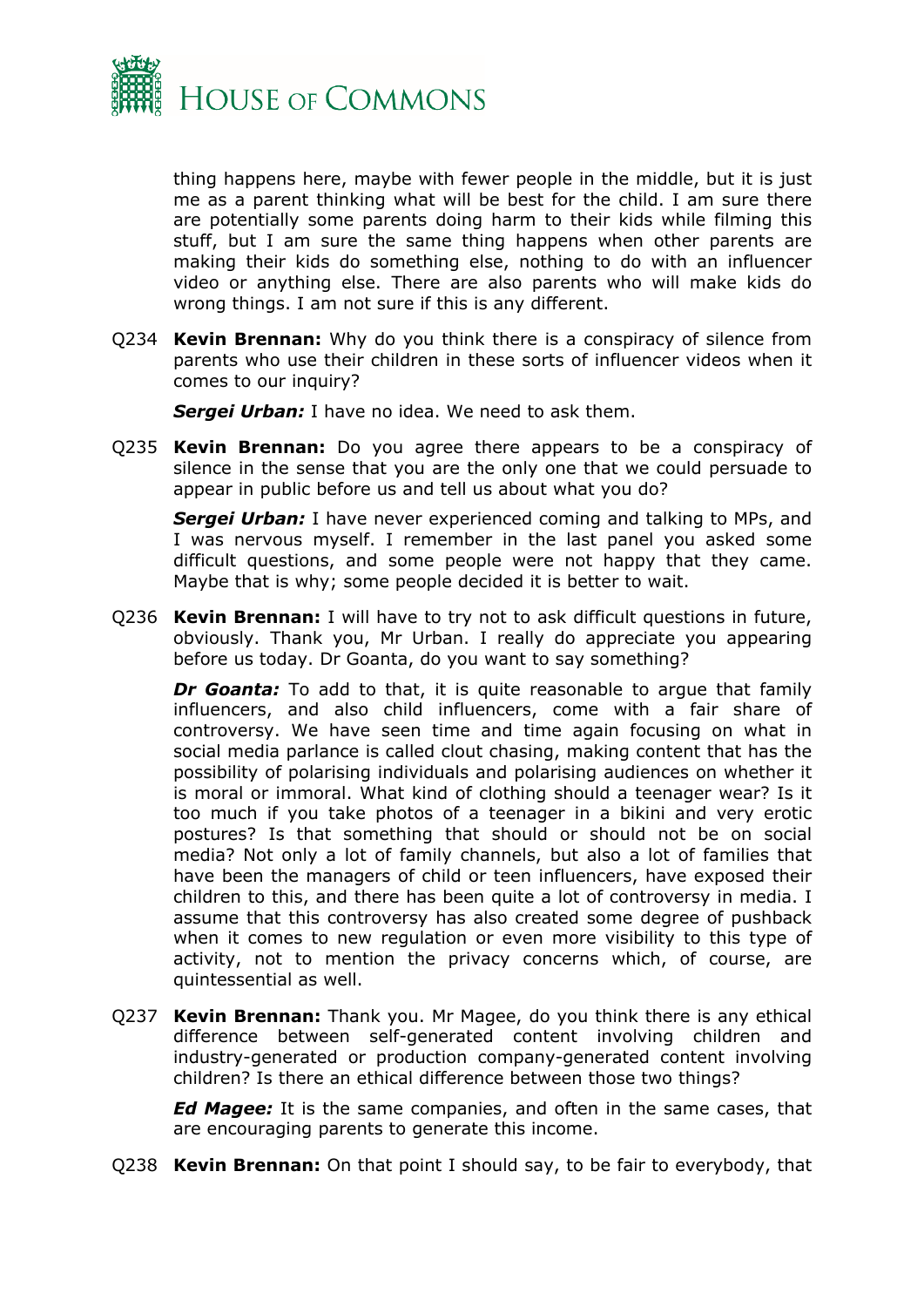

the agents did not want to appear either, and I think some of the production companies were also unwilling to appear before the Committee. If you were members of the Committee, what would you feel about the fact that they were reluctant to explain themselves in public?

*Ed Magee:* As Sergei said, I think they were probably a little unsure what they would be asked and how they would be held accountable. As an industry, in the main, particularly from my experience of when we do productions and we work with productions in film, TV and theatre, they are very careful and very concerned about safeguarding requirements. The difficulty for them when it becomes self-generated, or commissioned self-generated content, is the guidance is very unclear as to what you should be doing and what legislation you should be working under, or even if there is any legislation that covers it. At the moment there is not. I think people are slowly feeling their way through to figure out what they need to do. But they do need to be more accountable.

Q239 **Kevin Brennan:** Does the current legislation on children and education, which we know has a long history, as we have discussed, as it was updated in 2014, work effectively?

*Ed Magee:* It does not cover self-generated content.

**Kevin Brennan:** I know that. But does it work in the bits it does cover?

*Ed Magee:* Yes. We would certainly have more oversight in risk assessments and safeguarding procedures.

Q240 **Kevin Brennan:** Is it practical, feasible and affordable to extend the same sorts of principles into self-generated content?

*Ed Magee:* There would be a capacity issue for many local authorities if they had to monitor that as well. In some boroughs they might have a full-time member of staff.

Q241 **Kevin Brennan:** Are they able to monitor what they already have in front of them?

*Ed Magee:* In most cases they are, but obviously we could do with more capacity to enable us to do more inspections and visits. With selfgenerated content we do not do any visits to understand what is going on.

Q242 **Kevin Brennan:** You suggested there should perhaps be a threshold for when any new legislation would kick in. Roughly where would that threshold be?

*Ed Magee:* I think if families are earning more than £500, for example, or a certain amount of time is being spent doing that activity. You could either look at the child employment legislation, which is an hour before and an hour after school, or you could look at the entertainment regulations, which are a little bit more flexible on earliest and latest start. It is probably better to go to the entertainment regulations, because that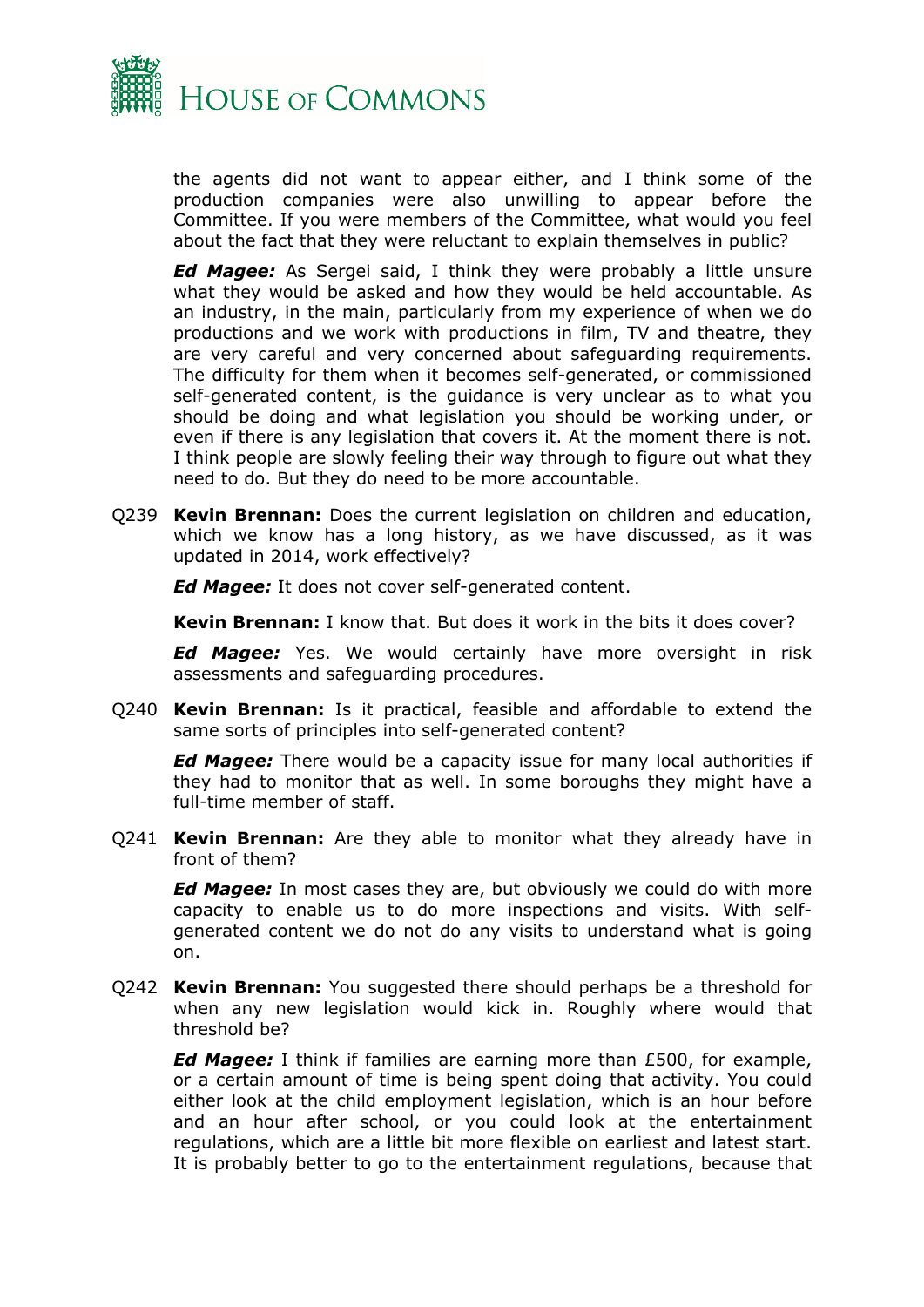

gives more scope for early starts, later finishes, but also breaks and oversight at the same time.

Q243 **Kevin Brennan:** You mentioned the phrase "social enterprise" once or twice. I want to pull you up a little on that. We are talking about businesses for the most part here. Social enterprises have a much wider social mission than just making money online, don't they?

*Ed Magee:* Some of these companies see it as a social enterprise. It is a business and a commercial activity.

**Kevin Brennan:** That is not a social enterprise. Anyway, they might see it as that, but it does not make it that, does it?

Q244 **Chair:** Mr Magee, following up on Kevin's questions, I want to press you a little further about agents. As Kevin stated, we approached a lot of the agents in the sector, including one company called Super Awesome, that, in a not so awesome response, said it would not appear. What is your thinking? What do these agents have to hide? You said that on film and TV they are relatively mindful of law. Do these people really need a law to be written to tell them it is repugnant for a social influencer to sell pictures of their new-born child online?

*Ed Magee:* I think the agents are probably unsure where they fit within the scope of the legislation. The agents I know who work with children in entertainment, film and TV are very careful about the roles they put children up for.

Q245 **Chair:** Is there a crossover between the two? Do they employ the same processes?

*Ed Magee:* My understanding is there is not. The agents that I work with are not working with social influencers. There are specific advertising agencies who are dealing with just social influencers. I do not think there is that crossover.

Q246 **Chair:** Sorry to cut across you, but I am really interested in this point. What you have said is that there is a very different demarcation between advertising in this space from child acting. In effect, all we are looking at is the agents who work for child actors, they are related to that, whereas these are basically just advertisers who want to flog stuff and that is it. They are effectively with the sponsor rather than on behalf of the individual child actor.

*Ed Magee:* In Influencer Marketing Hub's annual report on the state of the influencing market in 2021 it said that there were 240 new social influencer agencies set up in 2019 specifically to find social influencers who would then do that marketing. That is completely different to the agents we work with in the entertainment industry.

Q247 **Chair:** With 240, it is a brand-new industry. Do they have to do things like criminal records checks and that sort of thing? When you work with children in normal life you need to have substantial legal checks and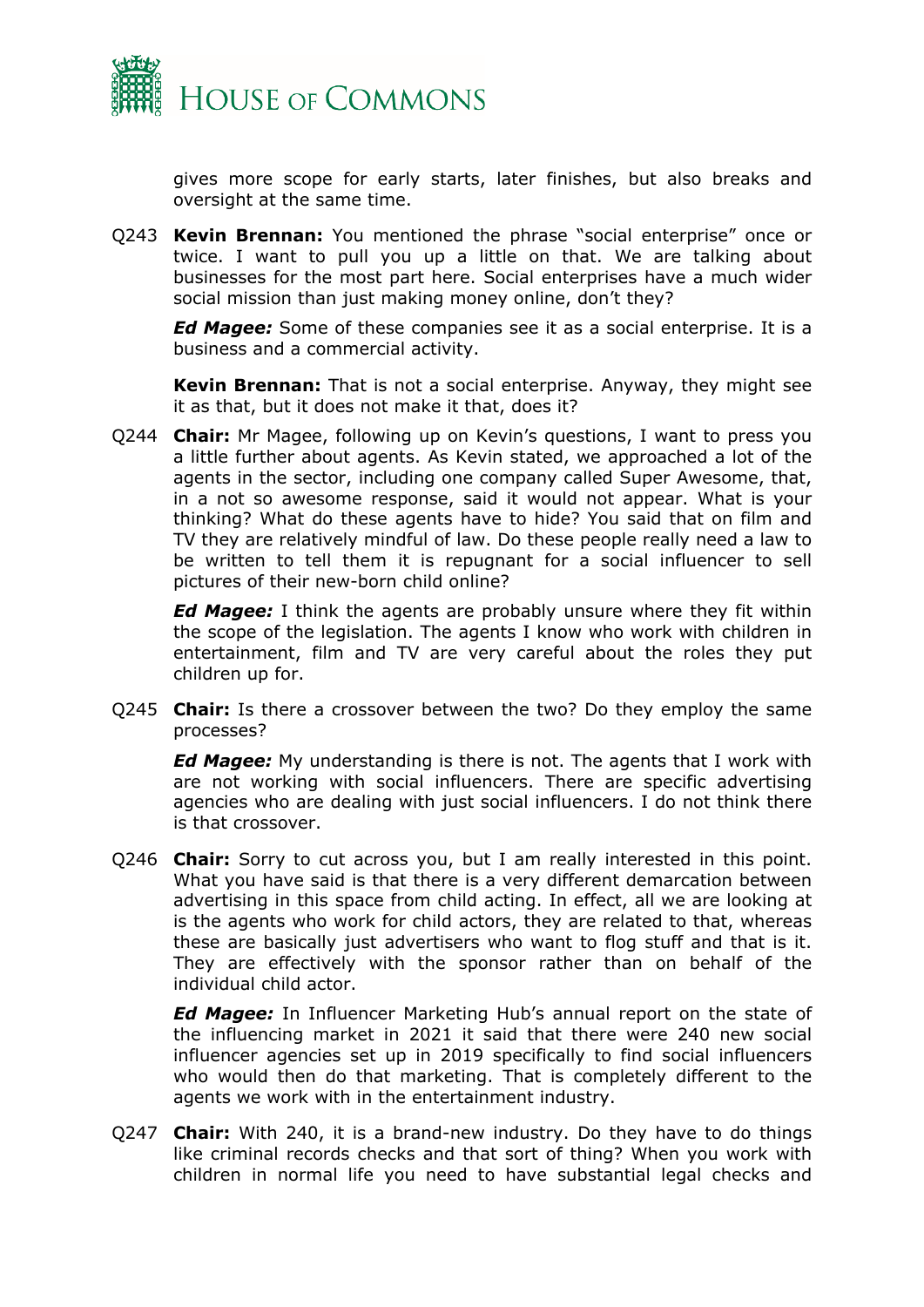

background checks.

*Ed Magee:* They do not, because they do not have unsupervised activity with the children. It is the parent filming this. There is no camera crew going in that would be checked. There is no production company.

Q248 **Chair:** Forgive me, Mr Magee, I know you are not responsible for this, but I am astounded that they do not do so. They may not have unsupervised activity, but they have an interaction with the parent and the child in a format that is basically monetary to sell advertising. Who is to say that such an interaction could not go into something really nefarious and even more damaging as a result. There is no oversight here whatsoever.

*Ed Magee:* No, there is not, because it is not within any current legislation. That social influencer agency that is recruiting a particular child or the parent has a relationship with the person that they have asked to do that particular campaign, but they will not be with the child at the same time they are filming it, unlike a film crew doing an advert. They would be with the child.

Q249 **Chair:** They may not be with the child, but there is still deep interaction there, regardless of whether it is physical or not.

*Dr Goanta:* The same type of legal uncertainty that Mr Magee has been referring to exists also if we have to consider the different supply chains in advertising from the perspective of the Unfair Trading Regulations 2008. The question that arises here is: who exactly has the obligation to demand disclosures or to do disclosures? Most of the time we see only the influencer on social media, so if a child receives a toy, or is paid to promote a toy, we assume that, as an advertiser, the child or the adult influencer has this obligation. But the child influencer might have a manager, as we have discussed. That manager could have different types of functions. If they are going to give very specific directions about how the work is supposed to be done, maybe they are even an employer from the perspective of labour law.

We see this, for instance, with the so-called social media houses. You might have read in the news the term TikTok houses. Mostly teenagers come together and some combination of freelancers, who are going to be headed by one person who will direct them in their creative activities. We have a manager and a PR agency that represents a branch. We can already identify four different stakeholders and we have no idea how the responsibility is divided contractually in the supply chain. That is also where, from a regulatory perspective, more light can be shed so that perhaps all these stakeholders can have a share of responsibility. This could bring us closer to what Mr Magee mentioned on how in the entertainment world companies seem to be made more responsible by the fact that there are going to be regulatory checks on them.

Q250 **Simon Jupp:** I want to touch briefly on the CAP code, the UK Code of Non-broadcast Advertising and Direct Promotional Marketing, which is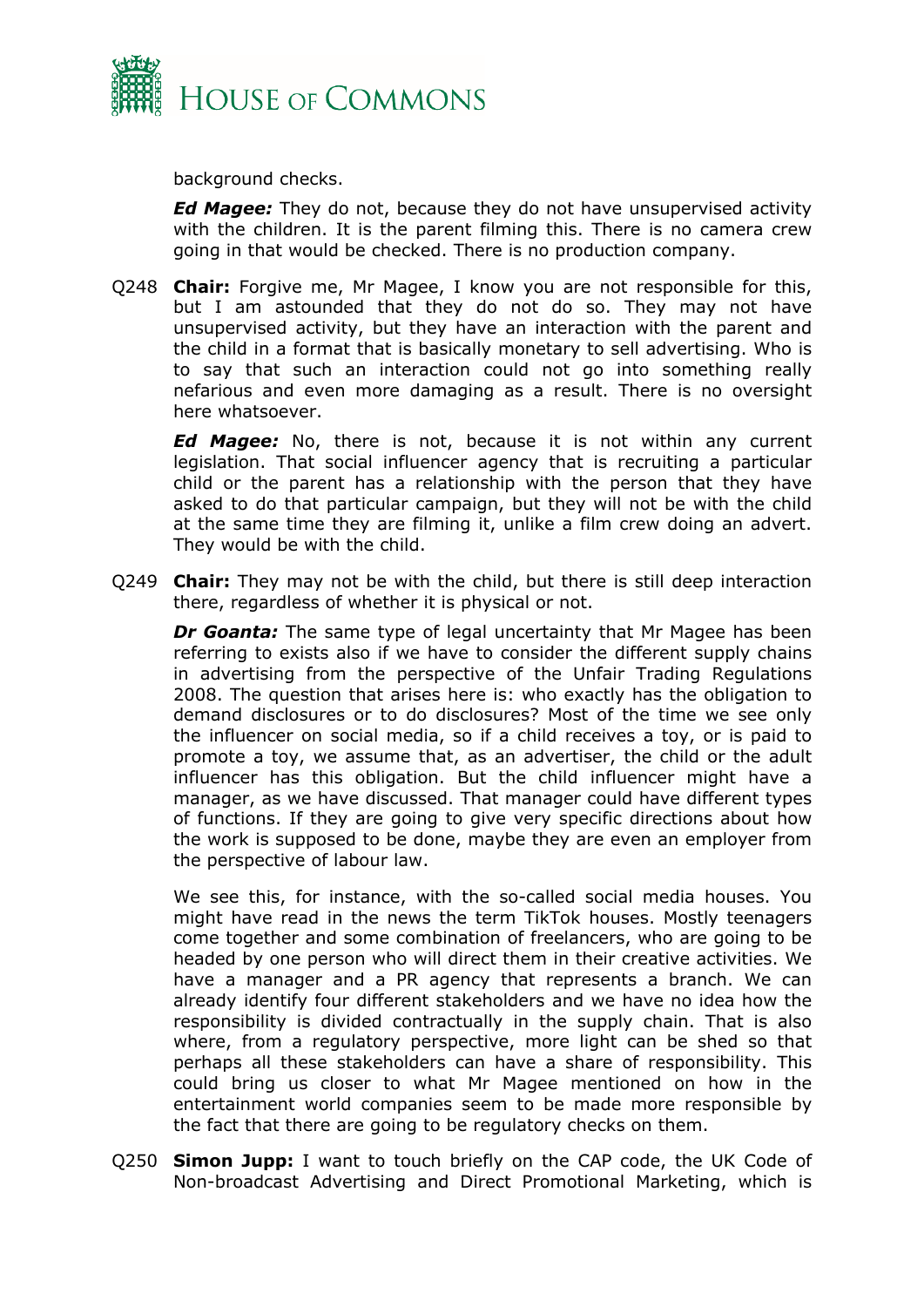

quite a mouthful, and I think I have taken up more of the question time just saying it. At the moment the CAP around children and advertising is very stringent, but it is not as stringent in the online environment, as we have discussed during the session. Should it be, how could that be implemented, and what problems could you foresee as a result of that?

*Ed Magee:* At the moment most of the advertising guidance does not mention the fact that children might need entertainment licences. If you look at the LSA's guidance for social influencers, it has no mention of the fact they might be using children. It would be helpful if that could at least be put into the guidance as well. I think it is something that needs to be brought together so that where there are children being used in selfgenerated content that comes under some form of regulation.

**Sergei Urban:** Sorry, that question was too political for me. I did not understand a word.

Q251 **Simon Jupp:** I apologise for being too political, but I am elected as a politician. It is something I occasionally fall into the trap of being. Basically, if this policy, which is looking at how, for example, children are used in advertising, was put into what you do—and having seen your videos, they are very entertaining and very well produced, may I say what would that mean for you? What would that do for you? Are there any hoops you think you would have to travel through to continue your work, and would that be a help or a hindrance for the type of content that you produce?

*Sergei Urban:* Usually when I film video for a brand—and I am lucky enough to work with the biggest brands out there—they have a long list of restrictions. They know their industry, they know the niche where they work and they know influencer marketing, so they already give me lots of guidance and the dos and do nots. Most of the time that is enough. The problem we face is when small brands come to small influencers. They have no idea what the industry is all about. I guess we need some kind of guidance, at least some minimal ones, but I cannot comment on something that I have not read. It could be something that is not very useful.

Q252 **Simon Jupp:** I absolutely understand. It is really interesting though, because you have talked about how different brands provide you with the information they want you to feed into the content that you want to produce and they want you to produce, based on what their brand wants, but also the rules and regulations. Does it vary wildly between different brands as to what they provide you with in guidance? In your journey so far have you seen that some brands are really strict on this and others less so? Have you ever decided as a result of that not to do further work with a certain brand because you were not happy with the level of guidance, or lack of, that it brought forward?

*Sergei Urban:* Yes, all the guidance is different. Guidance has not caused me to turn down a brand, but at the first stage when I decide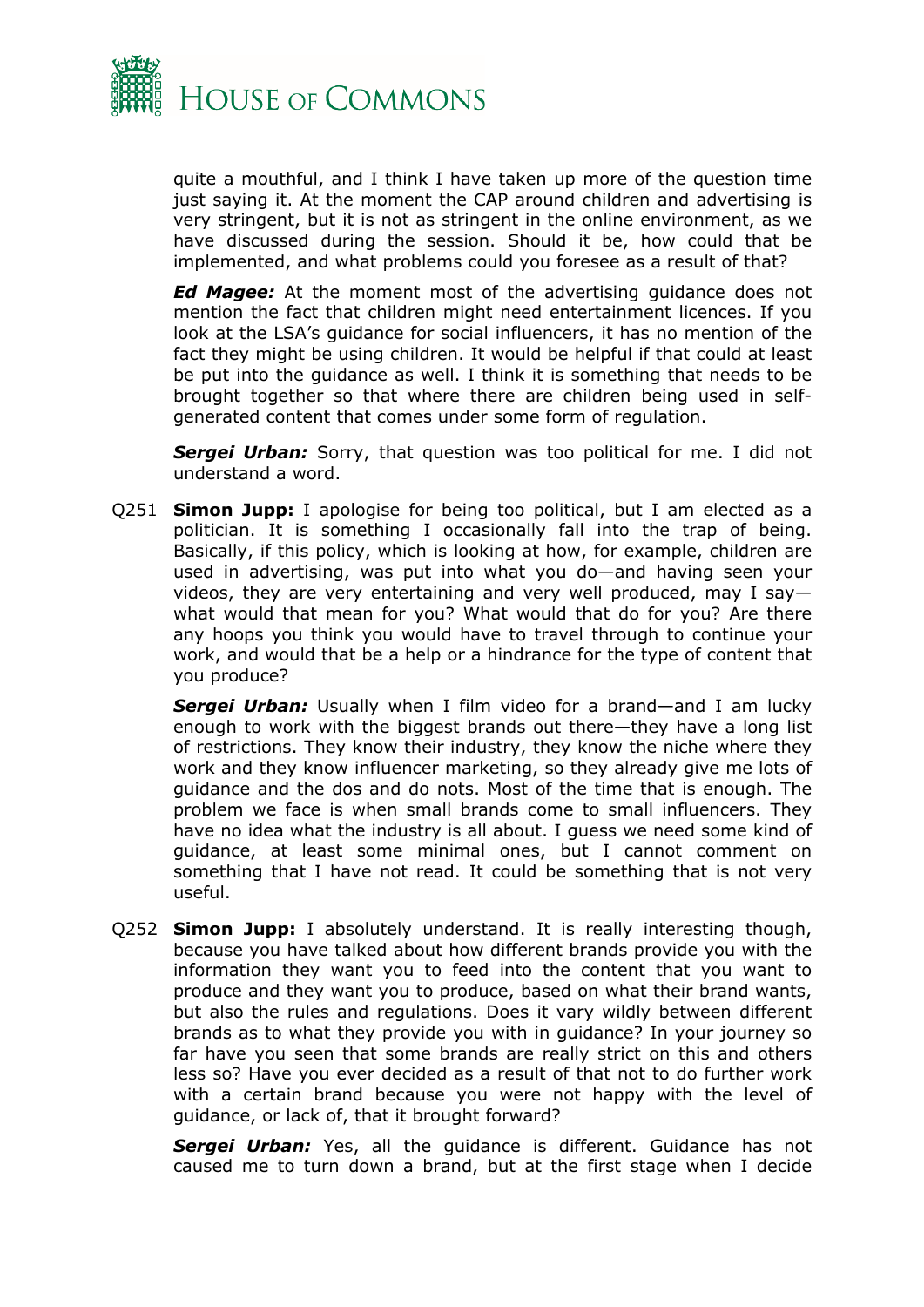

whether to work with a brand or not, it is whether I turn down the brand or not. Again, I create this special line somewhere, thinking that I am not going to cross it with some of the brands, so I do not promote all the brands.

Q253 **Simon Jupp:** That is interesting. Thank you very much. Dr Catalina, is that something you want to look at further? Is there anything we have talked about, or the other participants have raised, that you would like to respond to?

*Dr Goanta:* One point I want to make is about professionalisation. That is exactly what Sergei was mentioning. We have smaller brands and smaller influencers who come together in contractual relations. I have often seen in my qualitative research on social media discussions about whether exchanges of offer and acceptance messages on a DM on Instagram have a binding effect. Many individuals do not think they do, whereas that can be a valid contract. This is an example of how different levels of digital literacy, and also perhaps legal literacy, are important in determining how these different obligations will fall over the different participants in the supply chain. The more established the brand or the influencer, the more likely it is that they know about their CAP obligations. The smaller they are, the more likely it is that they do not.

Q254 **Simon Jupp:** It was really interesting hearing what Sergei had to say about the concepts that brands put forward, the ideas and the red lines they themselves put forward to make sure it adheres to their brand consciousness but also their ideals. Do you think that should be better regulated? Do you think there should be a firmer view on what that should look like so that it is not up to the brand, it is in law?

*Dr Goanta:* Yes. I completely agree with that. I see that self-regulation in certain industries works, and I am very curious what Ed thinks about this. The toy companies, for instance, know they are treading lightly on the turf of perhaps unfair commercial practices, because there are vulnerable groups, and you want to have honest advertising with respect to vulnerable groups like children. This has also been, from a media perspective, a very well-regulated type of activity. There will be a lot of brands who know that they should also put on their own filters for respecting the audiences and respecting relationships with audiences.

The problem is with brands that do not know that this should be the case. Here, even if regulation leads to a stronger type of obligation, the question is also how we inform these companies about these obligations. A very practical solution is simply the creation of a website on the government page that creates a database of information for influencers on the person requirements, the tax requirements, the disclosure requirements that need to be dealt with, whether you are a child influencer and you need parental consent or not.

Q255 **Simon Jupp:** That is really interesting, thank you. Ed, is there anything you want to add to that?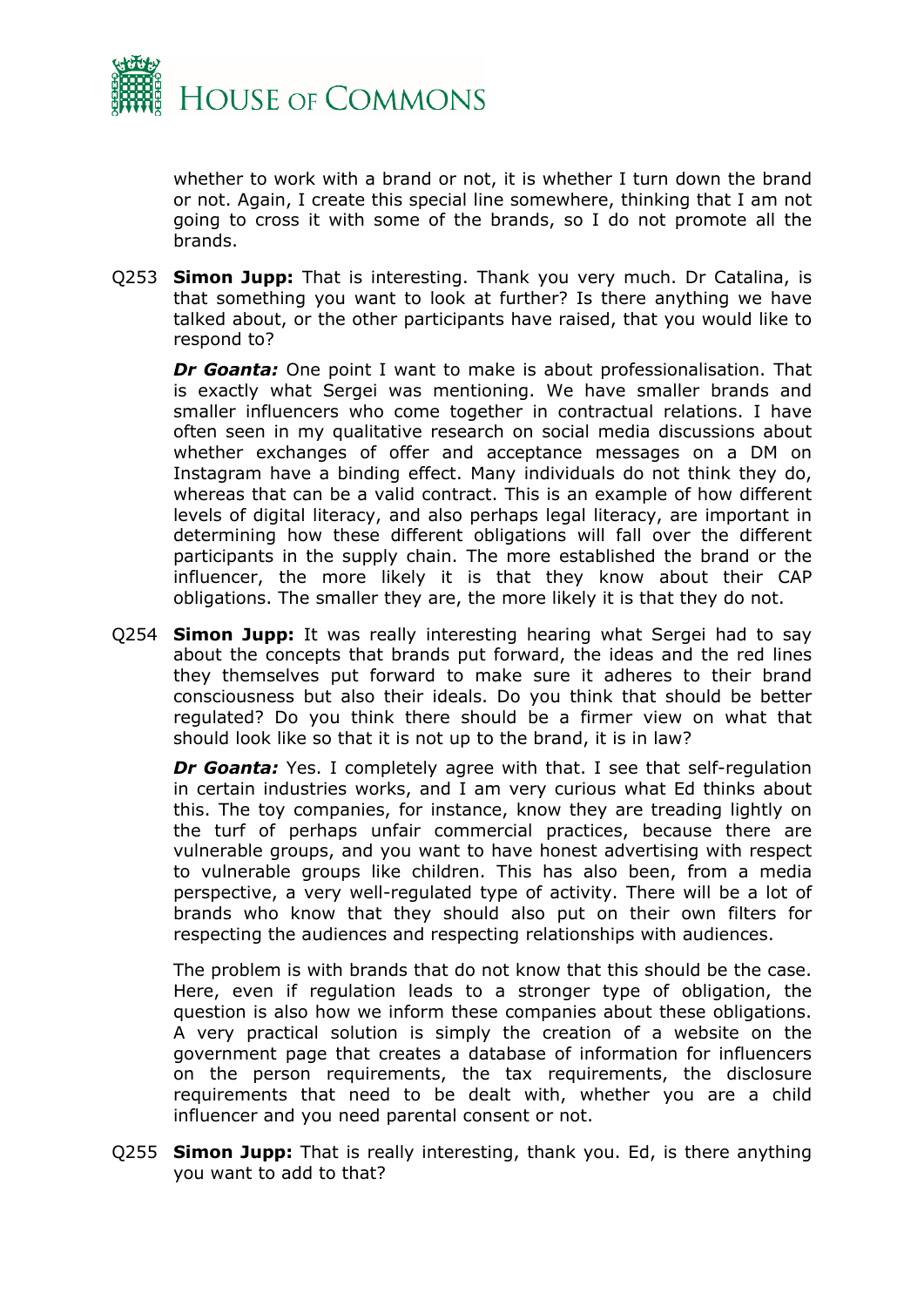

*Ed Magee:* It might be possible for self-regulation to work. The issue may be where brands are not based in the United Kingdom, or in England, because we are only talking about English law at the moment. We would need Scotland, Wales and Northern Ireland to enact similar guidance in case a company was based there but using a child influencer in England. If a brand is based abroad, the relationship will be much more tenuous for whether they would agree to sign up to any selfregulation.

Q256 **Clive Efford:** Sergei, you said in answer my colleague's question earlier that your main concern about your content was other people using it for products that you do not necessarily endorse. Our experience has been that people who put themselves into the public eye like you do receive a great deal of trolling and online abuse. How do you deal with that? Do you get a significant amount of it?

*Sergei Urban:* I do not get a significant amount. I sometimes get random messages when people get personal and comment on how I look. It does not happen often, so I do not have to deal with that. I just distance myself. Sometimes people online think that their opinion matters, and if you have one million followers with one million opinions, you just have to concentrate on the positive. If you are creating content for one million people and one is not happy but all the others are happy, just concentrate on the ones that are happy.

Q257 **Clive Efford:** I assume that would receive a particular criticism from certain people. I only say that because the experience we have is that there are people out there who are highly critical of people who are in social media and in particular for being a parent who puts your children out there. You say you do not get a significant amount of abuse for that?

*Sergei Urban:* Across lots of different platforms, nothing.

Q258 **Clive Efford:** You have never had to approach the authorities or one of the platforms to deal with that as a problem?

*Sergei Urban:* Again, there is a difference between kids' content and the content created for parents and adults. Mine is a very specific niche of education. That is why people who follow me are parents or grandparents or teachers. They are responsible people. They do not come to me for parenting advice, they come to me for activities. They want to know what I am going to do with my kids tonight. They check it out, and just go for it.

Q259 **Clive Efford:** Thank you for that. Mr Magee, I will ask you about the resources you have available to you. You have been about 25 years at Camden?

*Ed Magee:* I have, yes.

**Clive Efford:** You have been involved in licensing young people in performance professions over that time. You have seen an enormous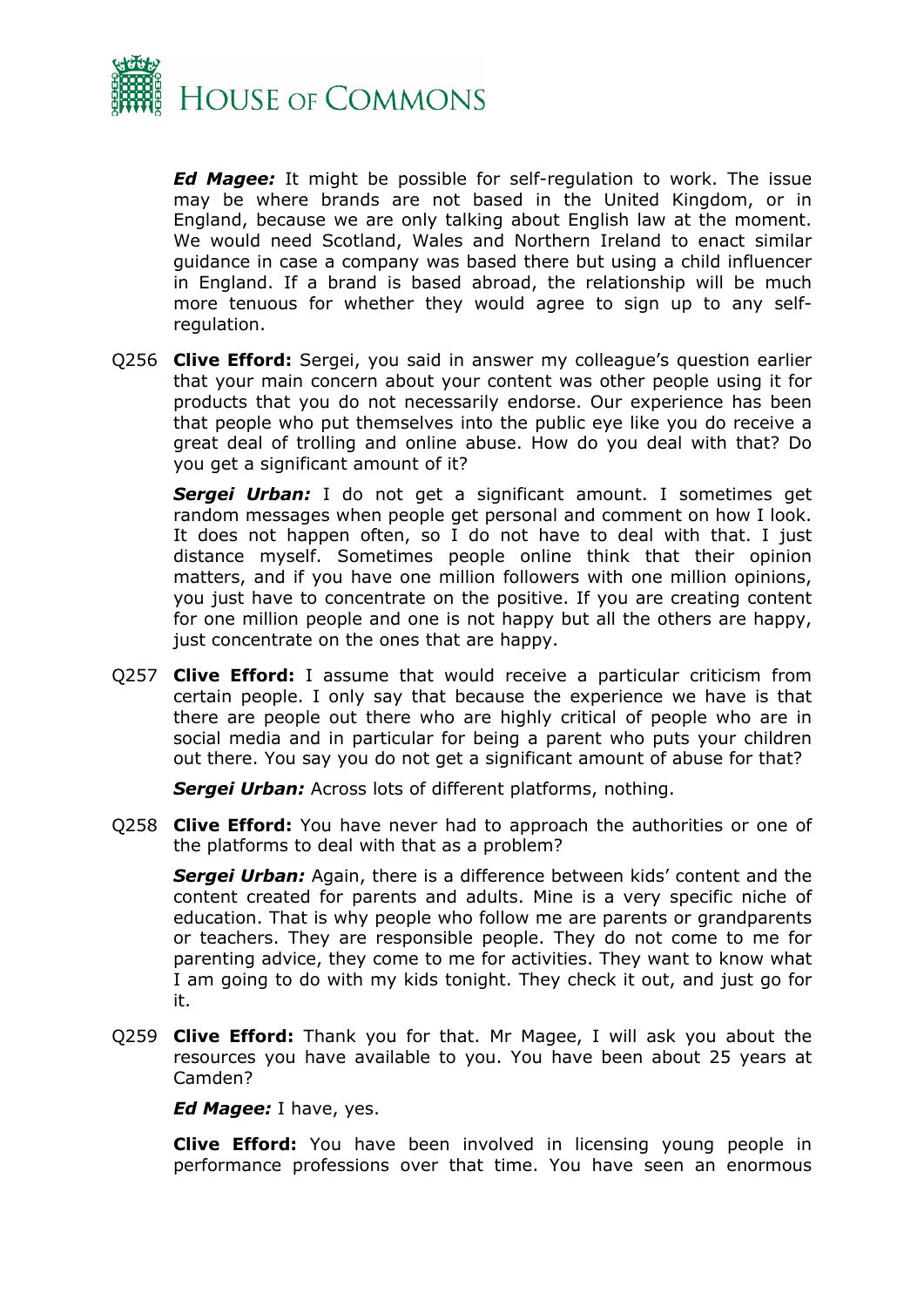

amount of change. One of the changes, I assume, is that this has now moved into the domestic setting, which must make it more difficult to regulate. You touched on that earlier. Can I ask you about the resources for dealing with this? You are a specific licensing officer in Camden. I do not recall meeting one in my local authority of Greenwich, although one may exist.

*Ed Magee:* There is one.

**Clive Efford:** What is the situation regarding resources for this? According to the National Audit Office, local authorities have faced nearly 50% of cuts since 2010. How do we maintain the area of enforcement and monitoring that we need in this area?

*Ed Magee:* Certainly there is a capacity issue within local authorities, and child employment and child entertainment licences are a statutory requirement for local authorities to issue. Therefore, there has to be somebody with that role within each borough. It will depend on the number of licences that you might get.

Q260 **Clive Efford:** I will interject there. Sorry to interrupt you, but is that a specific officer solely dedicated to that or with a number of other responsibilities?

*Ed Magee:* They may have other responsibilities, certainly. This is about one-fifth of my day job. I have a child employment officer who does it five days a week, but I also have the oversight of policy and strategy for the borough. In some boroughs it might be a part-time member of staff; they may be term time only; there may be more than one person in a particular team in some boroughs. It will depend on how many licences they get ongoing. There may be a requirement for local authorities to increase some of that capacity to able to monitor. I think there is certainly an issue about the capacity for us to do that monitoring. One of the things that happened over Covid was there was more home filming for productions, so children were filming within their own home, very similar to self-generated content, but sometimes we had the director in the garden telling the child what they were expected to do. That comes under a risk assessment, it is monitored, and there are policies and practices in place for that and not for the self-generated content.

Q261 **Clive Efford:** When it is trading standards, the host authority of the company that someone is complaining against is generally the one that deals with it, not the one where the person who is complaining lives. How do we decide who is the licensing officer in these circumstances when the child may live in one location and filming may take place in another? I know we are dealing with situations in the home, but the issue is how we determine who has ultimate responsibility for child protection in this case.

*Ed Magee:* It would be a combination of where the production is taking place, where the child is from, and where any of the perpetrators also come from. The local authorities would have to make a decision as to which one takes the lead on any investigation.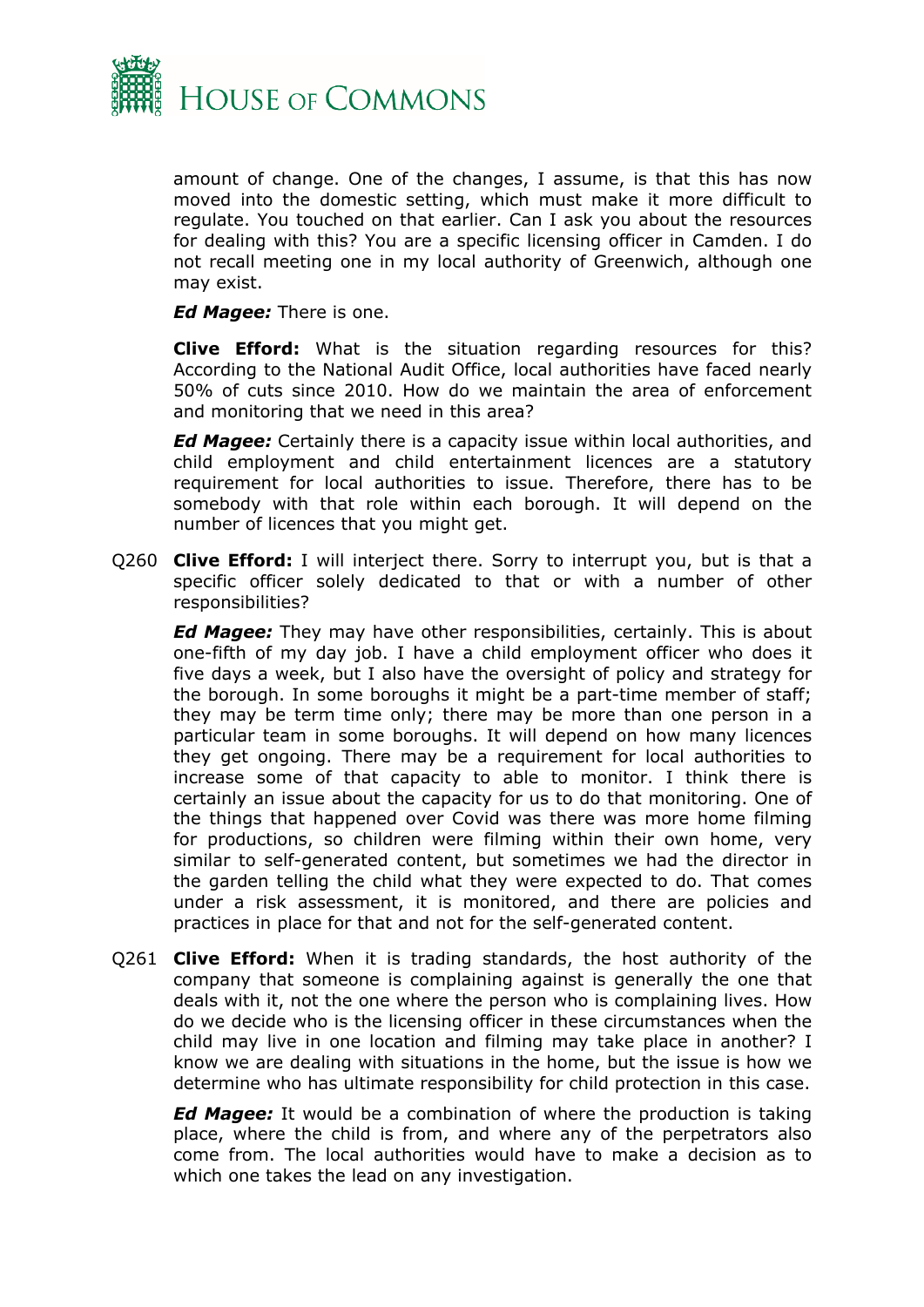

Q262 **Clive Efford:** Is there a danger that local authorities are not geared up for this? We have a lot of historic buildings in Greenwich, so we have a lot of filming activity taking place in our area. Other areas may not. Is that a problem, potentially, or do you think local authorities are largely on top of this?

*Ed Magee:* With inspections, we are able to respond to many of them. We are obviously not able to do every single production that takes place. In my borough I think we have roughly about 300 productions a day. That is film, TV, advertising, modelling, and so on. We do a proportion of them. We make a risk assessment as to whether or not we feel it is appropriate to visit. Where there are large numbers of children or where concerns have been raised, we prioritise those over a production that has been going for several years.

Q263 **Clive Efford:** Is there a growing anxiety in your profession of these home films and your ability to monitor what is taking place there?

*Ed Magee:* Certainly we are concerned about the impact it may be having on children now but also in the future. We want to make sure that those children are protected in the same way they would be if it was the entertainment industry.

**Chair:** That concludes our first session of today's hearing. Thank you very much, Mr Urban, Mr Magee and Dr Goanta. Your evidence has been interesting today. Thank you for that.

### Examination of witnesses

Witnesses: Dr Ysabel Gerrard, Professor Sonia Livingstone and Helen Wills.

Q264 **Chair:** This is the Digital, Culture, Media and Sport Select Committee and our hearing into social media influencers. This is our second panel today. We are joined by Professor Sonia Livingstone, professor in the Department of Media and Communications at London School of Economics, Dr Ysabel Gerrard, lecturer in digital media and society at the University of Sheffield, and Helen Wills, founder of Actually Mummy. Helen, Ysabel and Sonia, thank you very much for joining us today. Your presence is much appreciated in this inquiry. Our first question is going to come from Damian Green.

**Damian Green:** You have all been in the room listening to the previous evidence. Can I play devil's advocate for a bit? Cultural history tells us that every time some new technology comes along, particularly that which will engage children, it will be terrible: comic books, the cinema, television, rock and roll, easily available recorded music. All these things were going to upturn the social order and, on the whole, we got through them all and most children do not grow up feral. Are we overstating the worries that we are all having about influencers, particularly with children?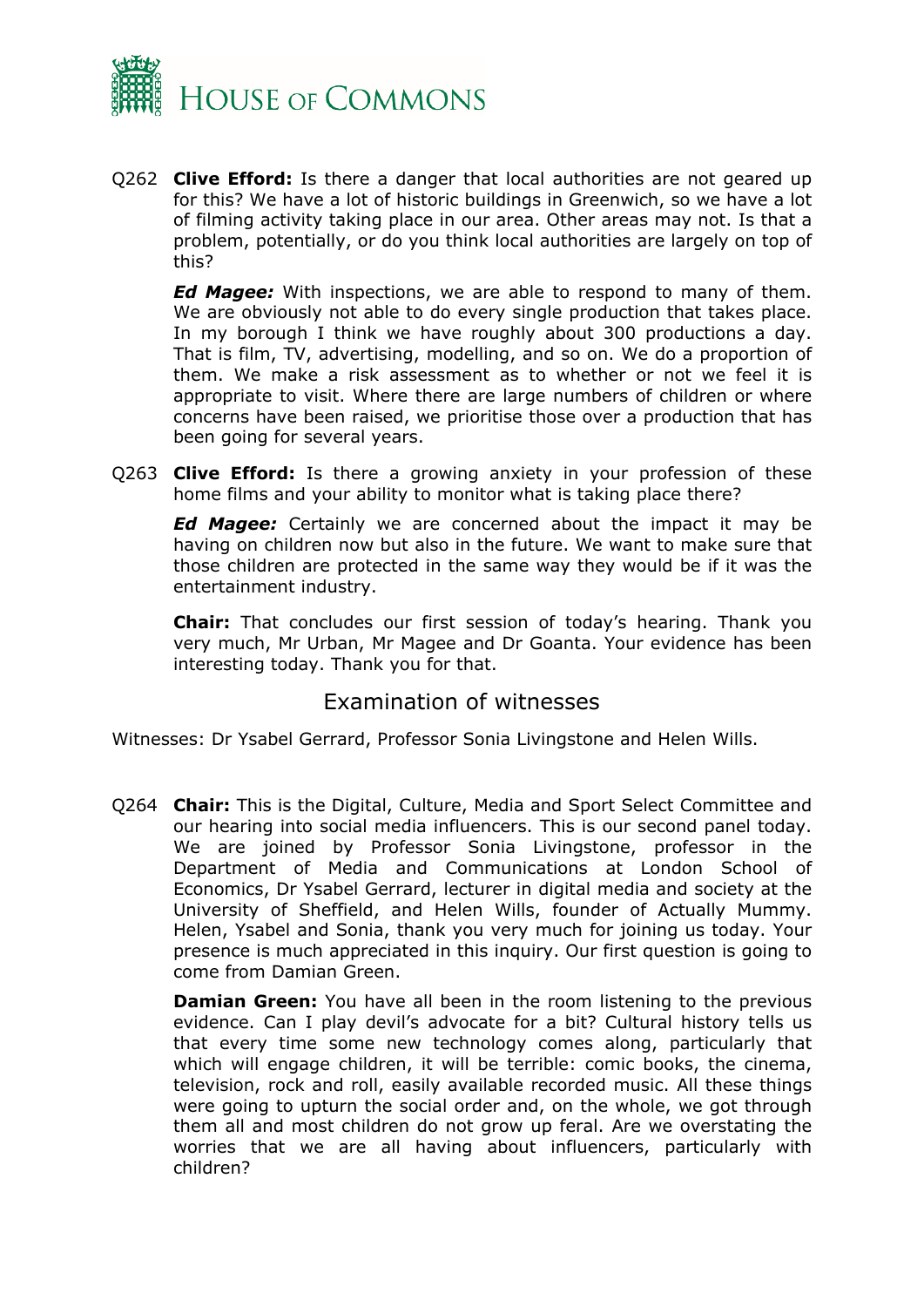

*Professor Livingstone:* It is a great question. I came here today wondering exactly what kinds of harm and concern the Committee primarily has in its sights. Every media change brings about all kinds of subtle and not so subtle shifts in society, so which ones you are mainly concerned about I think would help to focus that question.

What we might say is that as every new technology arrives it begins relatively unregulated and the public does not really understand it. Yes, we get used to it and, yes, the children more or less carry on growing up in a civilised manner, but we have a lot of social problems. They seem associated with the rise and the changes in technologies. With every one of those technologies we have gradually introduced regulation and educational or awareness-raising programmes so that people understand the parameters and how to respond to those changes.

Q265 **Damian Green:** Dr Gerrard, do you share the scepticism or is society right to be worried?

**Dr Gerrard:** I very much share Sonia's view and I think it is a great question. To add to that, I have two thoughts; they are kind of conflicting. The first one is that we often do not take the pleasures seriously enough when it comes to social media. We are often very quick to worry and panic when there is a new technology, a new problem, a new issue. We are often quick to worry about risk, harm and panic, "What about the children?", that kind of discourse. I think that that is often unfounded. We need to be saying, "Why do you use it? What do you enjoy? What do you get out of it?" If you start with that question when you are engaging directly with children, you get very different answers and very different knowledge of their experiences.

I think that there is something different about social media in contrast to the mass media technologies that you were speaking about previously. There is something different and that is why we are here today: the influencer, the rise of the person who can sit with a camera in their bedroom and become famous. There is something different and it is right that we are here and it is right that we are having these conversations, but I do not think it is all bad.

Q266 **Damian Green:** Helen, you presumably do not think it is all bad because you do it. Indeed, you must think it is all good.

*Helen Wills:* No, not at all. I totally agree. I think that there is a lot of panic over something that really does not need to be panicked about. Equally, there is misuse, ignorance and misunderstanding, and there is media hype that frightens people, which then becomes believed. When you are talking about children, they believe everything they see, so it is all down to individual parents to help children and educate them to understand that what they are seeing is just some person's version of their own reality and not necessarily the truth.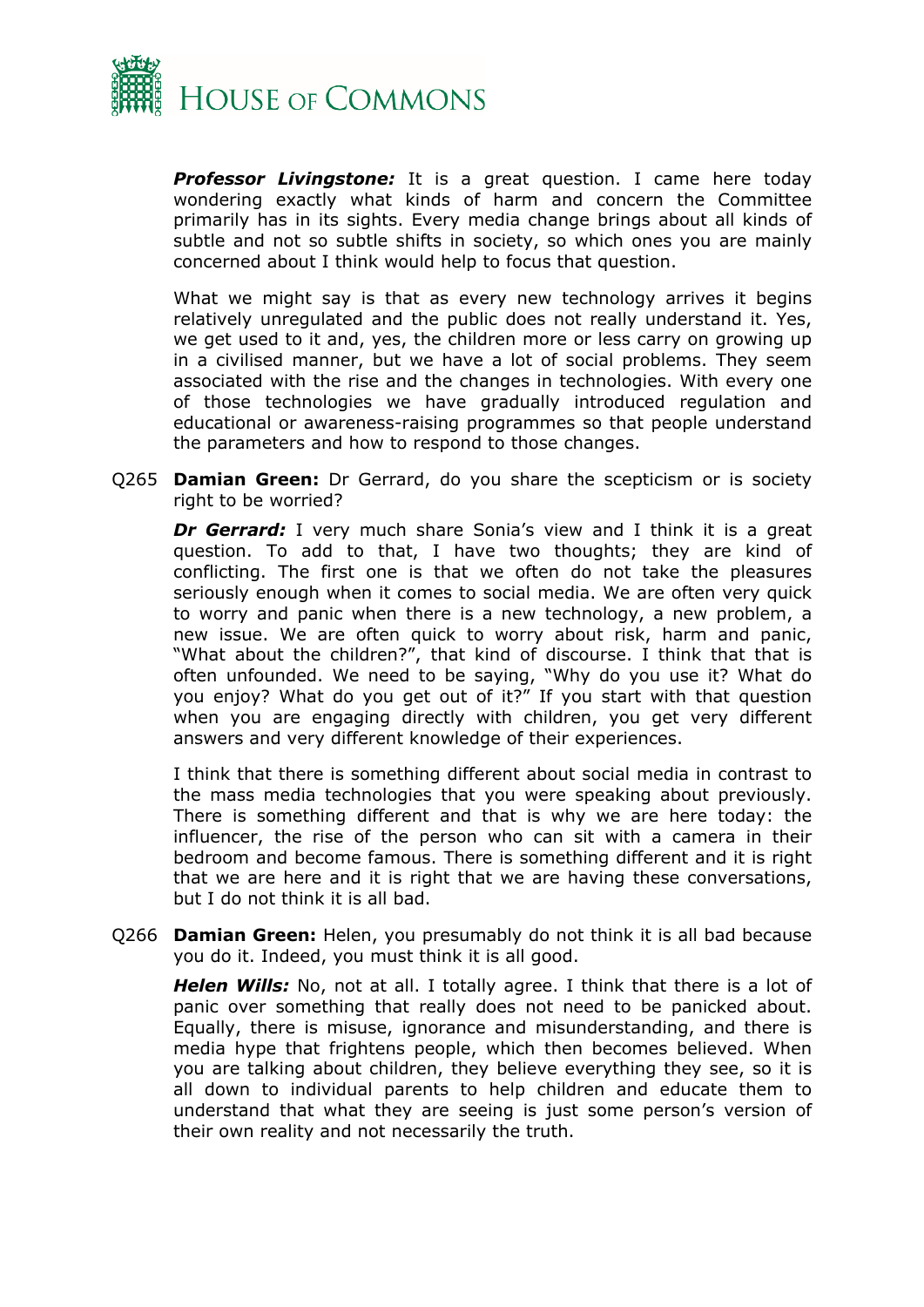

One of the biggest problems is that most parents are completely fresh, they are watching their children grow up with something that they never had, so they do not have experience of it. There is a lot of fearmongering but there is also a lot to be wary of. I do not think that parents really understand which bits to be wary of and which not to.

Q267 **Damian Green:** Obviously, it is in the home and it is ubiquitous, in fact, that you have this content everywhere, as a child, wherever you go. That is one obvious difference from previous mass media. Are there any other specific differences? To take that very good point, parents will be frightened of it because they are ignorant of it and they are not experiencing it every day. I am thinking of children just as consumers rather than the discussion we have been having about children as the actors in it in the wider sense. What are the specific differences for children as consumers over any previous type of media we could be frightened of?

**Professor Livingstone:** I suggest two to start thinking about. One is that we have always regulated previous mass media to say this is an advertisement and this is content that is not paid for. That distinction has been breaking down for some time but is completely confused with influencers. For parents, but also for children, trying to understand whether this is a persuasive message or whether it is designed to inform or entertain me has become incredibly hard.

Linked to that lack of demarcation of what is persuasion and what is advertising is something very different about the nature of the influencer role because the influencer is—I do not know if they are always committed to their message but research says that they are perceived by children as committed to their message, as authentic, as saying that they believe in a product or a lifestyle because that is who they genuinely are, irrespective of any commercial relationship. There is something about that authenticity that seems different. We could tell our children before, "This is a performance. This is fake. This is staged for television or for film and then the person walks away and it is not real". Now it is real. The influencer is being real and that is very compelling to a child.

#### **Damian Green:** Do you agree with that?

**Dr Gerrard:** Yes, and to add to that, I work directly with parents. I interview them as part of my research and one of the things that they say to me a lot, and the teachers say it as well, is the speed of development of social media platforms. I go in and they want to talk to me about Instagram and TikTok because they are the big names that they see in the news. Then I sit there and I say, "Your kid is on YOLO, your kid is on Whisper, your kid is on Yik Yak, your kid is on Discord". They say, "What? What's that?" I am not a parent but I have a lot of empathy with parents, having to learn not just what the platforms are in a descriptive sense but wanting to use them and experience them and see what it is that their children are doing. For me, that is one of the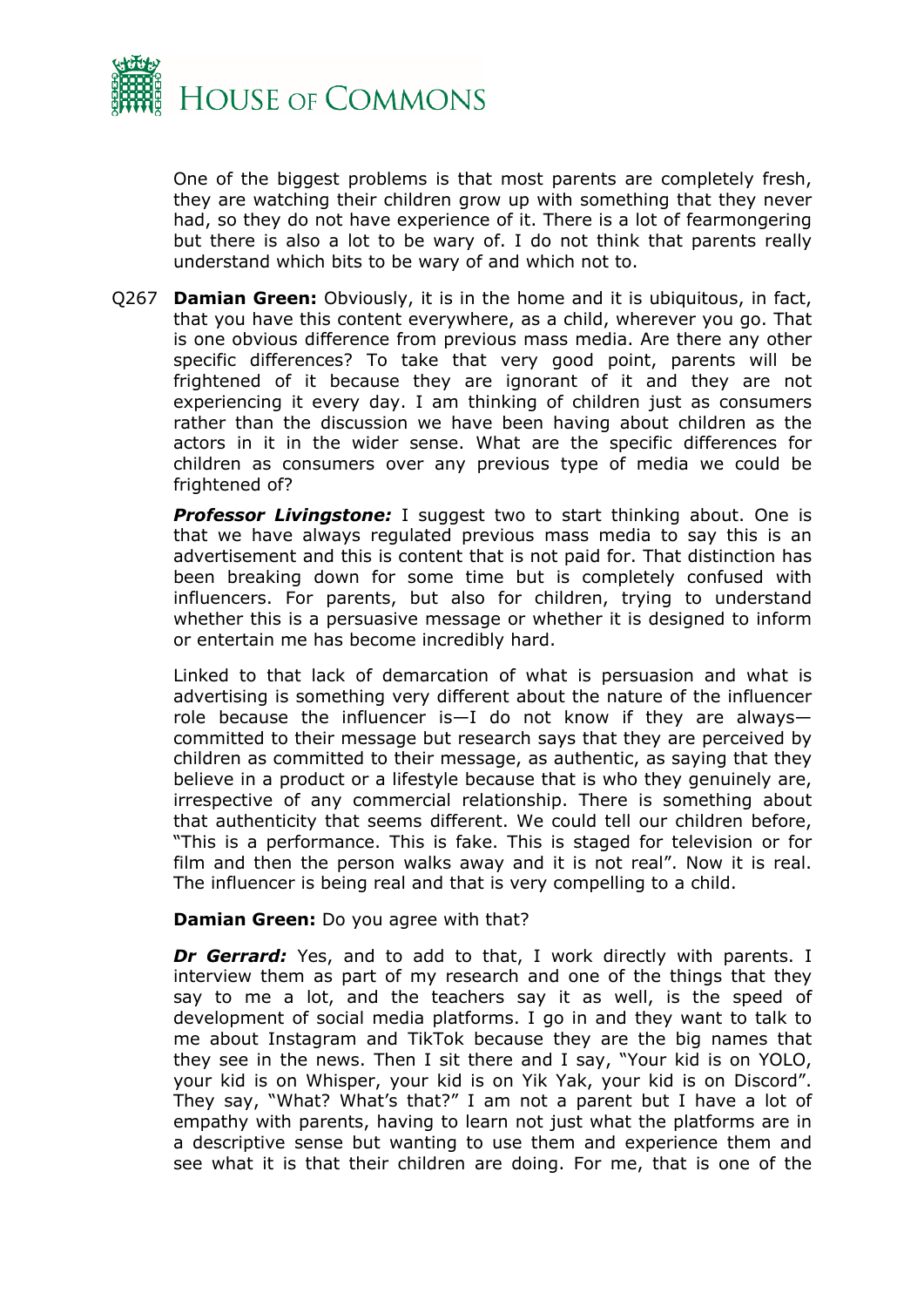

main differences for parents. Where is my child? What are they doing? What can I do to help keep them safe?

Q268 **Damian Green:** One of the traditional worries has always been about sheer screen time; you are spending all your time doing this rather than anything else that might be useful. These are new worries on top of that, but that must in a sense be exaggerated by this because here is a new form of compelling entertainment on top of all the existing ones that still exist, of course. Has screen time usage gone up among different age groups?

**Professor Livingstone:** Screen time usage is going up steadily year on year and absolutely during the pandemic, but that is not to say that problems linked to screen time are going up. There is quite a lot of scepticism in the research community about whether it is just sheer hours that causes more and more problems. I think the consensus is that generally it does not, it is not about time, unless you get to the children who spend almost all of their disposable time.

Where the view is going is that what matters is the nature of the interaction and the quality of time that children are spending. What seems interesting and new, and indeed sometimes worrying, about influencers is that they offer a relationship with the child, at least as the child sees it. From the child's point of view, it might be a very intense and seemingly personal interaction that they have with that influencer that offers them an identity and offers them a sense of a community that they can belong to. Children have always been fans, in a way, of certain kinds of content. Parents could say, "Yes, but that is an actor", but this is the person in themselves offering a sense of connection with the child and a community to belong to.

That quality, as Ysabel said, can be used for good. It can be used to inspire or to offer positive messages, but the influencer is pretty much at liberty to say what they want, whether it is disinformation or inappropriate sexualisation or advertising and marketing.

Q269 **Damian Green:** Who are you talking to when you are producing your content?

*Helen Wills:* For me now it is very different to when I began. My children are 17 and 14. They were four and six when I started. I am always talking to people like me. I am not marketing to children, but a lot of young people do follow me. Who I am really talking to is middle-aged mums with preteens or teenagers because that is who engages with me. That is who asks me for advice or reassurance or what I did about something. That is the market. In fact, I follow my market rather than the other way around.

I do have children and teenagers and a lot of young adults who follow me, and I am only ever aware of that when they reach out to me and say that something I have said online has resonated with them. I do not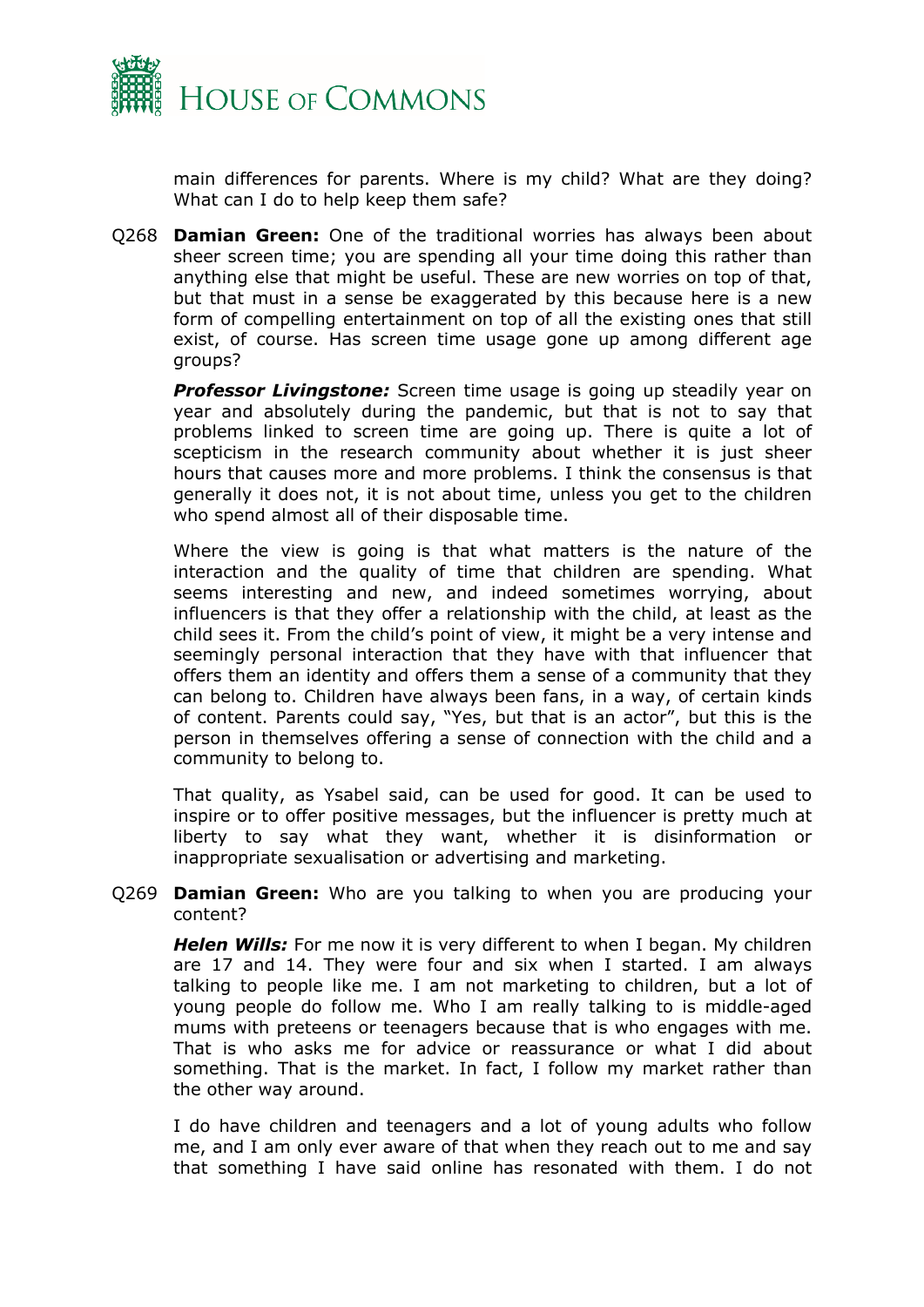

leverage that but it takes me down that route. For example, I have talked about mental health in the first year of university. I had a huge response to that from first-year undergraduates saying that it is really tough and they have a hard time and it is not the be-all and end-all that the world makes it out to be. They are expecting to be really happy and they are not happy. Then I go down the line of talking to other people who talk about teenage mental health. I am led by my audience.

Q270 **Damian Green:** Is this a job for you? You are funded through advertising and sponsorship and all that kind of thing?

*Helen Wills:* I do, yes.

Q271 **Damian Green:** Do you turn any of it down?

*Helen Wills:* Yes.

Q272 **Damian Green:** Why? What do you turn down?

*Helen Wills:* I have an advertising platform on my site that populates my website as well as individual sponsored agreements with different brands. The things that I turn down most notably and I have the setting switched off on the automatic population on my website for are things like diet and gambling. Anything that as a parent I do not want my own children to see, I turn that off.

Q273 **Damian Green:** Do you know how much that costs you?

*Helen Wills:* Yes, I get told that I should have it put back on because it will create me more income, but that is a moral standpoint that I take and that most influencers that I work with and who I consider colleagues also take. I say most; some don't because it is lucrative. A lot of influencers are not the big famous influencers who are raking it in. They are not making £500 a week. They are desperate for income, so they will capitulate on those morals.

Q274 **Damian Green:** Is there any regulation of that type of thing? If you decided tomorrow, "Stuff it, I need the money. I am going to take gambling, even though I know a lot of 14 and 15-year-olds are watching", is there anything that would stop you?

*Helen Wills:* No, not that I am aware of. If there is, I think this is one of the biggest problems. It is such a muddy, grey area, as it was described earlier, that probably the reason influencers do not want to come and account for themselves is because they do not know if they are getting it right half the time. Most of us really want to get it right but there aren't guidelines because it is so new. I think they would love to have guidelines that say you can and you cannot do this.

Q275 **Clive Efford:** How much responsibility falls on the shoulders of influencers to look out for the wellbeing of the people who are watching their content and to make sure that they are aware of the dangers of some of the things that they may come into contact with through being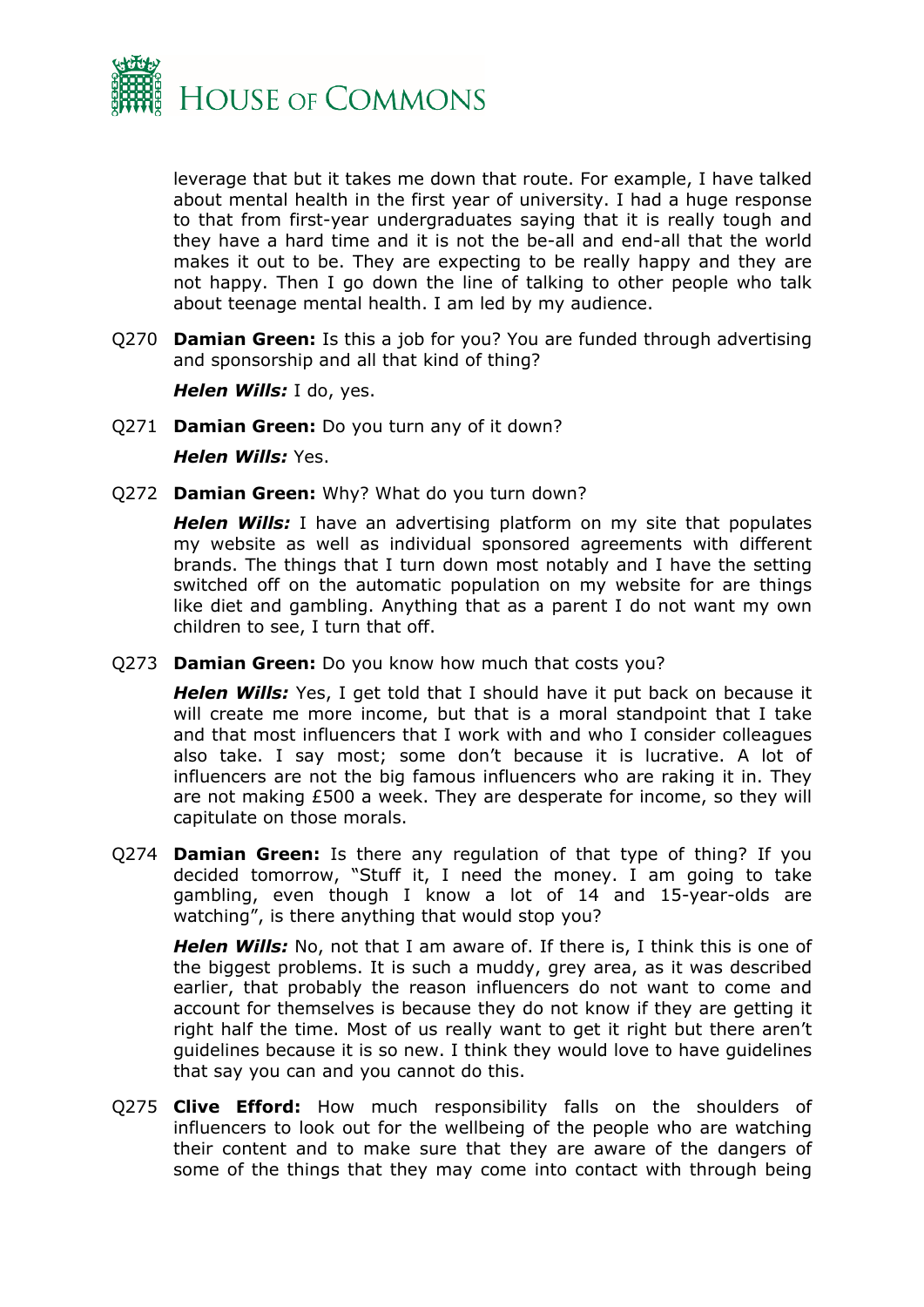

on the internet and social media? What is the role of influencers in protecting the people that they communicate with?

*Professor Livingstone:* You are asking us a moral question. In practice, as Helen just said, there is no obligation. There is very little or no obligation that falls on the shoulders of influencers. What responsibility do influencers have in principle? It is an interesting question. Do they have the responsibility of any kind of public actor with a platform? Society might hold them accountable. I do not see any kind of mechanism that makes them or requires them, unless they consider it part of their brand to be doing the right thing.

Q276 **Clive Efford:** If I were a child who was going on to an influencer's site, how would I be made aware of what I was coming into contact with and whether it was advertising? What are my rights in being made aware of what I am coming into contact with?

**Professor Livingstone:** We could say the child has the right to know what kind of content. That is what we have always said in this country. We have always said, whether it is through magazines or television or film, that the child should be told whether this is advertising and whether this content is designed for entertainment and information without persuasive purpose. That is what we have always been used to. That just does not apply in the world of social media. We could assert the moral right of the child to know but that does not translate into action, except as was said. The CAP code applies to advertising but, as the Advertising Standards Authority itself says, it is being incredibly imperfectly observed and not so much enforcement.

Q277 **Clive Efford:** What would you say to this Committee? We are going to be writing a report about that. What would you want to see in that report to address that issue, if anything?

*Professor Livingstone:* I think the expectation from those concerned with children—and I would include parents as well as educators and researchers—is that it should be transparent to a child and to whoever is looking after the child what the financial arrangement is behind the content that they are seeing. That should be demarcated from content that is provided under subscription or other purpose. There should be transparency as a minimum. I think what really matters even more than transparency is minimising the volume of advertising that children are exposed to, which is a separate question. It comes partly from influencer content and partly from other sources. It is the sheer volume of messages that adds up across different sources that says, "Junk food is great" or, "Being skinny is important" or, "Money matters".

Q278 **Clive Efford:** Can I move on quickly to this issue of algorithms operating out of these black boxes? How prevalent would you say that is and what sort of problem does it pose that algorithms are dictating what content people are directed towards?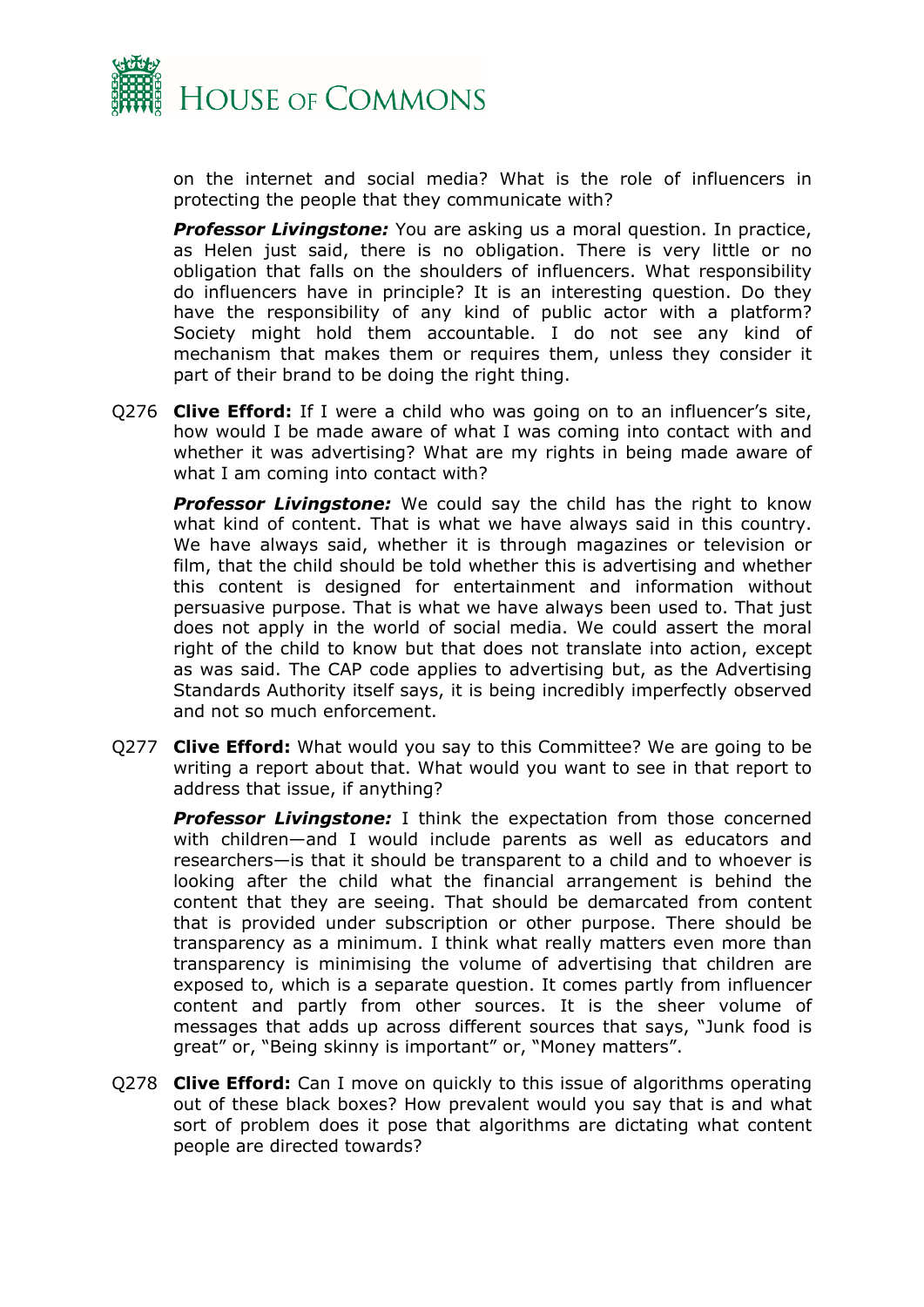

**Professor Livingstone:** It is ubiquitous. I do not think that there are any platforms that give you an unfiltered feed. They all use algorithms to optimise attention. There will be lots of different viewpoints on the level of damage to democracy, but those algorithms are not transparent; they are commercially motivated. If that is within the remit of this Committee, action is needed.

Q279 **Clive Efford:** The reason I asked the question is because they have been described as basically requiring feeding for content and that unless someone is producing that content they may find themselves not getting a prominent position on the sites that they want. When you are considering someone who is a child influencer, that is incredibly problematic. What should be done to ensure that children are not being exploited and forced to produce content at a rate that is not really in their interests because of the way these algorithms are drawn up?

*Helen Wills:* I have a view on that. I think it is almost impossible to legislate for. Influencers will publish sponsored content and advertised content at a rate that they feel comfortable with. I believe that most of us are reasonable about that because we know that it affects our platforms quite badly. I get much lower engagement rates on advertising content than I do on anything that is non-sponsored, non-paid for. Obviously some abuse that. The platform I use most is Instagram but I think that they all operate in the same way or in a similar way in that Instagram and Facebook want a certain amount of sponsored content that has been paid for to them. You could look at the platform owners themselves and say, "You can only provide a certain amount of sponsored content to children's eyes" but it is so difficult to moderate.

Q280 **Clive Efford:** Yes, it is. None the less, the platforms seem extremely successful in devising these algorithms to benefit themselves, so I am not convinced that it cannot be done to protect individuals, particularly children. What I am concerned about, which is why I raised the question, is that the way that these algorithms have been described as operating as black boxes—because we cannot look into them and see what is going on—the outcome could be that they are driving young people who are influencers to be anxious about providing content continually. I have described it as the same as "They Shoot Horses, Don't They?", those competitions where people are forced to perform until they are completely and utterly exhausted. How can this be a good environment for young people to operate in?

**Dr Gerrard:** Everything is an algorithm so we need to be really clear about what we mean when we are talking about algorithms. If we are talking about recommendation algorithms, they are the bread and butter of social media platforms. They want you to see what you like so that they retain what is effectively your custom so that they make money.

One of the things that I am concerned about with children's rights is that when they use social media they are not being exposed to a diversity of content. You asked the question earlier about what the Committee should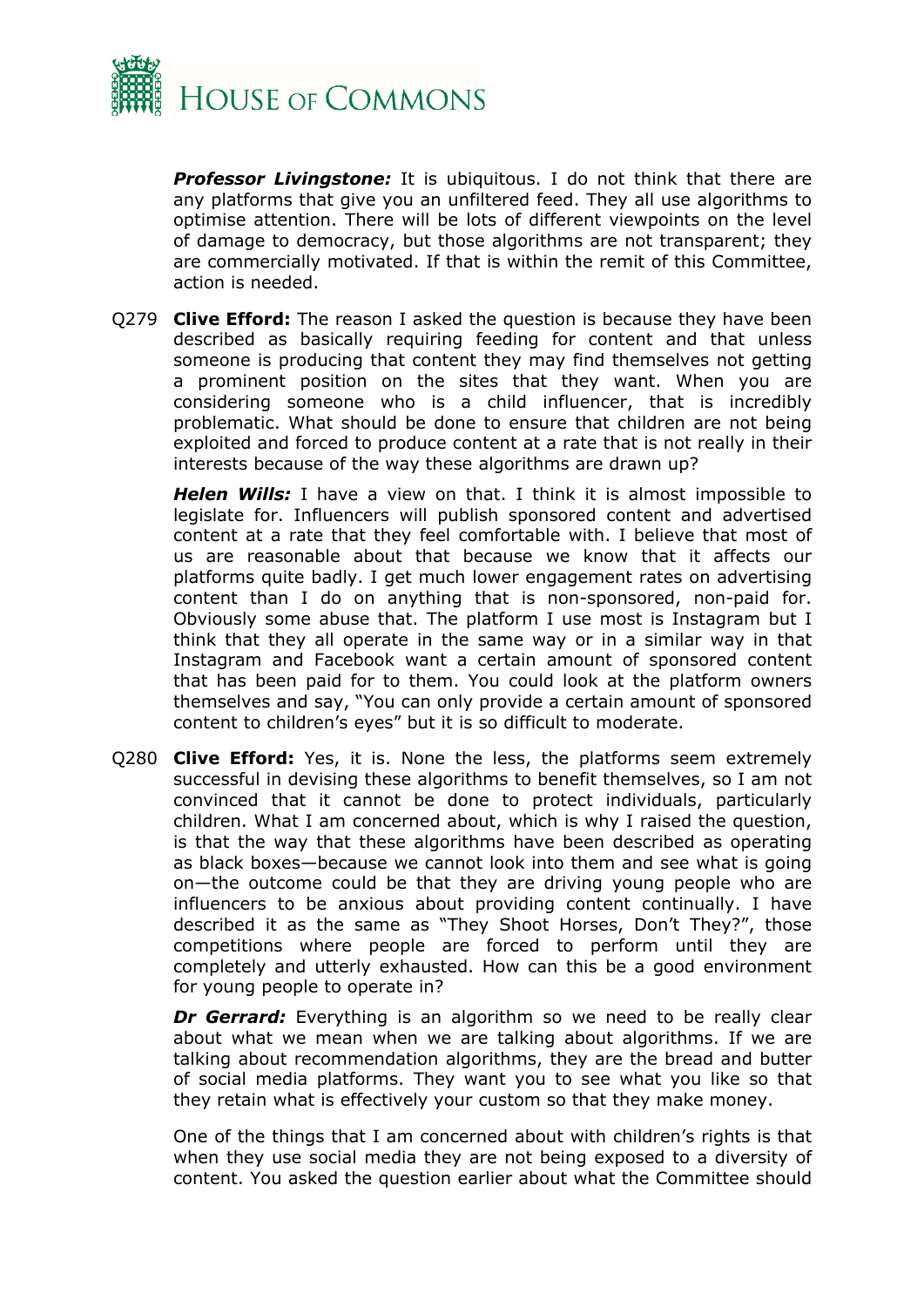

do. It is hard to legislate but there is an extent to which this is also a design choice. What if social media companies were to say when people signed up, "What do you want to see? What do you want us to recommend to you?" Instead of the platform guessing and thinking it through itself, there are ways of children being asked to tailor and personalise their experience, which at the moment does not happen on the mainstream platforms.

Q281 **Clive Efford:** I was going to come to the issue of diversity and how we make the content more representative of minority groups in particular. That was going to be my last question. If it is a marketplace, inevitably it is going to be pushed towards where the greatest amount of money is to be made. How do we combat that?

**Professor Livingstone:** That is, I understand, partly what the Online Safety Bill is debating. If content is likely to be accessed by children, it should not harm them. Pushing them all in the same direction, pushing them all towards certain commercial or profitable messages, eradicating diversity from their experience are all harms that the Bill or maybe other mechanisms can regulate against. That means regulating the platforms for the kinds of algorithms that they operate for content likely to be accessed by children, which is much broader than content designed for children, which is currently where most protections apply. I think there might be lots of contestation around such regulation but there would also be enormous support for it. At the moment, the entire content landscape is dictated by profit and brand or platform decisions, and it is not in the interests of children.

Q282 **Chair:** Before I move on to Simon, I want to press about online harms legislation. Helen said that it is "impossible" to legislate in this area for some of the harms that we are seeing and the way in which parents are effectively monetising their children. Do you think that is right? Do you think that it is relatively easy through duty of care, through Ofcom regulation, to ensure that this is a much safer space for children and for families?

*Professor Livingstone:* I think we are talking about two things and maybe it is helpful to separate them. One, as in the previous session, is about the children being the performer and whether that is in their interests and wellbeing. I had not seen that as especially part of the Online Safety Bill but very much the kind of regulatory options that were being discussed before about labour regulation. I understand the Online Safety Bill to be debating children in front of the screen, getting caught up in this content and as viewers of this content. Yes, I do not see why it could not be regulated.

**Chair:** I like to have a yes because we are talking about the first part of that, yes.

*Professor Livingstone:* For the children who are the performers I don't know that that is the optimal way to go.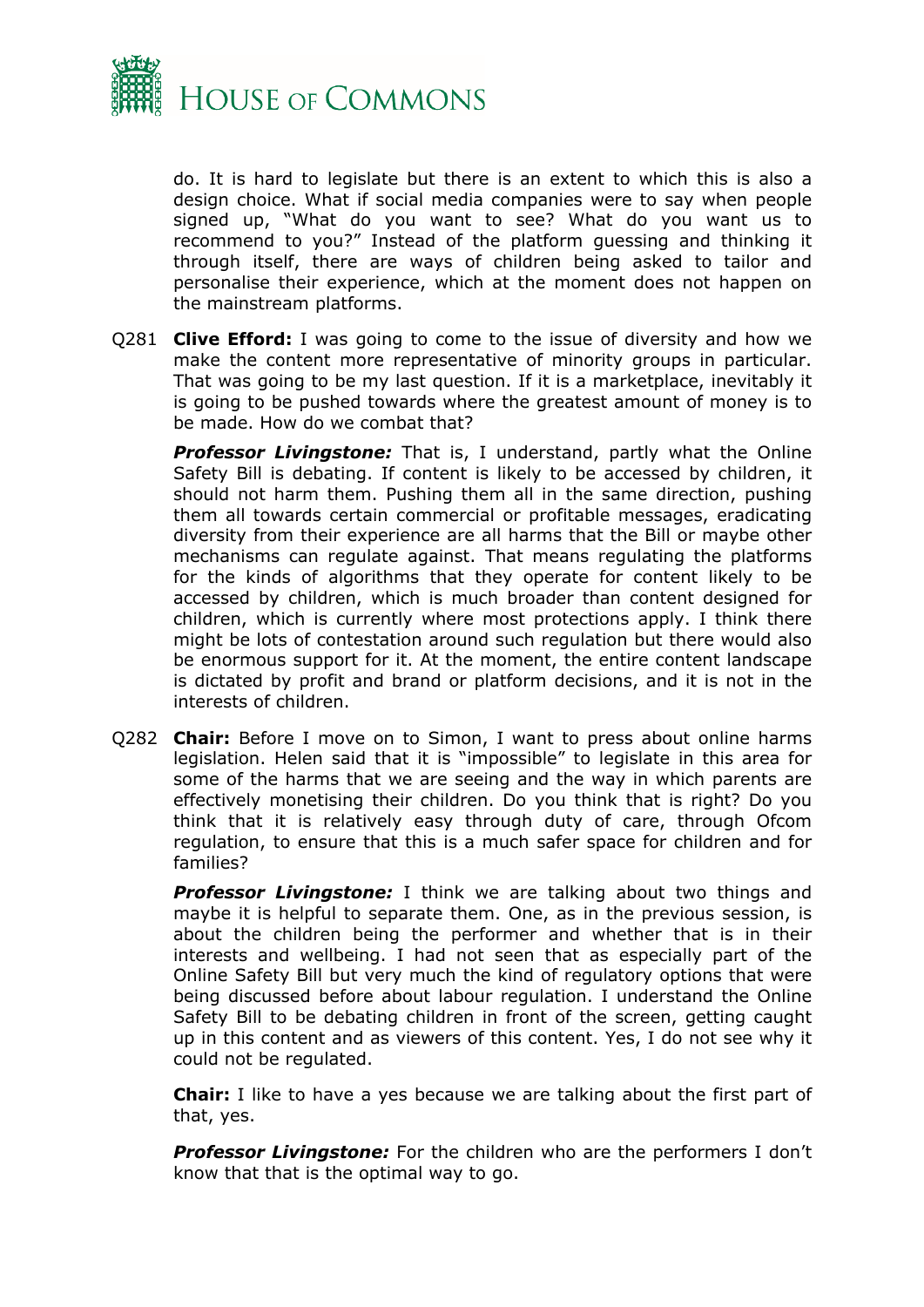

Q283 **Chair:** Helen also mentioned algorithms and whether or not you can regulate to ensure that algorithms are designed in a way that is not harmful or excludes harm when it comes to family influencers. Do you see that as in the scope of online harms as such?

*Professor Livingstone:* Yes, I do, but I think there are lots of possible harms at stake. I don't know if it is helpful to think about if the effect of unregulated family influencers is, as was being discussed before, to promote a lot of images of the joys of junk food eating, one might say you could make a requirement that that kind of messaging is limited, just as it was on television or in any other media. Some things are more ephemeral but really important. The effect of self-esteem and body image for children's wellbeing matters. It is harder to say, "This is the kind of message that is problematic" and there will always be an interaction between the particular vulnerabilities of young people—

Q284 **Chair:** The reason I am asking the question is that it is about the scope of online harms. There is a lot of debate in Parliament about whether or not online harms legislation as it is coming forward is wide enough. In that respect, what we are talking about is whether or not, frankly, the duty of care aspect of social media, when these items are shared online, should effectively take in many other aspects above and beyond child sexual exploitation, above and beyond terrorism content, for instance, or even economic crime. It is whether or not this should apply as well to whether or not social media influencers should be able to promote images online that could effectively lead to body dysmorphia in children or any form of potentially very harmful psychological impact.

**Professor Livingstone:** I will make two points. My understanding is that advertising and persuasive messaging is not currently in the Online Safety Bill. There is a lot of puzzlement about why it isn't and, insofar as we are here today talking about a relatively unregulated area, it would seem incredibly efficient to include advertising in the Online Safety Bill.

The other point is whether the focus of the regulation is on the advertiser or the influencer or the person producing the content or whether it is on the platform. The duty of care applies to platforms, whereas the Advertising Standards Code, for example, applies to the person producing the advertising content. Both of those are probably in need of regulation, but where the force of different interventions falls might be different.

**Dr Gerrard:** It is tough, though not impossible, to regulate to protect people's body image and self-esteem. A lot of the time what triggers that kind of response in someone varies from person to person. You cannot remove the body and images of bodies as a whole from social media. It is nobody's job to look at a picture of someone and say, for example, they are "too thin". That is really challenging.

Countries like Norway have launched new laws around influencers having to tag photos that they have edited. There are filters, which is where you edit the shot, finesse the contrast or whatever, but then there is using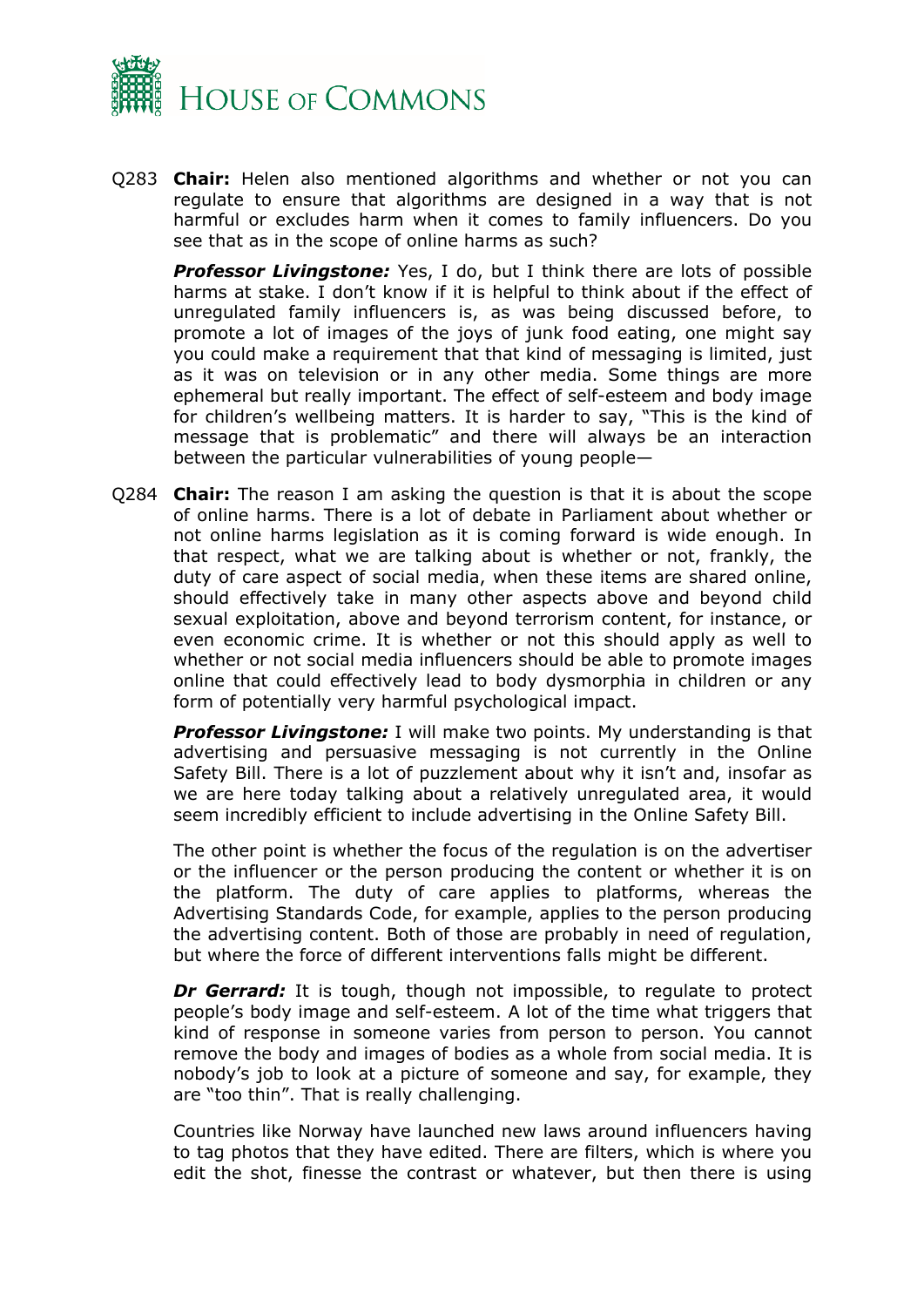

FaceApp or Perfect365 to distort your body completely and then put that online. They have tried to do that in Norway quite recently. I have not seen any empirical studies about the reception to that, but it feels like it was praised and was a good idea. It is never going to be possible, you are not going to eradicate these things because they predate social media, but there are things that can be done. Other countries are doing them and they are having successes in doing them.

Q285 **Simon Jupp:** Dr Luke Evans, an MP in this place, is putting forward a Private Member's Bill that is quite similar to the legislation that you have discussed. I am one of his backers and very proud to be so because I think it is a huge issue.

Earlier on in this session you listed a number of social media websites, apps and things like that that I think I looked confused about as a result because I have never heard of them. I have never felt so old in all my life and I am only 36. My question is largely around the way that children will look at this content. I am thinking of, for example, parents who may be familiar with seeing the Facebook app on their phone, the Instagram logo, but have never heard of any of the ones you have just listed, which I have genuinely never heard of. Do you think that children are more likely to consume influencer content when an adult is not present? What are the dangers of all these new pop-up brands coming forward? It is almost impossible to keep track of them, isn't it?

**Dr Gerrard:** It is really difficult to keep track of. The kids that I work with are very trend driven. Every child is not trend driven but—

**Simon Jupp:** You say I am not trendy because I do not know what these brands are?

**Dr Gerrard:** Yes, sorry. People who are trendy, like the kids, enjoy discovering a new app and playing with it. The biggest genre that I do not read about in the online harms Bill or anywhere in any government document is secret-telling apps or anonymous apps. Influencers are not really there but kids are consuming so much content on these platforms. They are so incredibly popular and at the peak of their use they have more users than the big players like the TikToks and the Instagrams.

One of the points I wanted to make today is that when we have any kind of legislation, when we try to do this kind of work, we need to sometimes move away from the big players. Instagram is a problem but it is not the only problem. It is not just about TikTok; it is all these new players that, as you have said, parents find it difficult to keep track of. There are so many apps where you would not recognise the logo because it is brand new. It has been around for two minutes and it becomes popular and then it becomes so dangerous that the Apple App Store will take it down and then kids cannot use it anymore. You see these peaks and troughs of popularity.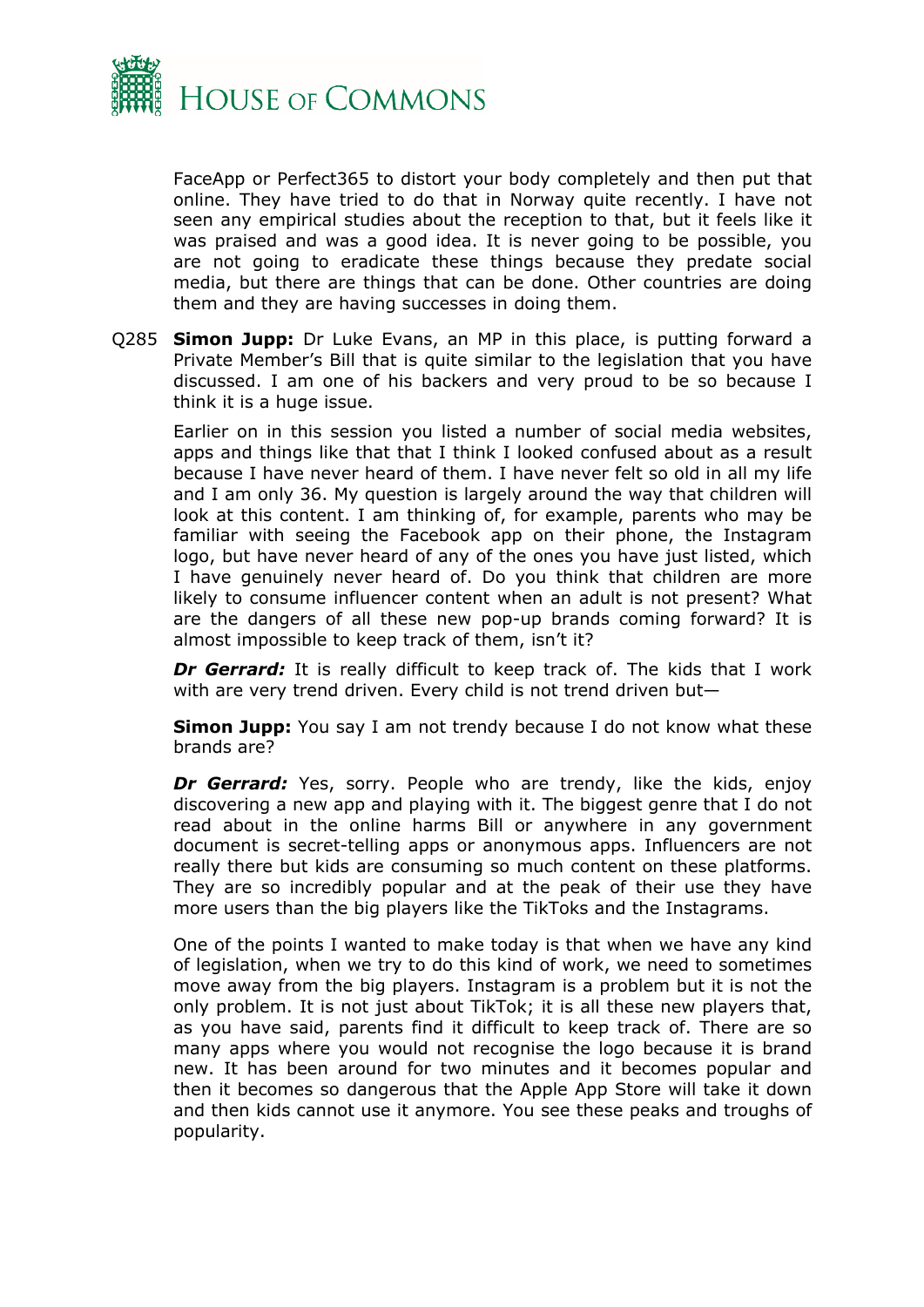

I cannot think of any research on anonymous apps or secret-telling apps and influencers. It is a section of knowledge that we do not have as researchers.

Q286 **Simon Jupp:** That is really interesting. Thank you. Sonia, did you want to add something?

*Professor Livingstone:* We have known for a long time that as the attention of parents, educators and regulators falls on a particular popular app, the kids are already moving to the next one. That is particularly dangerous for contact among strangers and strangers contacting children, and perhaps also sharing inappropriate sexual content. Some of those things can happen very fast on a new anonymous app. For something like that, if a regulator like Ofcom is not already required to know exactly what apps are available, it should be.

For influencers, it takes a bit of time—as we have heard from both Helen and Sergei before—to build up your following and your business model and that gives others time to notice what the latest platform is. TikTok was almost unheard of just a couple of years ago and now suddenly it is number one. One question for the Committee is: do you wait until it gets big and then say, "Now is the time to say you must abide by the code" or do you say, "You cannot even begin to operate until you meet these minimum standards"? I think that a code for best practice but minimum standards to operate at all might be very sensible.

Q287 **Simon Jupp:** Helen, is there anything that you want to add?

*Helen Wills:* Personally, I think anonymity is one of the biggest problems on all of the platforms. I have quite a big following on Twitter and that is the only place I have experienced any kind of trolling. We were talking about trolling earlier. The problem there is that it is entirely possible to be nobody on Twitter and say what the heck you like with no repercussions. I think that if anonymity on any platform was stopped, people could be held accountable for poor behaviour.

Q288 **Simon Jupp:** Drawing back to the focus of the session today and influencer culture, I mentioned all these different new apps that have come along and things like that earlier in my questioning. How does influencer culture and the way they are used to advertise certain products change the perception of advertising among young people as they grow up? We know that we live in a very materialistic world, but is this going to make it worse in the longer term, do you think?

**Dr Gerrard:** I was reading the Ofcom media use report from 2020 to 2021, and it struck me that two-thirds, I think, of children are aware that influencers may be advertising products to them. They do have this awareness. It raises a question we have always had with any media format: is advertising inherently bad?

Something else that came out of that Ofcom study was a lot of young people saying, "I benefit from some advertisements" because a lot of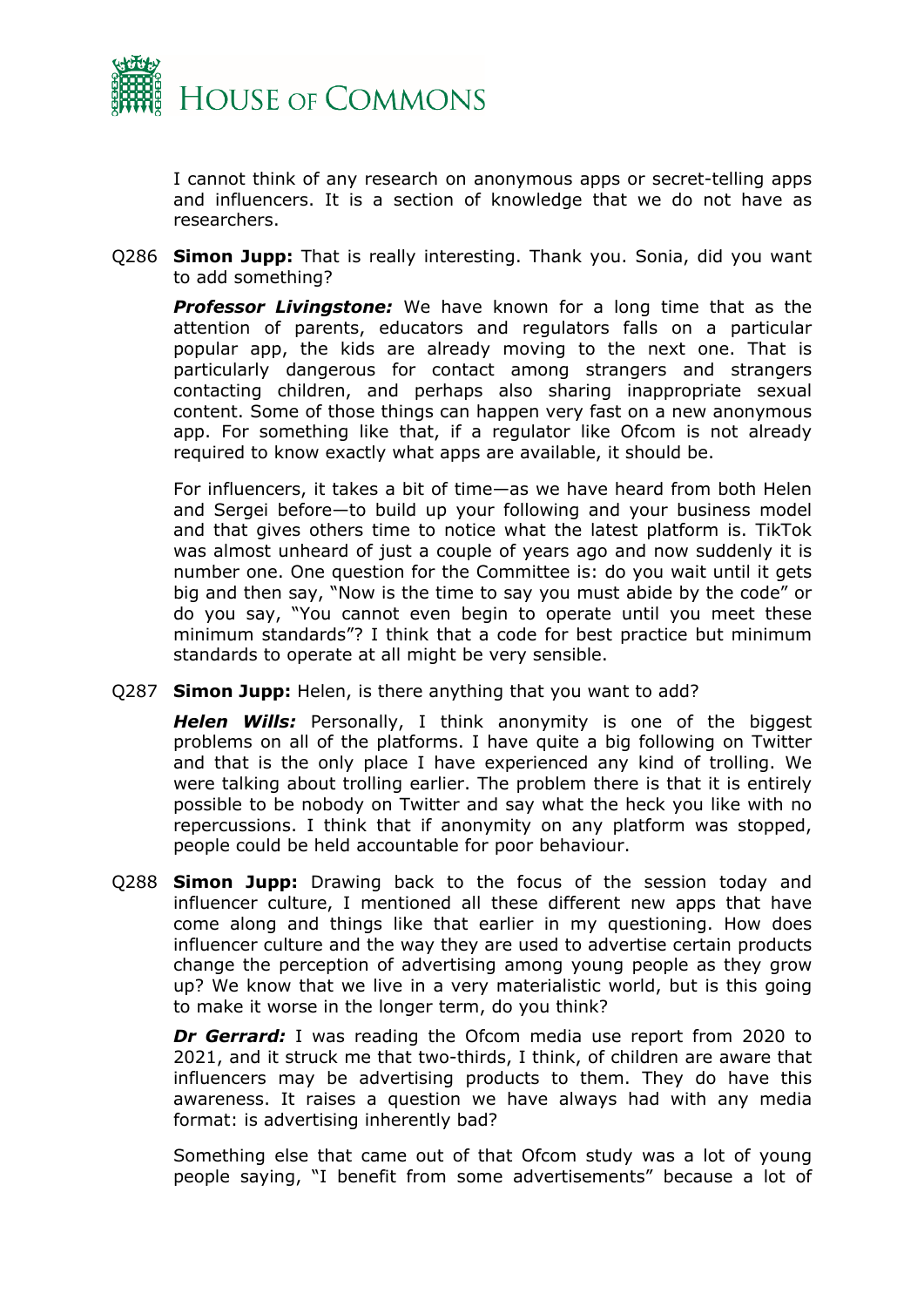

young people want to follow influencers who are relatable. They are not necessarily following ultra celebs with lavish lifestyles, they are following people who are like themselves. If this person uses this product and they like it and they declare that it is an ad, first, children know that that is an ad and, secondly, appreciate that knowledge. I think it is a really good question and I feel like I am dodging the question, but it is just to go back a step and ask whether ads are inherently bad. I do not really know the answer to that question.

Q289 **Simon Jupp:** It is another way, I guess. There is an awful lot of pressure on young people to look a certain way and have certain things and consume different bits and bobs. Having this subliminal advertising which it could be described as in some way—piles more pressure on younger people to have the latest AirPod, iPod, whatever it might be. I sound so old; I am so sorry. Personally, I think it can be quite a challenging thing to also meet that expectation among your peers as well. I am sorry to press you on it again. I do not know what your view is on the psychological impact of that, for example.

*Dr Gerrard:* What is the difference between an influencer advertising a product and you seeing something in an ad break on TV or on All 4 or on ITV Hub? I think there is a difference.

**Simon Jupp:** This seems more real, doesn't it? An influencer seems more real to a person. If you are seeing someone who has impossibly white teeth advertising the latest toothpaste on television, that is different to, for example, someone who you have followed on Instagram for a while and you might have a respect for all of a sudden advertising this new toothpaste that is apparently magical. It is a different kind of pressure, isn't it?

**Dr Gerrard:** Yes. I am going to defer to Sonia in a second, she can field this one, but if Ofcom is saying that two-thirds of children understand and know and recognise that they are being sold a product and they are fine with that, has Ofcom not already answered that question?

*Professor Livingstone:* There is the third who have not understood, and they are especially the younger kids.

*Dr Gerrard:* Yes, you are right.

**Professor Livingstone:** I think there is an argument about fairness, which is that it is not fair not to be told whether something is an advert or content. We have always regulated for that, as I have said. There is also something about influencers that takes the parents and educators out of the equation because they do not see the marker that says this is an advert or this has been paid for or whatever. They do not have that trigger to say, "Are you aware of what you are looking at?" or, "Let's watch this together and be critical", which is what teachers and parents consider part of their role, so their role is lost to them.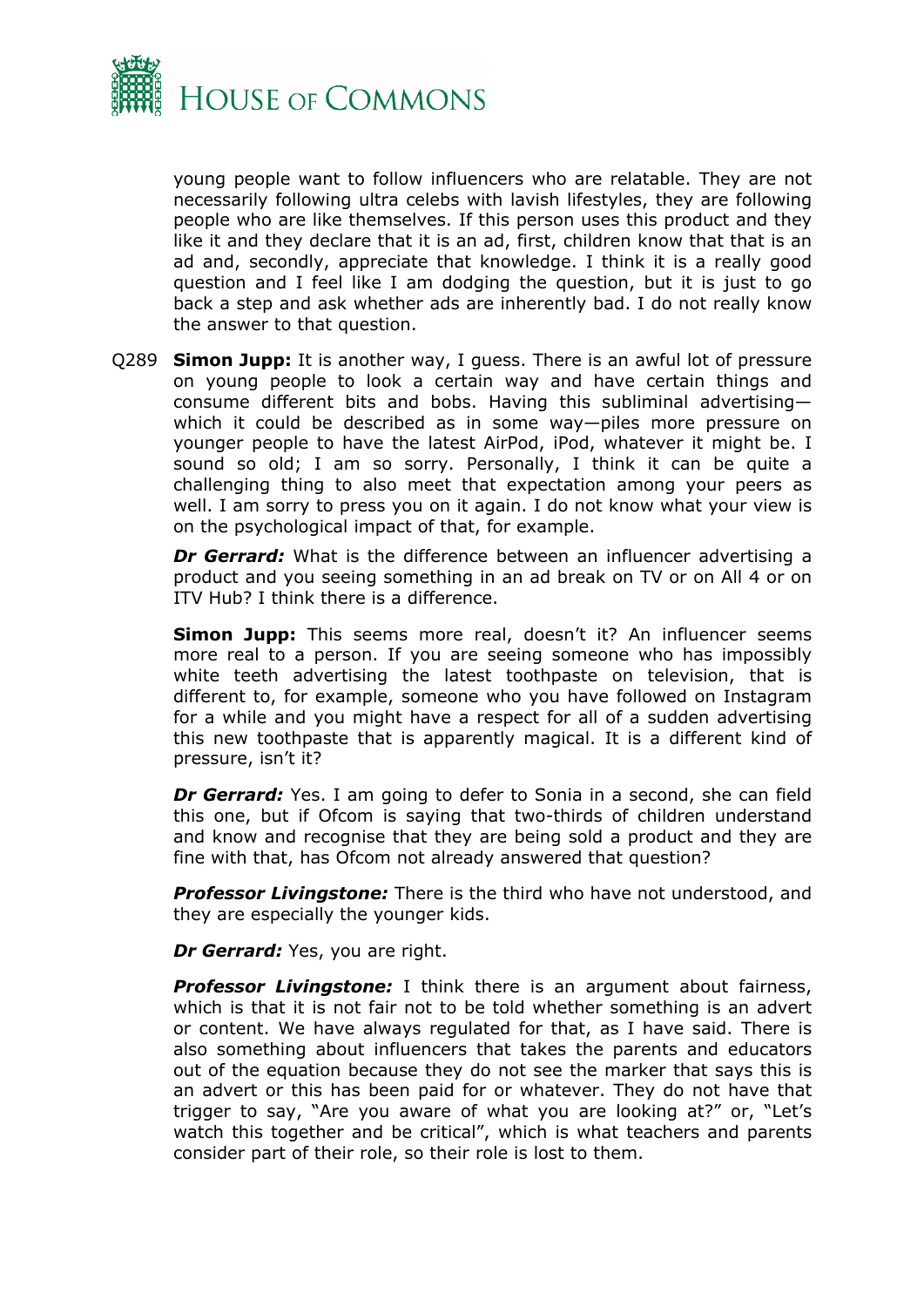

In a way, I take Ysabel's point. Even if it were clearly marked and there is all that conversation going on, there is still research that says, none the less, children will be influenced. That is when I go back to the question about the overall volume of messaging and the fact that most of that messaging is pointing in one direction. If we think that is the problem, it is the volume that should be attended to as well as clearly demarcating what content is what.

#### **Simon Jupp:** Agreed. Helen?

*Helen Wills:* I feel quite strongly that the ASA rules are not followed or enforced as well as they should be. The vast majority of the influencers who I have a lot of respect for will hide their advertising disclosure somewhere within their text or forget to put it there at all. That is because the repercussions have not been that great yet. It is always fear that it will be enforcing it and making it very publicly a big deal that will change that.

As a parent of a teenage girl, advertising has a massive effect on her, but I agree with Ysabel. If she did not have TikTok and Instagram and goodness knows what other apps she is on that I don't know about advertising, she would be consuming it on television and she still would be wanting those things. I see that where a person feels they have a relationship with an influencer it is potentially more dangerous and more influencing, but when it is the big influencers, I am not sure they see it as anything different than a television advert.

The difference is that when my daughter is watching "Love Island" on television there is a clear point when the adverts begin, so she knows that those are adverts. If she is watching somebody who is an influencer who was on "Love Island" talking about a product, it needs to be fully disclosed. If she is watching someone who has a million followers, I feel she will understand that that is not necessarily a personal recommendation. It is more people like me who have 6,500 followers, because I am able to respond to all of the messages that I get and they are personal. She might feel like she has a relationship with someone of my size, but I don't feel like the big influencers are—they will know that that is an advert, I think.

**Simon Jupp:** The children will know and understand that?

*Helen Wills:* Yes, those two-thirds who understand it is an advert, they will understand the implications of that in the same way as they would if they were watching TV or seeing it in a magazine. It does not prevent them from wanting that product. You are right about the peer pressure. It is phenomenal, "I am not as good as that group of friends because I do not have that type of bag" or whatever it is.

Q290 **Simon Jupp:** Therefore, there must be an improvement in the way that these things are labelled. I am going to use Instagram as an example because I cannot fathom some of the other stuff that has been talked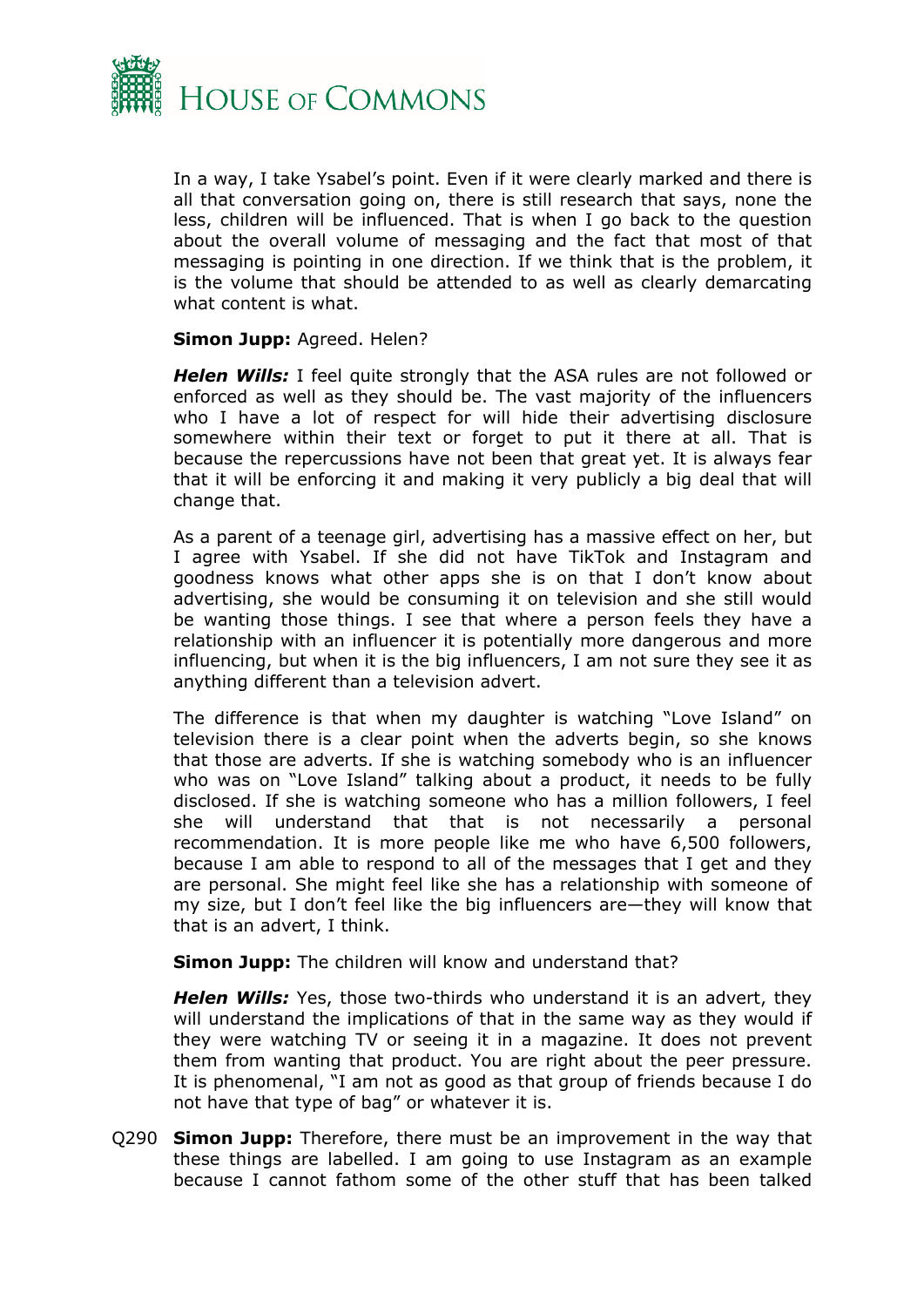

about. It is buried, "I have attended this event, it was a fantastic thing", and then at the bottom: name of bank.

*Helen Wills:* "By the way", yes.

**Simon Jupp:** Not even "by the way", just at a bank. You are thinking to yourself, okay, that person is wearing a t-shirt saying that bank's name as well, but still you would theoretically think that was a post about an event or about a product, not necessarily that you need to get a mortgage with that particular bank.

*Helen Wills:* Yes, and that happens all the time. For the majority of people, I follow I can guarantee that at least half of them have not disclosed properly.

**Simon Jupp:** Fascinating. Thank you very much for your evidence.

Q291 **Kevin Brennan:** Dr Gerrard, you mentioned some of those apps. I have heard of some of them, actually, including YOLO, which is not just a Welsh first name. "Yollo" is the way I pronounce it. "You only live once" I think it stands for, doesn't it? I understand that that app is currently unavailable because of a tragedy that occurred. Effectively, these apps are basically online cyberbullying apps, aren't they? They invite children and teenagers, although they allegedly have some sort of age restriction on them, that is not enforced and is not enforceable, to spout hatred and bile at each other anonymously. That is correct, isn't it?

*Dr Gerrard:* That is the question that my research asks. It is funded by the British Academy and the whole point of it is to say, "Is this or is this not what kids are using these apps for?" It is mixed. It is undeniable that there is cyberbullying and hatred on these apps. That is undeniable. For the kids in my research, it is not their overwhelming experience. It is not how they overwhelmingly experience it. Often the bullying occurs in tandem with bullying that is occurring face to face. Generally, that was going to happen for the person who is being bullied on the app because they are being bullied anyway.

What often happens on these apps that is talked about less in the media particularly is how the apps are used for sexism and sexual surveillance of young bodies. I remember speaking to a black girl who was a sixth form student. In her sixth form, which I am not going to name for confidentiality reasons, they had a particular secret-telling app. They used Tellonym. Somebody in the school asked people to send gossip or confessions about the school students to Tellonym and then somebody else cross-posted it to Instagram so that everyone could see it. What the school kids were doing was they were rating each other. It was "hot" or "dog". You were either hot or you were a dog.

**Kevin Brennan:** That is how Facebook started, isn't it? It is exactly how Facebook started.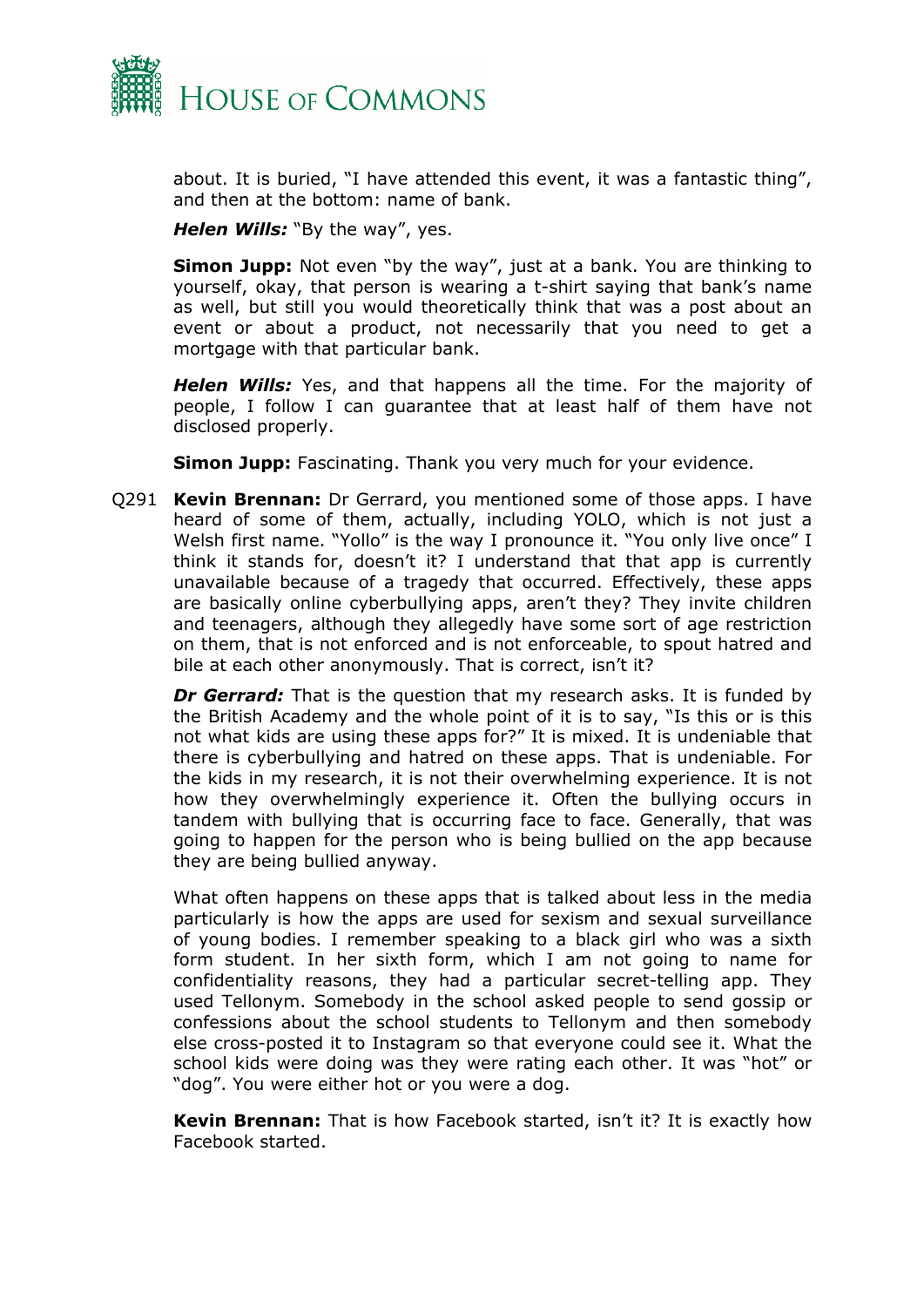

*Dr Gerrard:* Exactly. It was "hot" or "dog". She completely changed her personal aesthetic, which was deeply rooted in her racial identity. She completely changed that. She came to school in very dark, drab clothes, very baggy clothes, because she did not want anyone looking at her body. In her formative adolescent years, it completely changed her relationship to her body. Yes, the bullying is happening but it is—

**Kevin Brennan:** It is like "Gossip Girl" on stilts, basically, isn't it?

*Dr Gerrard:* Yes.

**Kevin Brennan:** That is what we are talking about, yes.

*Dr Gerrard:* It is "Gossip Girl".

**Kevin Brennan:** On stilts because it is even worse.

*Dr Gerrard:* It is quicker than "Gossip Girl" was, yes.

Q292 **Kevin Brennan:** I know that this is not directly about influencers, but we are also looking at this issue, as you know. What should people who are responsible for public policy, like us for example, recommend should be done, if anything, about these sorts of apps?

*Dr Gerrard:* I have written about this. There was a *Wired* piece that I wrote about this, where I make this exact argument, but I will condense it for now.

My view is that every new social media start-up, particularly ones with risky factors baked into them—5Rights does a lot of this risky by design work, which I really admire—from the very beginning we should know that they have sufficient content moderation teams. We should know that they are working with external experts and advisers, and they should arguably be named. You should have to have bare minimums for us to know that the app is going to be safe. At the moment, when an app gets too dangerous it is the app store that takes it down. It makes me ashamed that private companies take down private companies. What are we doing if we are not the ones who are taking them down ourselves? I think that every app needs to have content moderation safety built into it from the get-go, especially secret-telling apps because they are so popular with children. It is just such an underdiscussed area.

Q293 **Kevin Brennan:** Professor Livingstone, do you have anything to add to that point? To keep things brief, because we are running quite late, the other thing I wanted to ask about was advertising content and whether or not the relationship with influencers is sufficiently transparent. I think we have discussed that a little bit already, so unless you have anything to add on that point, do you have anything to add about the secret-telling apps and what should be done about them?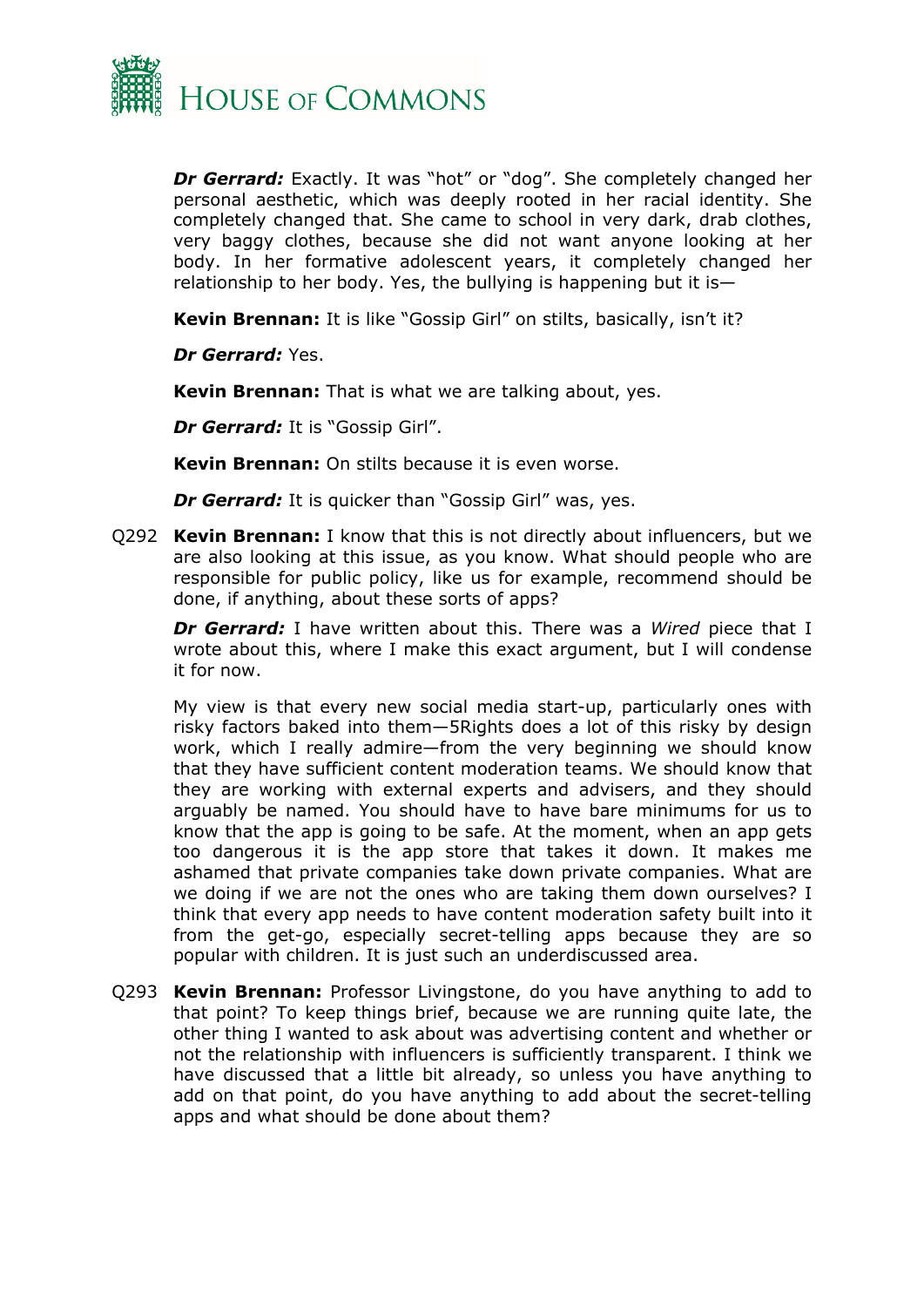

*Professor Livingstone:* I completely agree with Ysabel's recommendation. We have said that the advertising from influencers should absolutely be clearly demarcated from other kinds of content.

**Kevin Brennan:** I think I will leave it there. Thank you.

Q294 **Jane Stevenson:** I am disturbed about the secret-telling app. To think that a bullied child will go home from school and get more of the same is awful. Is there is a mechanism where children are educated to report if they are the victim? Is there no central place they could flag up to get it taken down, which seems an obvious thing?

Back to influencers, which is our subject today, do you think that harmful or problematic content that is affecting young people's mental health is more common to be generated from an influencer than other forms of media? Is it more prevalent?

*Dr Gerrard:* It is a really good question. It is one that is hard to answer empirically, but we have empirical evidence to suggest that there are often lots of comparisons between people's relationships to their bodies and seeing images of other people. Whether that was on films, television, magazines, advertisements or social media influencers, there is always this argument, "Isn't it just more of the same? Haven't we always had this?" Yes, we have. We have always had eating disorders and body dysmorphia. We have always had these problems.

Evidence is suggesting that because on social media you are seeing images of your peers, you are seeing images of your equals, and even though influencers are kind of discursively positioned as not being equals to you because they are influencing you, supposedly, and you follow them, young people are following relatable people. If a young person were to see an image of someone and it is a false image, it has literally been manufactured on an app like Facetune or Perfect365, that is what young people in some studies are indicating as the harm here. It is not necessarily just seeing bodies.

I hope that we all in this room know that one image, one platform, one form of media cannot cause an eating disorder. Any eating disorder charity or medical professional will say that. However, there are contributing factors and that is what seems to be unique about influencers. You are seeing pictures of people who are like you, and the harm comes in if those pictures are fabricated.

Q295 **Jane Stevenson:** To widen it a little bit, could and should social media platforms be limiting access to certain influencers or is it just about information and making sure they know if an image is doctored and unrealistic?

*Dr Gerrard:* Can you give an example of what you were thinking of, like who you limit?

**Jane Stevenson:** If a certain influencer—I cannot name any,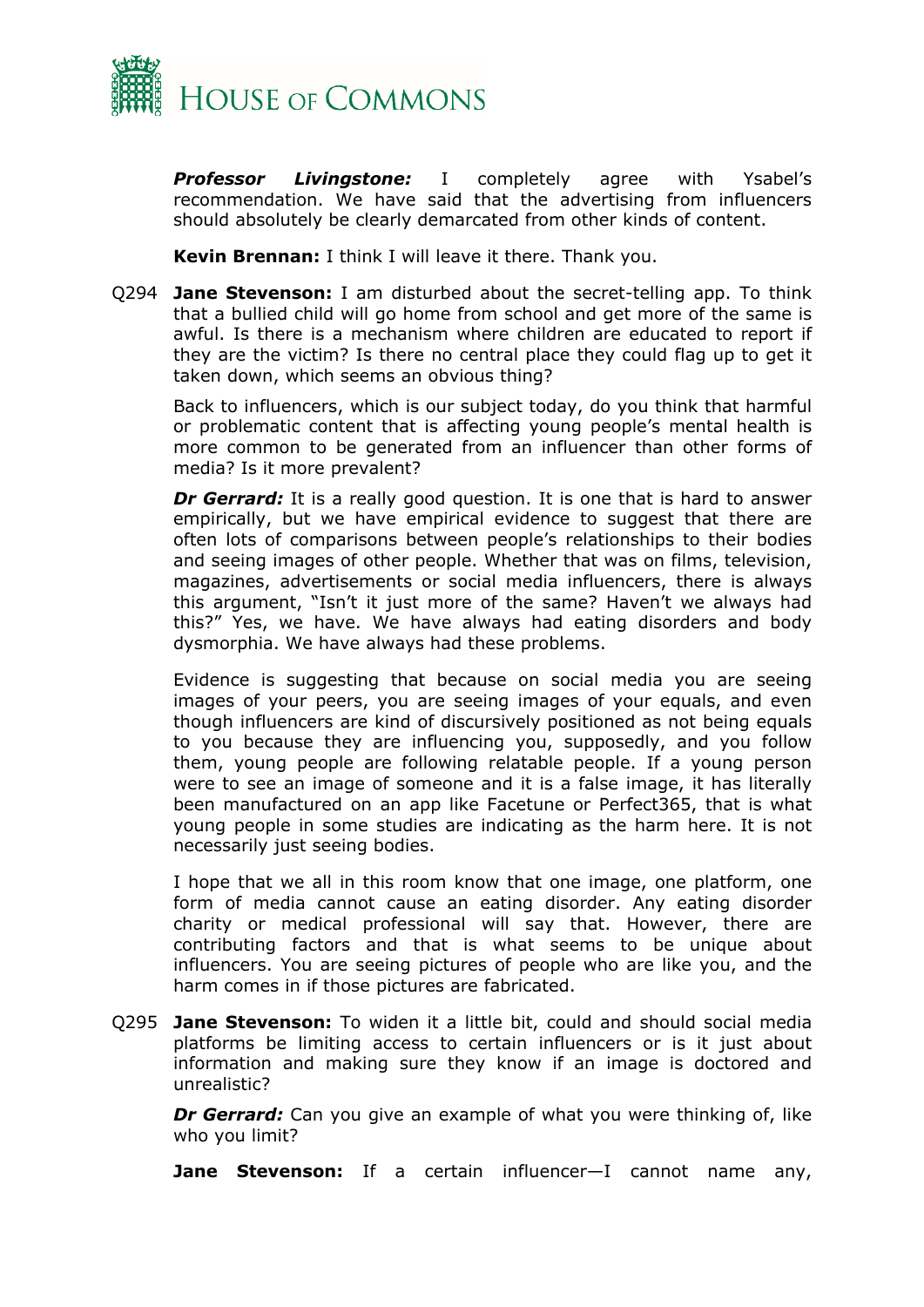

surprisingly—repeatedly was posting something that was so distorted, I do not think there is a mechanism to tell when it reaches a benchmark. This is perhaps an issue, so maybe it is impossible.

*Dr Gerrard:* It is impossible and social media companies should not be in charge of policing people's bodies. It is not the job of a platform to say, "Do you know what, your body looks like it is not real so we are going to take you down". Platforms should not be making that decision at all. I think the second part of your point is the correct one, which is that it is about the information and the labelling. I think that is why the Norwegian Government went in the direction that they did.

Q296 **Jane Stevenson:** Professor Livingstone, do you think the same direction is needed in labelling?

*Professor Livingstone:* I agree with what has been said. There are lots of options available to both platforms and influencers but also to regulators. Lots of them get wrapped up in the idea of the duty of care, which, for example, includes enforcing platform terms and conditions. Platforms will say, "It is against our terms and conditions to have influencers who promote unhealthy eating practices", for example, so then the regulator—in this case Ofcom—would not be saying, "You take down this or that content" but, "You enforce your terms and conditions". Then the platform is expected to do so and to be transparent and accountable for how it does so.

Similarly, a duty of care can require that platforms provide adequate reporting. Indeed, the regulator itself could provide backstop reporting so that children have somewhere to go when they see something problematic, because at the moment they haven't. Insofar as those reporting functions have been offered by some platforms, and not the new under-the-radar ones, children say over and again, "It is not effective. I report it and nothing happens. I don't get the help that I need".

Reporting, remedy, transparency, and adhering to terms and conditions is what is so important about the duty of care that applies to platforms. It does not quite apply to influencers, so this is to put the pressure on the platforms more than the content providers.

*Helen Wills:* I think that the platforms need to be held much more accountable for the type of content they allow. There are reporting procedures on the more established platforms but they are very rarely upheld. It is very benign. They allow pretty much everything.

I am thinking particularly of body image and expectations on young people. There are a plethora of accounts promoting it. In fact, there is one called "Teeny Tweeny Bikini", something like that, and it is young girls posing provocatively in bikinis. Girls will submit their own photos to be uploaded to this account. I have reported it on numerous occasions. It is not the only one. My son, who is 14, has said, "Mum, there is no point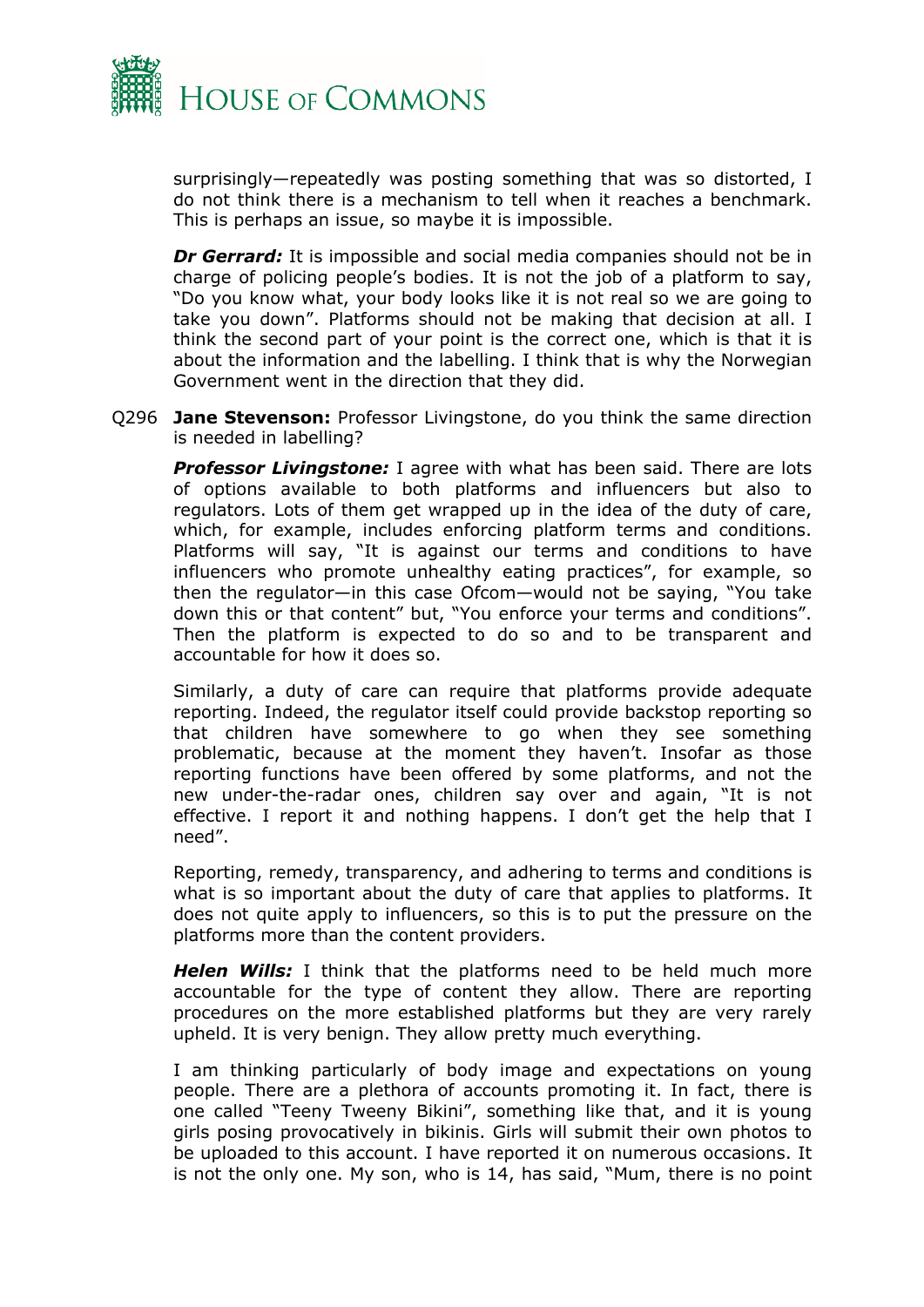

reporting it because there are hundreds of these accounts". It has been described among influencer communities as porn for eight-year-olds because that is where it begins. We report them, as influencers. Most of my colleagues are parent influencers so we are pretty responsible about things like that. We report it and we immediately get told it does not violate community guidelines, but it is having damage and it is entering children into an arena that they should not be part of.

Q297 **Jane Stevenson:** Dr Gerrard, I know that after "The Facebook Files" you said that Instagram was targeted as being especially damaging for mental health. I think you said you were inclined to be slightly less perturbed by the findings themselves and more concerned with how Instagram had handled them, which is an interesting observation. How do you think that should be shifted? With body image especially, I worry about my niece and I am sure you worry about your daughter. Is it just girls? Are boys now becoming sucked into this whole Instagram and looking perfect? I have noticed since I was young, when we just worried about looking a bit like someone in Bananarama, nowadays it is hours and hours of trying to look like a very specific ideal. Is there a risk that boys are catching up with girls now?

*Dr Gerrard:* Yes. The whole point of Instagram is to look picture perfect. It is a highly aesthetic platform. Instagram markets itself as that, and that discourse is something that would be experienced by everyone across the gender spectrum. It is often underreported that I think 25% of eating disorder sufferers are men, and I believe bulimia among men is on the rise. I am absolutely not implying that these things are directly uniquely connected but it just speaks to your point. There are crises along the gender spectrum and it is young girls who are often the focus, especially in the press. It is, "Girls are affected, girls are affected", and it is everyone. The reason why I said I was more perturbed by the—what did I say again?

**Jane Stevenson:** The way Instagram had dealt with the allegations.

*Dr Gerrard:* Yes, the way it handled them. It is hard to talk about "The Facebook Files" because at the end of the day we do not know how that research was conducted. I don't know anything about the methods or who gave ethical approval. I find it hard to talk about it because we talk about it as though it is legit research. I am not saying that it is not true and I am not defending them in any way, but it is not real research. It is not research in the way that it would be done at a university. They are findings and we need to talk about them. I think it is morally wrong of the company that that was not shared with the public and that that was privy to people who are internal, but what worries me a bit more is that we know nothing about how the research was conducted. I feel like I cannot even offer substantive comment on it because I do not know how it was done. It is difficult.

**Jane Stevenson:** Professor Livingstone?